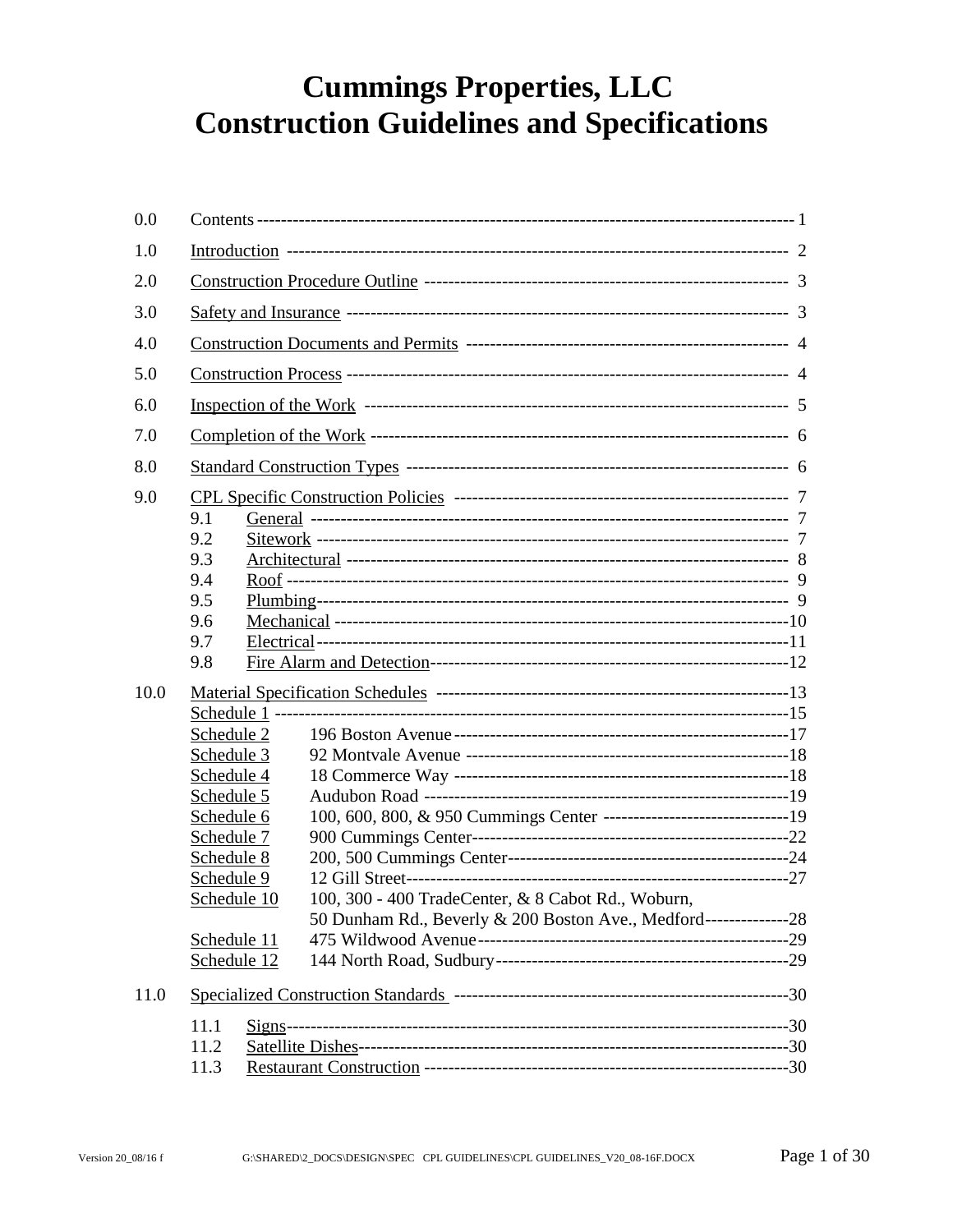### <span id="page-1-0"></span>**1.0 INTRODUCTION**

- 1.1 The following procedures are a firm guideline for construction work completed by others within buildings managed by Cummings Properties, LLC (hereinafter referred to as CPL) in accordance with all applicable provisions of the lease. The word LESSEE as hereinafter used shall refer either to the actual tenant firm within any CPL building or said tenant's employees, contractors or agents as applicable.
- 1.2 Adherence to these construction regulations will aid in future maintenance and modifications and will very likely result in savings to both CPL and LESSEE. More than just minimum standards, these specifications must be followed to the letter, although other materials or techniques may occasionally be allowed after due consideration and specific written approval in advance from CPL. Nothing contained herein, however, shall be construed as contradicting any applicable codes or ordinances, but instead are supplemental requirements. These requirements may also include other reasonable requirements that LESSOR may have.
- 1.3 Certain types of improvements shall be done only by CPL personnel or by others only with prior written approval. Those projects include, but are not limited to, the following:
	- A. Modification of structural supports of any type.
	- B. Cutting into, or affixing anything onto, or above, the roof of any building.
	- C. Construction of openings in exterior walls, or in interior masonry walls.
	- D. Modification of heating or air conditioning equipment.
	- E. Modification of plumbing and electrical services.
	- F. Exterior excavation or grounds work.
	- G. Fire alarm shutdowns or connections to building zone panels.
	- H. Sprinkler system drainage or flow tests.
	- I. Installation of signage.

This work may require supply of specific materials by the LESSEE for installation by CPL.

- 1.4 LESSEE may propose construction or alteration (referred to hereafter as the Work), where existing leasehold improvements are replaced with construction (removals or additions) which is specific to LESSEE's requirements. All proposed construction must be approved in writing by LESSOR before any modifications are begun and all salvageable material removed must be returned to CPL. When multiple items are to be returned, they should be delivered on pallets. Items (such as doors) should have hardware stripped and individually packaged. Removed materials and/or equipment may not be used as a credit or trade-off. An upfront, nonrefundable charge (restoration fee) will be assessed to LESSEE when the proposed construction or alterations lessen the overall scope, configuration, or value of finished space or in any way deviates from CPL's building standards or may require maintenance in the future.
- 1.5 Some buildings contain construction methods or materials that do not conform to this handbook. Ongoing construction updates will eliminate many of these inconsistencies. Any new construction done in these areas shall conform to the latest standards set forth in these guidelines.
	- All existing and proposed construction to be field verified by LESSEE/contractor.
	- Any existing nonstandard construction that differs from current CPL Construction Specifications is to be reported to CPL by LEESEE/contractor.
	- Continuation of non-compliant construction requires CPL's prior written approval by CPL.
- 1.6 LESSEE is solely responsible for all replacement, repair, and maintenance of non "building standard" leasehold improvements. Non "building standard" leasehold improvements as referred to in the Section of the lease entitled "Maintenance" shall include any specialized equipment or construction, including finishes, architectural, structural, electrical, mechanical, or plumbing modifications, or any increase in the capacity of any electrical, mechanical or plumbing equipment, that varies from CPL's building standard or that is necessitated by some specific aspect of LESSEE's use of the leased premises, whether installed by LESSEE, LESSOR, a prior occupant, or others. Specific examples shall include, but not be limited to, antennas, specialized HVAC of all types, low ambient kits, exhaust fans, fume hoods, refrigeration equipment, compressors, generators, ceiling fans, slop sinks, acid neutralization tanks and associated plumbing, dishwashers, floor drains, laboratory equipment and fixtures, and window treatments.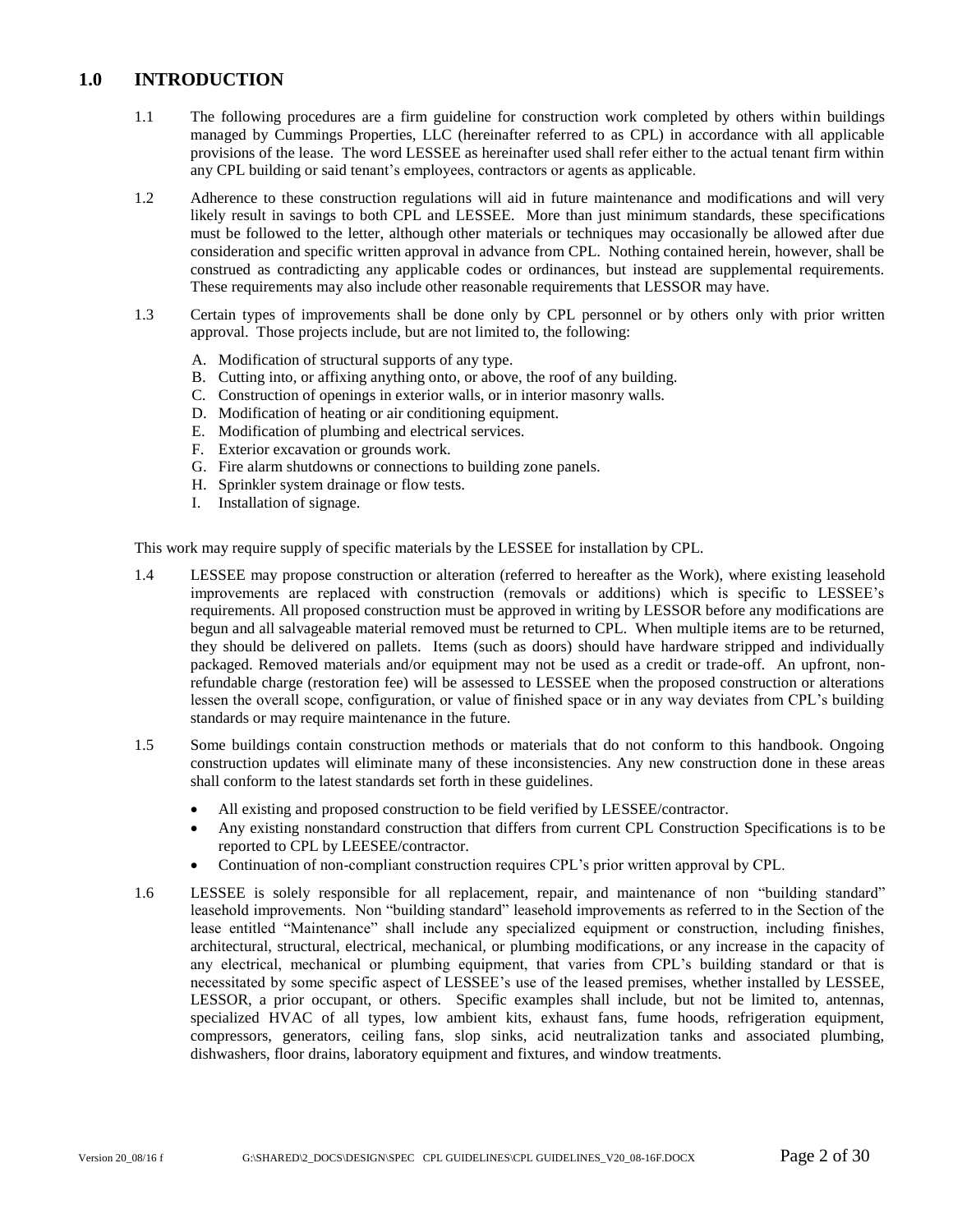# **2.0 CONSTRUCTION PROCEDURE OUTLINE**

<span id="page-2-0"></span>The following outline summarizes the major steps in the construction review process. This process assumes that LESSEE will perform construction on CPL-leased space with LESSEE's contractors. Please refer to the relevant section of the Construction Guidelines for complete requirements.

#### **Before construction begins**:

- 1. Return executed Additional Work Authorization to CPL for review.
- 2. Receive and review up-to-date CPL Construction Guidelines and Specifications.
- 3. Submit preliminary plans to CPL for preliminary approval.
- 4. Submit working drawings to CPL (after the preliminary plans have been approved) for written final approval of scope of work.
- 5. Submit copies of application(s) and building permit(s) to CPL.
- 6. Submit schedule of work to CPL.
- 7. Submit evidence of required insurance coverage to CPL for approval or confirm LESSEE has approved insurance coverage of record with CPL.
- 8. Submit performance bond and/or executed full lien waivers (if required) to CPL.
- 9. If scope of work requires repeated and/or future roof access for construction and/or maintenance purposes, execute a Roof Access Agreement with CPL.
- 10. Schedule work to be performed by CPL or its affiliates (roofing, sprinkler work, etc.).

*When the above steps have been satisfactorily completed, CPL will issue a written approval to begin work.*

#### **During construction:**

- 1. Return salvaged, removed material in good condition, to CPL.
- 2. Submit architect's field reports (if an architect is supervising project) to CPL.
- 3. Meet with CPL field review staff regularly to confirm project is adhering to approved scope of work.
- 4. Obtain prior written approval from CPL for any variations from approved plans and specifications.

#### **Within 10 days after completion of construction:**

- 1. Submit copies of signed-off building permit(s) and occupancy permit to CPL.
- 2. Submit dimensioned, as-built drawings to CPL.
- <span id="page-2-1"></span>3. Submit specifications and warranties for installed leasehold equipment to CPL.

#### **3.0 SAFETY AND INSURANCE**

- 3.1 LESSEE shall (1) conduct the Work in a safe and workerlike manner and shall initiate and maintain safety precautions and programs; (2) comply with all federal, state, and local laws, ordinances, codes, bylaws, and regulations in the performance of the Work; (3) contact Digsafe as required if approved projects involve sitework and/or excavation; (4) in conditions of sprinkler impairment attach RSVP red tags to the impaired system and follow CPL standard impaired system procedure; and (5) otherwise conform to generally accepted construction industry safety standards.
- 3.2 LESSEE shall be solely responsible as between CPL and LESSEE and LESSEE's employees, agents, affiliates, callers, contractors, visitors, and invitees ("LESSEE parties") for death and personal injuries to all persons and/or property damage, including damage by fire or casualty, arising out of the Work, except for death, personal injuries, and/or property damage directly resulting from the sole negligence of CPL. LESSEE agrees to indemnify and hold harmless CPL and the building owner(s) from any and all liability, including but not limited to costs, expenses, damages, causes of action, claims, judgments, and attorneys' fees caused by or in any way arising out of any of the aforesaid matters. The terms of this section shall survive completion and acceptance of the Work.
- 3.3 Prior to the commencement of Work, LESSEE shall deliver to CPL a commercial general liability policy insuring LESSEE, CPL, and building owner(s) against all claims for personal injuries (including death) and/or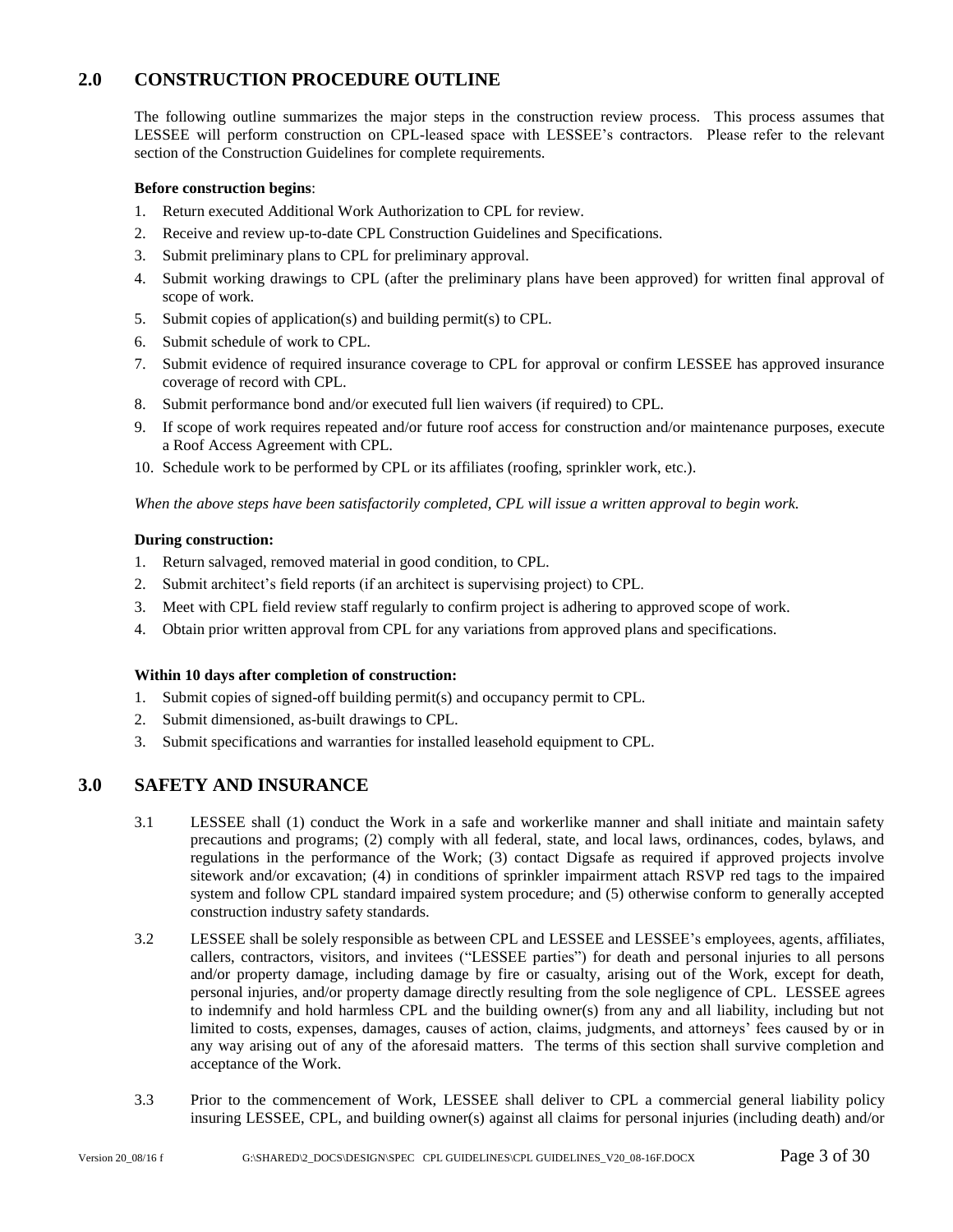property damage arising out of the Work and/or the use, control, condition, or occupancy of the premises, including any common areas, by LESSEE parties, including damage by fire or casualty, such policy to insure LESSEE, CPL, and building owner(s) against any claim up to \$1,000,000 for each occurrence involving personal injuries (including death), and \$1,000,000 for each occurrence involving property damage. This insurance shall be primary to and not contributory with any insurance carried by CPL, whose insurance shall be excess. CPL and building owner(s) shall be included in each such policy as additional insureds using ISO form CG 20 26 11 85, ISO form CG 20 11 01 96 (without exclusions), ISO form CG 20 11 04 13 (without exclusions), or some other form approved in writing in advance by CPL, and each such policy shall be issued by a company or companies satisfactory to CPL.

3.4 LESSEE shall execute a Roof Access Agreement if scope of work requires repeated and/or future roof access for construction and/or maintenance purposes.

## <span id="page-3-0"></span>**4.0 CONSTRUCTION DOCUMENTS AND PERMITS**

- 4.1 CPL shall review and approve the conceptual nature of contemplated work along with general design parameters prior to LESSEE proceeding with the full scope of documentation. Any LESSEE proceeding with work prior to CPL review will be proceeding at their own risk.
- 4.2 Any documents CPL may provide as base drawings for LESSEE's use are schematic only and must be verified in field to insure accurate configurations.
- 4.3 LESSEE shall provide CPL with three sets of drawings and any other written material necessary to describe the full extent of the Work to be done so that CPL's review and approval can be given without unreasonable delay. The scope of such submission shall include, but not be limited to, scaled architectural, reflected ceiling, electrical, HVAC, sprinkler, mechanical and plumbing drawings with appropriately detailed information to describe the full extent of the work contemplated. Product specifications or manufacturers' cuts shall be provided for any proposed material or equipment not defined in the accompanying standard material specifications. This preliminary scope and configuration review shall precede any required submission to local, state or federal authorities for their review and subsequent permit issuance, and shall in no way supplant or supersede these reviews.
- 4.4 LESSEE will be responsible for submitting a copy of proposed construction to LESSOR's insurance provider for loss prevention and control review.
- 4.5 A copy of the full scope of all permit application submissions shall be provided to CPL along with a copy of final permit sign-offs, inspections, and/or certificates of occupancy by issuing authorities. This package to include permits for building, plumbing, electrical (including telephone and computer wiring), etc.
- 4.6 Performance bonds or drawings stamped by a registered professional engineer or architect may be required at the sole discretion of CPL.
- 4.7 Meanings of technical or trade language used shall be determined in accordance with common definitions consistently recognized in the construction industry.
- 4.8 Prior to the commencement of the Work, LESSEE shall verify all of the details of the Work to be performed with CPL, including the accuracy of all working drawings and specifications. Where LESSEE has proposed to use a material of a different kind than that provided in these specifications, LESSEE shall obtain a written verification from CPL that such substitution is acceptable.
- 4.9 The LESSEE, through its contractor, shall be responsible for preparing and submitting **a set of as-built drawings**, incorporating any approved field changes which may have been made during the course of construction. Submission shall be made via a set of reproducible prints and AutoCAD 2006 files on disk of all construction drawings.
- 4.10 All guarantees and warranties relating to any materials or equipment installed shall be assigned to CPL by LESSEE or subcontractor as the case may be, as and when received. Copies of these documents shall be delivered to CPL upon completion of the Work.

#### <span id="page-3-1"></span>**5.0 CONSTRUCTION PROCESS**

5.1 LESSEE shall, at the commencement of the Work, submit a complete schedule of Work for approval by CPL. Such schedule shall be comprehensive in nature and shall encompass all aspects of labor, material and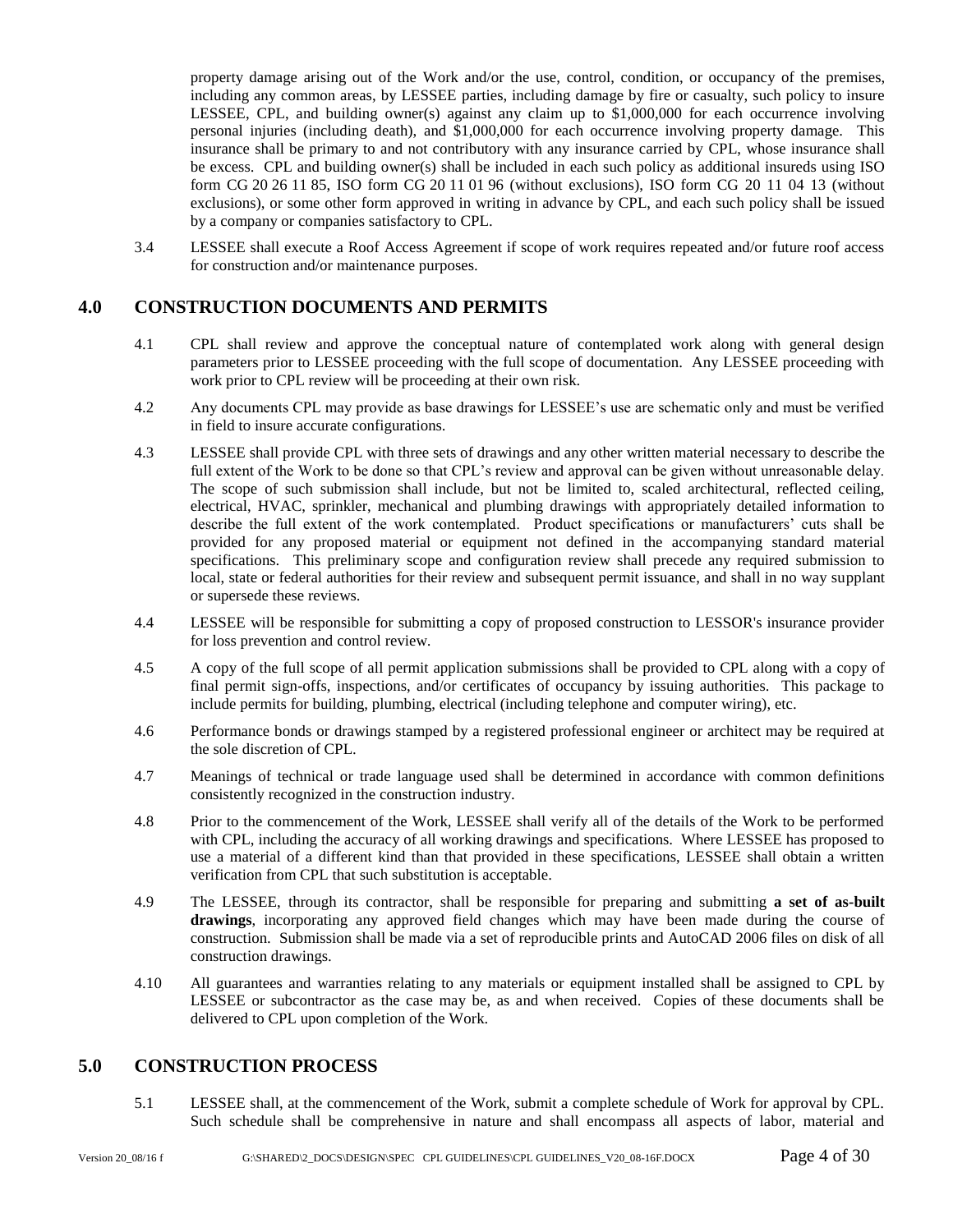equipment to be utilized within the scope of the Work. LESSEE shall thereafter maintain on the site a complete set of Construction Documents progressively filed and updated to reflect the latest changes.

- 5.2 LESSEE shall have the responsibility for workmanlike supervision and coordination of means, methods and techniques involved in the performance of the Work, both on and off site.
- 5.3 LESSEE shall pay all ancillary costs incurred in performance of the Work including, but not limited to, utility costs, temporary structures, temporary lighting, temporary heating, restrooms, snow removal, permits and associated inspections, governmental fees and licenses as required for the Work.
- 5.4 If LESSEE damages any portion of the building during performance of the Work, LESSEE, at LESSEE's sole expense, shall immediately repair such damage.
- 5.5 LESSEE shall be responsible for any costs incurred by CPL as a result of the Work, including a standard rate for construction document review and normal inspection visits.
- 5.6 The Work will typically be allowed to proceed during normal working hours only (Monday Friday 7 AM 5 PM; Saturday 7 AM to noon), however, after-hours scheduling may be necessary under some circumstances to avoid disrupting neighboring tenants. Any work performed outside normal working hours shall be reviewed and approved in advance by CPL.
- 5.7 LESSEE shall conduct work so as to minimize disturbances to adjacent tenants or building common area, including those caused by dust, debris, noise, odor or physical obstruction. Such work may be required to be done outside of normal working hours as noted above. LESSEE shall immediately cease any work and correct any conditions objected to by tenants or CPL personnel. Common hallways must be clean and passable at all times.
- 5.8 LESSEE will be responsible for daily maintenance in common hallways, exterior areas, elevators and elevator vestibules used by LESSEE construction crews. Dusty or dirty carpets shall be cleaned, wall paint touched up, ceiling panels reinstalled and damage repaired each day. If, within 24 hours of notification by CPL that maintenance is required, LESSEE does not repair said damages, CPL will repair and charge LESSEE for the costs incurred.
- 5.9 In multi-story buildings LESSEE will restrict construction personnel to the freight elevator, if one exists. The elevator must remain available for use by other tenants at all times. If a freight elevator is not available in the building, LESSEE must protect the doors, threshold, floors and interior finishes from damage.
- 5.10 Demolition debris shall be removed from the site by LESSEE contractor or placed in a dumpster provided by LESSEE or LESSEE contractor (dumpster provider shall be the same as assigned to the building as a whole and shall be placed at a location approved by CPL). No debris should be disposed of in a CPL building or in CPL construction dumpsters. Hours of debris removal may be restricted at the option of CPL.
- 5.11 Asbestos Awareness: Certain building materials used in the construction industry prior to 1980 contained asbestos. Some of those materials, which may exist in a few tenant spaces, as well as in many residential homes, include vinyl asbestos floor tile and limited amounts of asbestos thermal pipe insulation. The vast majority of tile and pipe insulation in our buildings is asbestos free. The presence of non friable (e.g. not broken or flaky) asbestos poses no health or safety risk. Similar to many other commercial landlords, CPL is currently chronicling where these materials may exist for long-term maintenance or eventual removal. This advisory is simply to increase awareness of the potential existence of such materials and advise tenants that any construction work done in LESSEE spaces must take the potential presence of this material into account. If you have any questions regarding asbestos, please refer them to your property manager.
- 5.12 LEESEE to comply with local fire regulations for any "hot work" to be done in facility. LEESEE to provide CPL with a copy of written correspondence that they have contacted fire department, discussed their plans and precautions about the "hot work" and that the local fire department is satisfied with client's plans.
- 5.13 In order to comply with CPL insurance requirements, all sprinklers that are deactivated for LESSEE's work shall be reactivated that same day by 3:00 PM.

#### <span id="page-4-0"></span>**6.0 INSPECTION OF THE WORK**

6.1 The Work, including any part thereof, is subject to inspection by CPL. An inspection should be arranged by LESSEE before final completion, and/or at other earlier times during construction to insure compliance with CPL requirements. Again, these inspections do not replace those required by permit issuing authorities, but are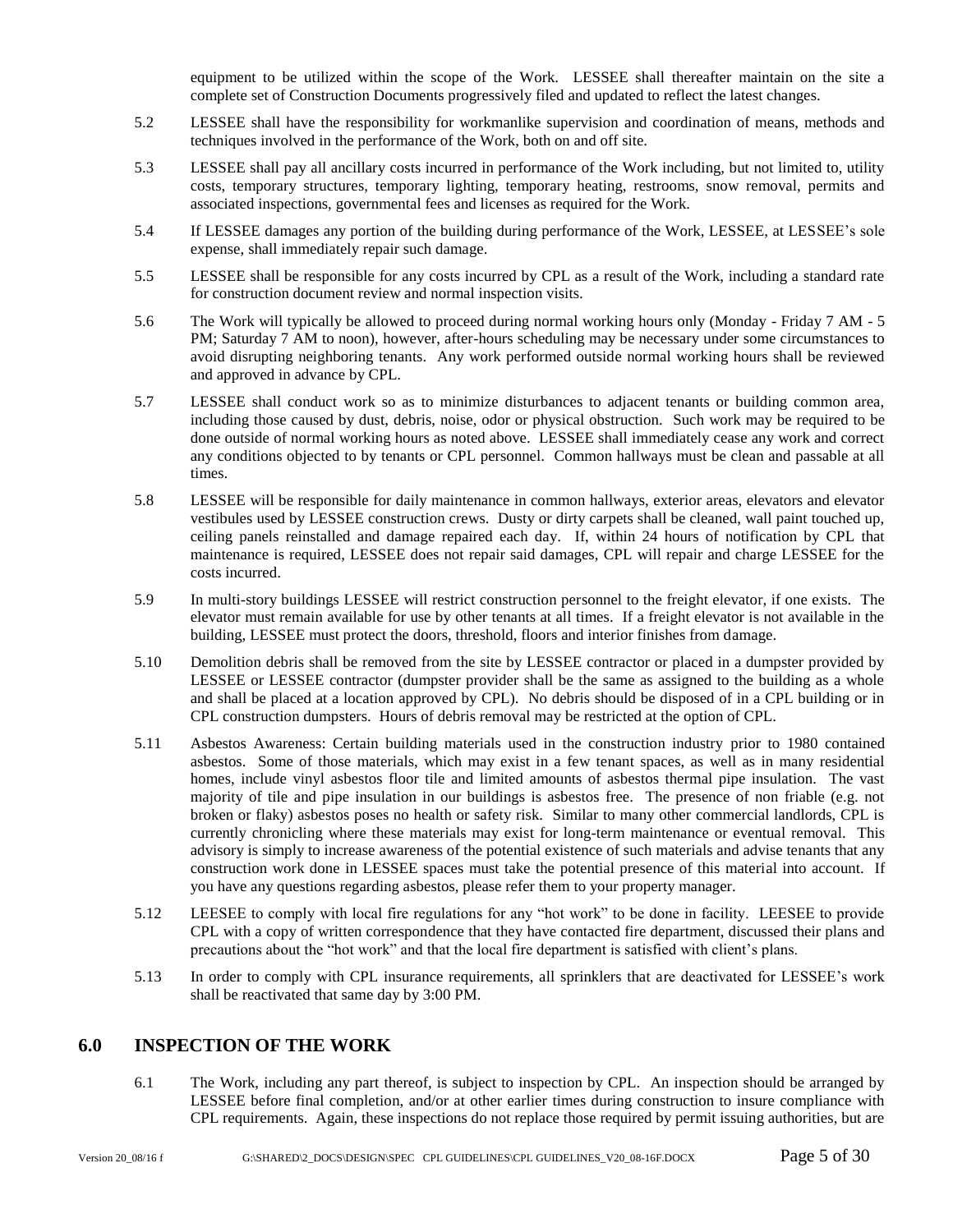intended to maintain the consistency of standard CPL construction. Where a request by CPL for inspection requires the damaging or destruction of a completed portion of the Work and such portion is found to be in conformance with the Construction Documents, the cost of repairing such damage or destruction shall be borne by CPL.

- 6.2 LESSEE shall promptly correct any portion of the Work found not to be in conformance with the Construction Documents or found to be a safety hazard at its sole expense.
- 6.3 If within a reasonable time after CPL requests LESSEE to correct any non-conforming portion of the Work and LESSEE fails or neglects to make such correction, CPL may, but is not required to, correct such nonconforming portion and all expenses incurred as a result thereof shall be borne by LESSEE.

### <span id="page-5-0"></span>**7.0 COMPLETION OF THE WORK**

- 7.1 Final completion of the Work shall mean the performance of all of the work required, including the satisfactory operation of all equipment; the correction of all unacceptable or incomplete portions to the satisfaction of CPL; the settlement of all claims; securing the release of all mechanics liens or liens of a like nature; the issuance of a Certificate of Occupancy or similar acceptance by an appropriate government authority; the removal of all surplus material, equipment and rubbish; the delivery of as-built drawings; and the return to CPL shop of all salvaged standard construction items such as doors, frames, equipment, etc. Although CPL may not be a party to contracts covered under these specifications, the lease on the premises outlines a role in these efforts that can be best served for all concerned if payment by LESSEE to subcontractors is withheld until final approval of the Work by CPL.
- 7.2 In the event the Work is prematurely terminated by LESSEE for any reason, CPL may (1) enter upon the Site and for the purpose of completing the Work take possession of all related materials, tools and equipment on the Site, and/or (2) employ any other person or persons necessary to complete the Work with all expenses incurred borne by LESSEE.

#### <span id="page-5-1"></span>**8.0 STANDARD CONSTRUCTION TYPES**

- 8.1 The following specifications outline the standard materials and level of finish required in the two CPL standard construction types. Any variations from these standards require prior written approval. The material specifications for the components are described in the attached outline specifications.
- A. Warehouse/Manufacturing Space
	- 1. Floor painted concrete
	- 2. Walls painted concrete block or drywall
	- 3. Ceiling exposed structure (unpainted)
	- 4. Lighting 8' fluorescent strip fixtures (continuous runs @ 10' on center), energy efficient
	- 5. Utilities
		- a. Fully sprinklered
		- b. Gas unit heaters or roof top units w/concentric ductwork
		- c. Optional air conditioning
- B. Finished Space
	- 1. Floor carpet
	- 2. Walls
		- a. Demising 3-5/8" metal stud framing to underside of structure--painted ½" drywall with  $2 \frac{1}{2}$ " vinyl base
		- b. Typical interior partition  $-3-5/8$ " steel stud framing to 8' height—painted ½" drywall with 2-½" vinyl base.
		- c. Doors pre-finished hollow metal with hollow metal knockdown frames, passage hardware
	- 3. Ceiling-suspended acoustical tile at  $7'-10'' \pm \text{minimum}$
	- 4. Lighting 2 x 4 lay-in fluorescent fixtures, energy efficient
	- 5. Utilities
		- a. Fully sprinklered
		- b. Full heat and air-conditioning
		- c. Convenience electrical outlets in partitions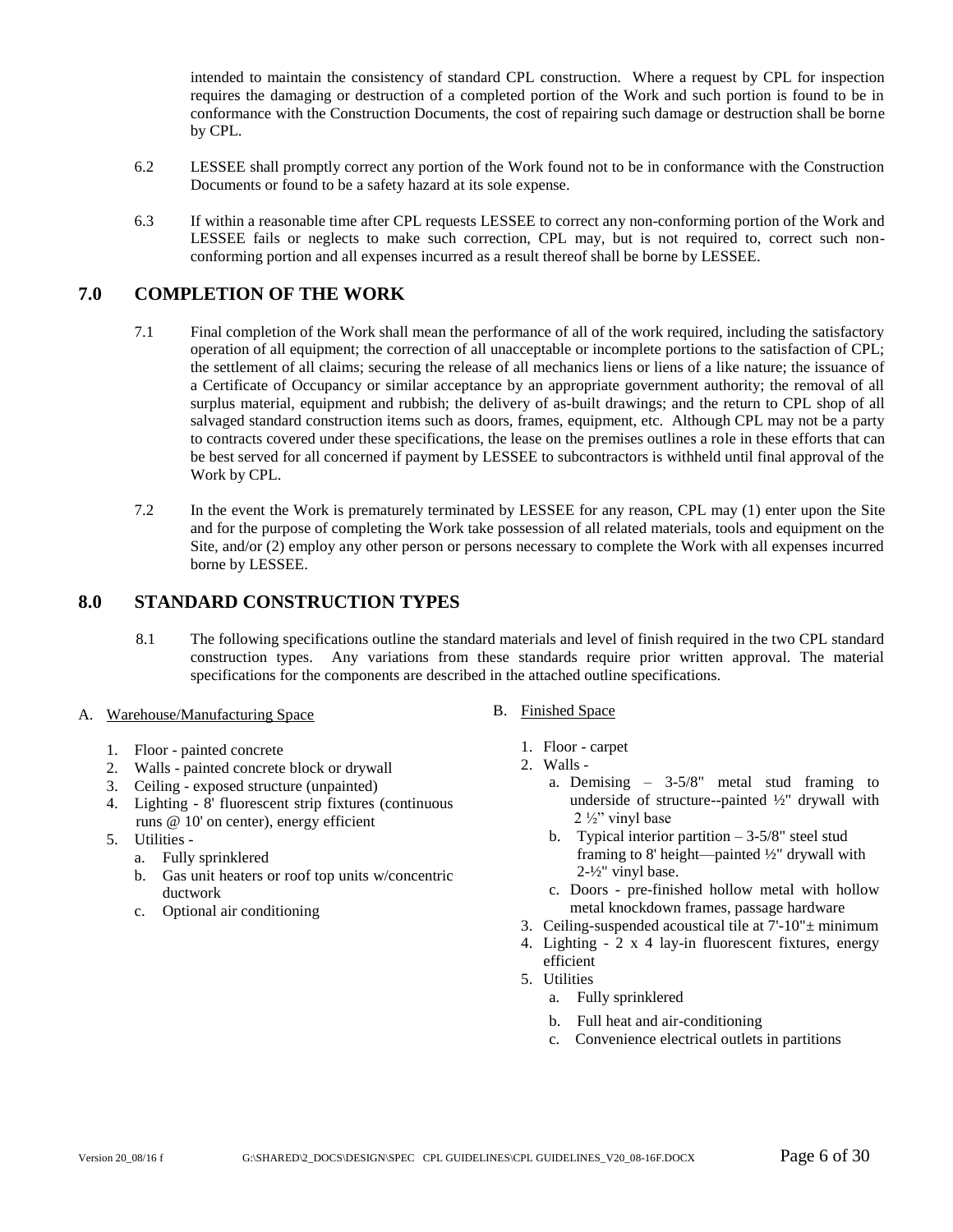# <span id="page-6-0"></span>**9.0 CPL SPECIFIC CONSTRUCTION POLICIES**

The following policies shall be adhered to in conjunction with CPL standard materials. These represent standard operating procedures in CPL buildings and are not meant to be complete.

#### **9.1 General**

- <span id="page-6-1"></span>A. Equipment manufacturer and configuration for each building to be as specified in Section 10: Material Specifications.
- B. All materials used to attach and/or support any equipment, utilities, or other fixtures that are exposed to the weather shall be of corrosion resistant construction. Equipment visible from street level is to be painted a dark bronze color (or other building standard color approved by CPL).
- C. Routing of any mechanical, plumbing, or electrical lines on the exterior of the building is prohibited.

#### <span id="page-6-2"></span>**9.2 Sitework**

- A. The following precautions should be taken with all excavation:
- Please provide Dig-Safe number and approved start date.
- Please confirm whether asphalt will be disturbed during construction.
- Excavated soil must be contained and prevented from washing across paved areas.
- Precautions must be taken to insure that building footings adjacent to excavation are not undermined.
- Contractor to provide daily confirmation and details on protection of any excavated area that may be left open and unattended overnight.
- Exterior sitework modifications to be returned to pre-existing conditions at LESSEE expense. Any relandscaping to include regrading, replacement of plant material and installation of bark mulch.
- B. Catch basin, manhole and handhole covers will be of heavy-duty construction and shall be mounted flush with the existing adjacent asphalt or concrete parking or sidewalk surface.
- C. All trenches in parking areas are to be saw cut or "wheel" cut (not jackhammered). Backfill and patch as follows: After placement of conduits (including at least one 4" PVC spare supplied by CPL if requested) in a sand bed, the conduits should be covered with 3" of additional sand. Following the initial sand backfill the remainder of the trench shall be backfilled with A.) concrete slurry to underside of base asphalt course or B.) clean gravel (with no stones over 2" diameter) mechanically compacted to base level of asphalt course. Distance to top of conduit shall be at least 18" below finish grade. Utility caution tape to be buried above pipe. Asphalt base course to be 1-1/2" thick, followed by a 1" thick finish course with a 3/8" high crown. Review specific details of all trench work with CPL before proceeding.
- D. Infrared all patches over trenched areas in asphalt.
- E. All CPL approved parking lot lines shall be 4" wide and 8'-0" long, starting 8'-0" from curb, painted yellow.
- F. Bollards to be concrete filled, 48" high, 4" diameter galvanized schedule 40 steel pipe embedded a minimum of 24" below grade in a concrete footing 16" in diameter. Typical to protect exterior gas meters and other similar equipment. Concrete to be rounded out at top to shed water.
- G. Chain link fence specifications are as follows: the height shall be 6'-0" above grade (8'-0" above grade only around an exterior storage facility); the fabric shall be No. 9 Ga. steel, hot-dip galvanized; the posts shall be 2" OD A.S.A. schedule 40 round steel, hot-dip galvanized; the bottom and top rails shall be 1-5/8" OD round steel, hot-dip galvanized; post spacing shall be 10' maximum, equally spaced; footings shall be 32" minimum depth, concrete; privacy slats shall be aluminum or plastic (color determined on a case by case basis by CPL); corner post braces shall be either diagonal or horizontal; and all materials and fasteners shall be non-corrosive galvanized or stainless steel or aluminum. A vinyl coating on mesh and posts, in addition to above privacy slats may be required at highly visible locations at CPL option.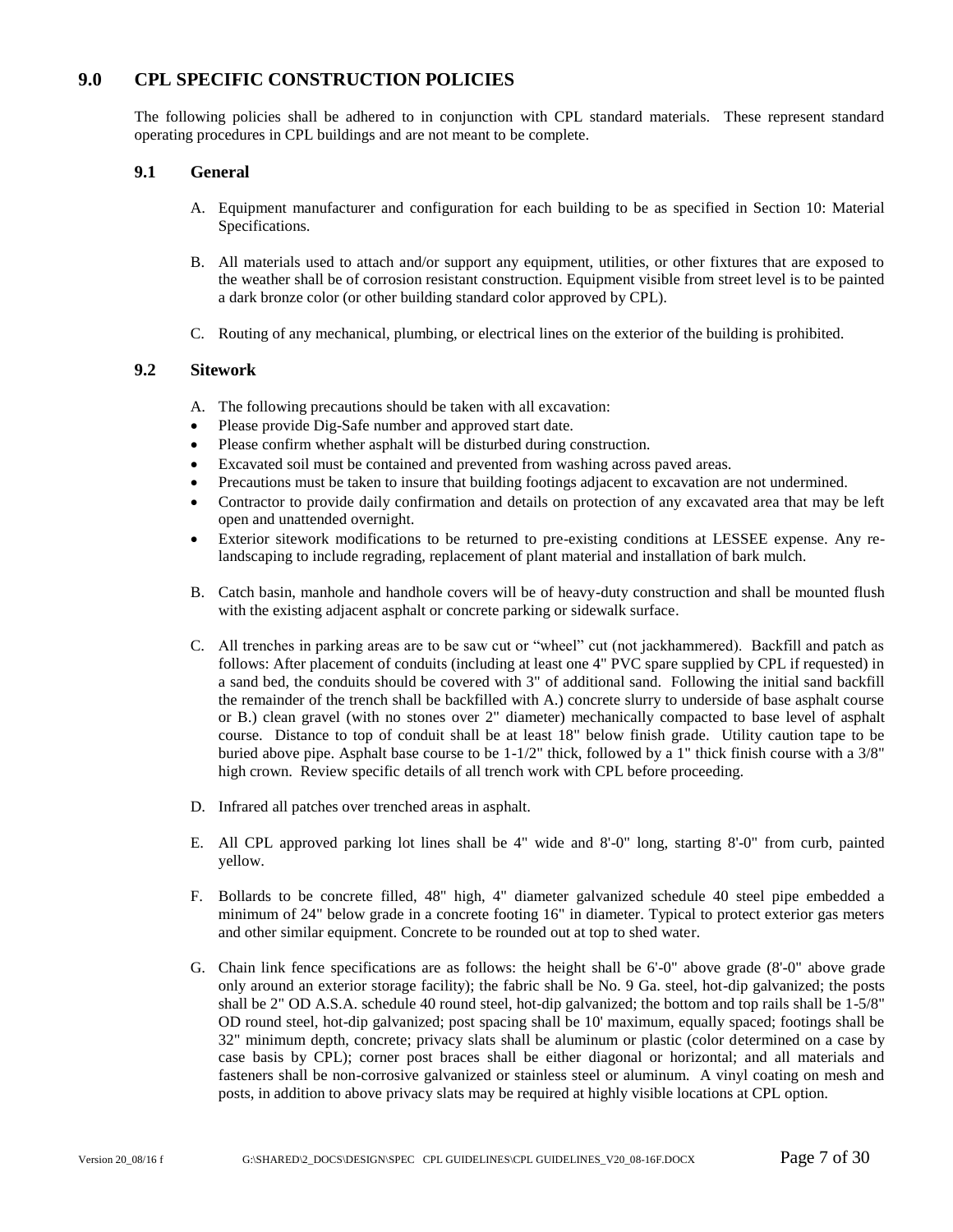#### <span id="page-7-0"></span>**9.3 Architectural**

- A. LESSEE construction should follow these design standards:
- Adjacent partitions should align.
- Diagonal and curved partitions are discouraged.
- Partitions will align with and engage nearby structural columns and shafts.
- Doors to adjacent offices will be paired together against the shared partition.
- Minimum hallway widths:
- Hallways less than 15' long -- 45" wide
- Hallways less than 60' long -- 60" or more
- Hallways over 60' long -- 72"
- Rooms will be a 10' x 10' minimum size.
- Walk-in size closets to include lighting and sprinklers
- B. The alteration of existing warehouse/manufacturing areas into finished space shall be a complete process. All elements shall be included, e.g., exposed interior block walls shall be finished with painted drywall before installation of suspended acoustical tile ceiling.
- C. In office areas constructed in warehouse buildings, suspended ceiling grid shall be hung from appropriately sized and braced joists to provide for future occupied mezzanine construction. Include rim joist at perimeter of framing. Partition walls shall be framed with suitable structural members to accommodate a mezzanine (i.e. bearing walls or beams and columns) at CPL's option.
- D. Wood blocking should be installed around all interior door and window framing, at restroom wet walls, fixtures, accessories, and at all counter and cabinet locations prior to drywall installation. All wood in contact with concrete slabs or foundations (with no vapor barrier) shall be pressure treated.
- E. All partitions shall extend approximately 2" above ceiling (unless greater extended heights are required for fire or acoustic separation or bracing, and approved in advance).
- F. Portions of drywall partitions (soffits) extending down between two adjacent existing ceilings (differing in height or alignment) shall extend no more than 4" below the lowest ceiling level.
- G. Drywall partitions constructed at exterior window walls should line up with, and intersect, window mullions and under no circumstances should walls butt directly into window glass. Exact wall/mullion junction detail per approved CPL method.
- H. The interior faces of exterior walls requiring drywall covering shall be insulated with 3-1/2" fiberglass batt or 2" rigid polystyrene insulation over vertical strapping with horizontal Z channels (R-value  $= 11$ ). All insulation shall be covered typically to the height of the drywall. Foam insulation to be fully covered with drywall.
- I. Primer and sizing to be applied to drywall partitions before application of any wallcovering. Wallcovering only to be installed with specific approval of CPL.
- J. MR board shall be used in wet areas (or cementatious board as a tile substrate in showers or extremely wet areas).
- K. Bathroom walls shall typically be framed with 3 5/8" metal studs and one layer of drywall with acoustical batt for sound attenuation. One side of wall shall have one layer of drywall extend to deck (around full perimeter of each room) for privacy purposes.
- L. Backfilled floor areas shall be fully mechanically compacted. 1/2" dowels, 12" long, projecting 6" shall be placed at max. 24" intervals along the edges of existing concrete slabs before final concrete placement.
- M. Exposed pipes, ducts or other equipment shall be painted the color of the adjacent wall or ceiling.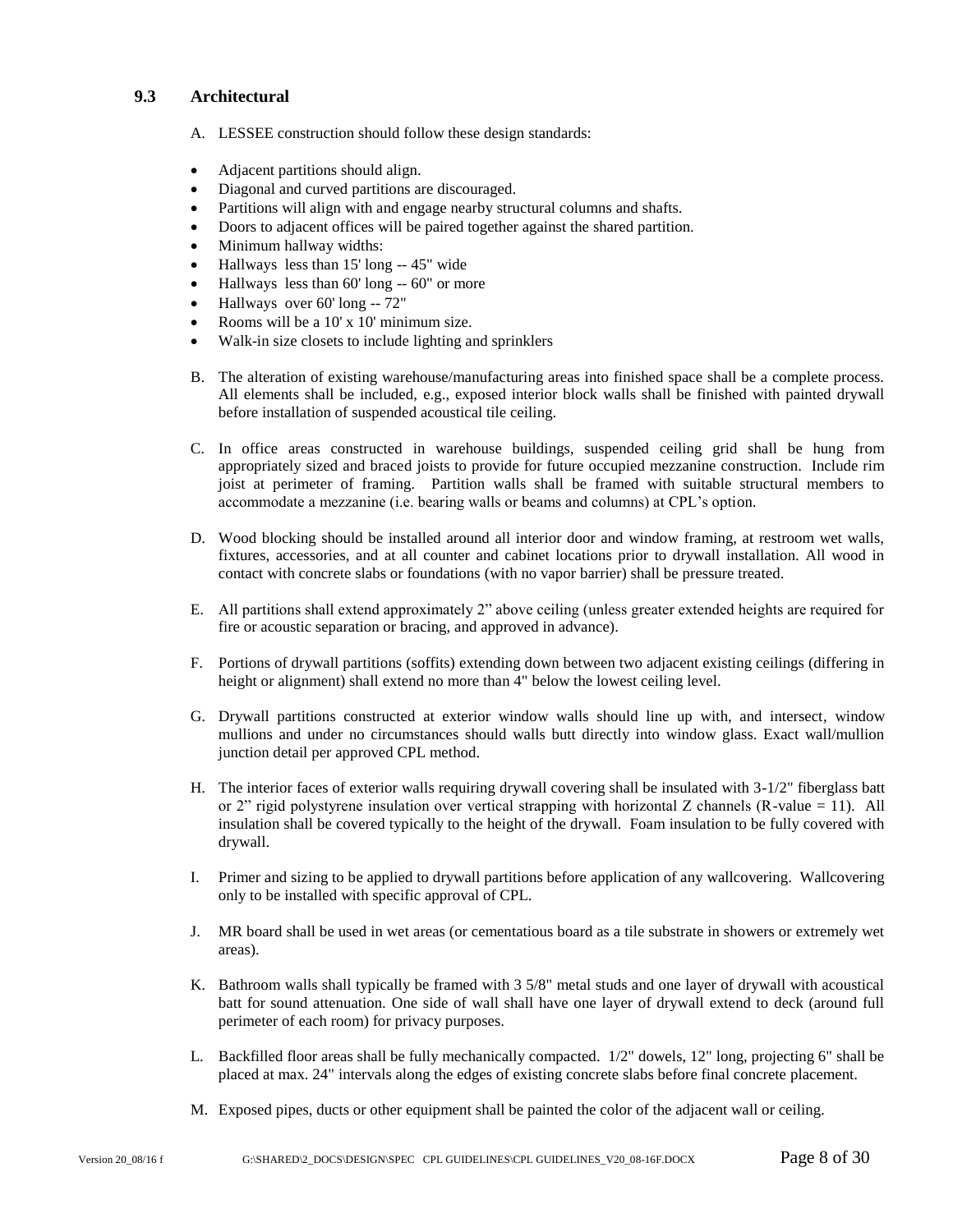- N. No floor surface height changes (platforms, ramps, etc.) shall be effected without prior approval. All floor level changes (other than stairs) are required to be finished with an approved contrasting color from the surrounding floor finish to call attention to the elevation change and minimize the possibility of a trip hazard.
- O. All door frame construction shall be knock down type. Welded steel door frames are not allowed. Exterior doors to have a minimum 10" x 10" glass light.
- P. Doors on multiple stall restrooms shall be equipped with a spring hinge door closer.
- <span id="page-8-0"></span>**9.4 Roof** (see curb details, available upon request)
	- A. All equipment mounted on (or penetrating through) roofs shall be required to be installed on (or through) insulated, metal curbs or cone flashing. **(Use of sleepers or unadhered construction is specifically not allowed).** Any joints between metal surfaces are to be folded and welded or soldered continuously. All curbs, curb caps and flashing cones, shall be galvanized steel, aluminum or copper (over a wood or metal structure if required) and a minimum of 10" high. Curb caps must overlap side of curb by a minimum 2". All curbs to be supplied by LESSEE and installed by CPL. Roof pavers shall be installed to access all rooftop equipment. Review configuration required with CPL. Installation of roof equipment may require prior structural engineer's certification or design modification prior to installation.
	- B. Openings through roof curbs must be cut at the highest possible point of curb sidewall to lessen the danger of water seepage as a result of ice dams on the roof or windblown rain. In addition, each opening must be carefully "Duxsealed."
	- D. Guywires, ductwork, piping, and/or electrical cabling shall not run above the surface of the roof between equipment unless specifically approved by CPL. All such penetrations shall be made through sidewall of curb.
	- E. Equipment shall be positioned at a minimum of 10' from roof edges and located to minimize visibility from skylights as well.
	- F. Satellite dishes or antennas are approved on a case by case basis after submission of proposals complying with CPL Satellite Dish and/or Antenna Installation Standards. All satellite dishes or antennas must be directly attached to the building structure. So-called "non-penetrating roof mounts" of any type may not be used.

#### <span id="page-8-1"></span>**9.5 Plumbing**

- A. No gas work or connection into underground drain lines shall be completed at any time except under the direct review of a CPL licensed plumber. No elevated pressure gas lines are allowed.
- B. When an additional water supply is required by LESSEE, it will be provided by a direct tap into the water main within the unit. Under no circumstances shall such added water lines be carried through block walls from adjacent units. Whenever a tap is made on the main line, it will be mandatory that a quick acting ball valve shutoff be installed in the main at the same time. All such additional water service requirements shall be at LESSEE expense. A suitable means of remote metering, in cubic feet, shall be installed so that the LESSEE will bear the expense of such usage.
- C. When process filtration systems are installed (i.e. water coolers, coffee stations, R.O.D.I. systems, etc.), a full-size approved valve must be installed at the connection to the building's water supply. All other connections shall be soldered or threaded. Per CPL standards, swaged fittings and "saddle taps" are *not* allowed, due to a greater likelihood for failure. Piping should be copper or shall comply with 248 CMR Mass. Regulations. CPL also strongly recommends the use of an automatic shut off leak detection system with an automatic shut-off valve. Client to forward project proposal to CPL for review and approval, prior to installation
- D. Backflow devices shall be installed on all equipment and in all facilities where required.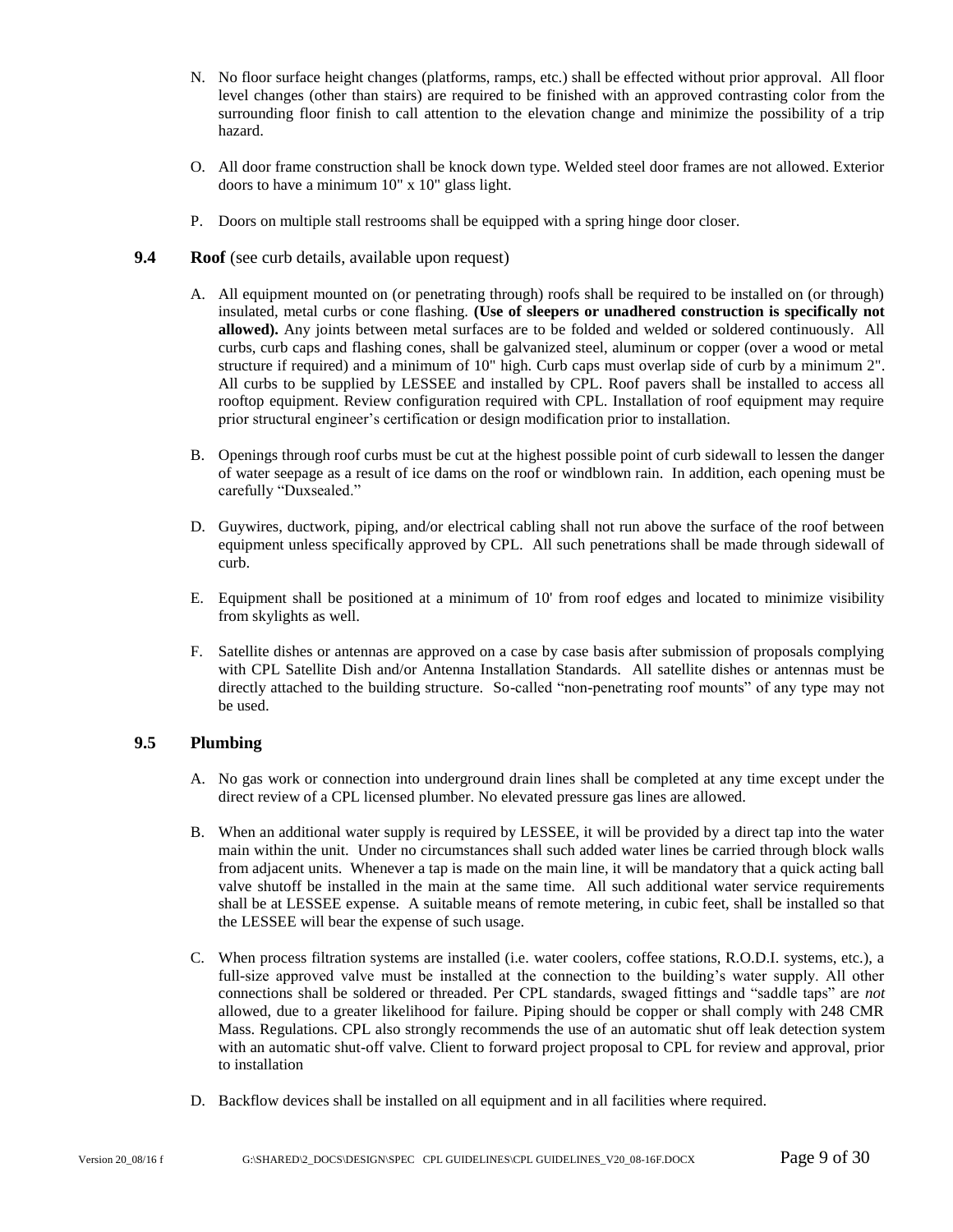- E. All valves shall be labeled or tagged.
- F. All points of water supply in a multi-story building will be protected by a drain serving that fixture.
- G. All effluents from tenant processes, including de-ionized water and/or chemicals used by tenants must be properly stored, handled and/or disposed of in a manner consistent with all applicable local, state and federal guidelines. Provide appropriately sized water containment berms, appropriate flooring and spill alarm system around specialized water systems. Provide floor drains if effluent doesn't require treatment before discharge.
- H. In no case shall special hazardous wastes discharge into the plumbing system without being thoroughly diluted, neutralized, or treated by passing through a properly constructed and acceptable diluting or neutralizing device.
- I. The following fixtures and equipment are not allowed: instant hot water heaters (due to large electrical draw and leakage potential); sewage ejectors.
- J. A clean out shall be installed at all major changes in directions in underground piping.
- K. Carrier fittings for water closets shall be secured to both the floor and stud walls.
- L. Floor drains shall be set into a minimum 36" square recessed sloped area, 1-1/2" below adjacent floor level.
- M. Water loops subject to freezing shall be made freeze proof to 20° below zero by the use of propylene glycol or other non-toxic antifreeze solution to be checked annually by LESSEE.
- N. All mechanical piping to run above ceilings at highest practical elevation. Piping drops (for gases, water, etc.) must be grouped where practical and run vertically inside drywall partitions (or designated chases) to point of use.

#### <span id="page-9-0"></span>**9.6 Mechanical**

- A. Rooftop compressors, whether equipped with crankcase heaters or not, shall have a separate "compressor switch" mounted to provide a positive shutoff to prevent winter operations. (Winter compressor operation can result in serious compressor damage).
- B. Penetrations of any kind in exterior walls, including through-wall exhausts, are not permitted.
- C. Exhaust fans shall be of upblast configuration only. Rain caps are not permitted. Upblast stack must extend at least 7' above roof surface and shall be at least 25' away from any air intake equipment. Engineering design certification may be required for specialized exhaust systems. All chemical exhaust fan systems to have an audible air-flow alarm within facility. Alarm to signal loss of air-flow.
- D. All mechanical equipment exhaust systems shall be labeled as to function and suite number/address of unit served.
- E. Kitchen exhausts shall have proper grease-collecting reservoirs on roof mounted fans. CPL may also require a "sand bed" around the fan to collect any grease.
- F. Mechanical equipment shall be installed with proper vibration isolation.
- G. Ductwork insulated with fiberglass or other insulation *inside* of ductwork or supply and return boxes is prohibited.
- H. No equipment shall be installed in the landscaping or parking area adjacent to the leased premises.
- I. Non-corrosive duct (aluminum/stainless steel) to be used for the first six linear feet after any humidifier wand installation.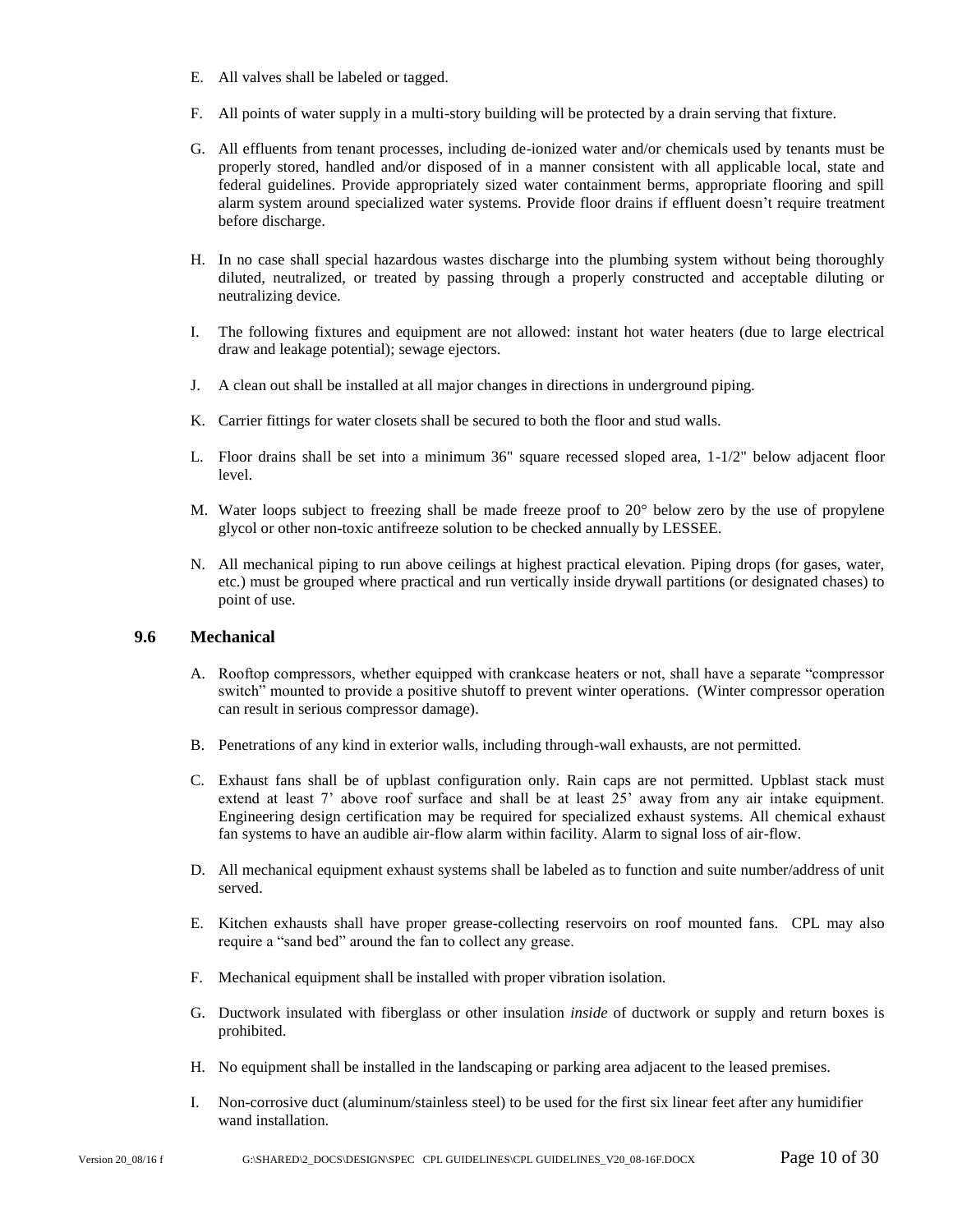- J. HVAC for single story buildings to be packaged rooftop systems.
- K. All HVAC units shall include a heating section (gas-fired if a roof top unit).

#### <span id="page-10-0"></span>**9.7 Electrical, Communications, Data, and Other Wiring**

- A. Primary electrical services shall be located on exterior or demising walls. For all electrical service consolidations, leave slack in wires for future re-split of services.
- B. Aluminum wire *is* allowed only from the weatherhead to the line side of the meter. Thereafter, only copper wire shall be used (except on long runs of over 100 amps, with special permission from the CPL construction manager). Aluminum SER cable with proper hydraulic compression connectors is permitted. Aluminum wire shall *never* be used between the roof disconnect switch and any air conditioner under any circumstances.
- C. All underground conduits shall be of sufficient size when installed to accommodate a subsequent change in use to at least the next larger size service. For new service installations a spare conduit (size TBD) shall be run for potential future use.
- D. Weatherheads shall be cast aluminum or galvanized steel for all services of 400 amps or smaller. Trough type steel boxes may be used on 600 amp or larger services if they are properly waterproofed and finished with enamel.
- E. All new service conduits shall run *inside* the building until they reach weatherhead height.
- F. All services, feeders and branch circuits shall have full size neutrals and not be derated.
- G. No wiring shall include common neutrals.
- H. Electrical distribution panels shall be clearly marked to show the function of each circuit breaker therein.
- I. "GE" brand shall be the CPL standard for all electrical equipment. Substitutions will be allowed only when all replacement parts are completely interchangeable with "GE" equipment.
- J. Wiring for convenience outlets in office walls or partitions shall run vertically within the stud cavity. This facilitates future alterations (such as the addition of a door or window) without involving movement of wires. This provision shall apply for all wiring (e.g. antenna, computer lines, etc.) in new or existing situations. No surface mounted wiring will be permitted in finished areas.
- K. All switch legs for lighting shall be wired in appropriate junction box above ceiling. Only switch leg wiring will extend to wall switch box.
- L. Large open area lighting shall be controlled by panel circuit breakers or lighting contactors. Lighting in finished office areas shall be controlled by appropriately placed wall switches. At least one light fixture in an open warehouse area shall be switch controlled.
- M. Electrical device color will be as set forth in finish schedule.
- N. Surface mounted wiring in warehouse construction shall be run in rigid conduit at roof level, dropping vertically only at receptacle location. This includes power drops to hanging equipment.
- O. All cabling from phone rooms, patch panels, antennas, etc. shall be run in common areas and not through tenant spaces. If, at CPL's sole discretion, cabling is allowed to go through a tenant space, it shall be run in conduit and properly labeled. Path, size, and material to be approved in advance by CPL. Sizing will be sufficient to allow for future cabling installations. At least one spare conduit shall be installed. Pull boxes shall be installed at intervals to be approved in advance by CPL. Use of existing conduits and risers may be allowed only with prior approval and at additional expense.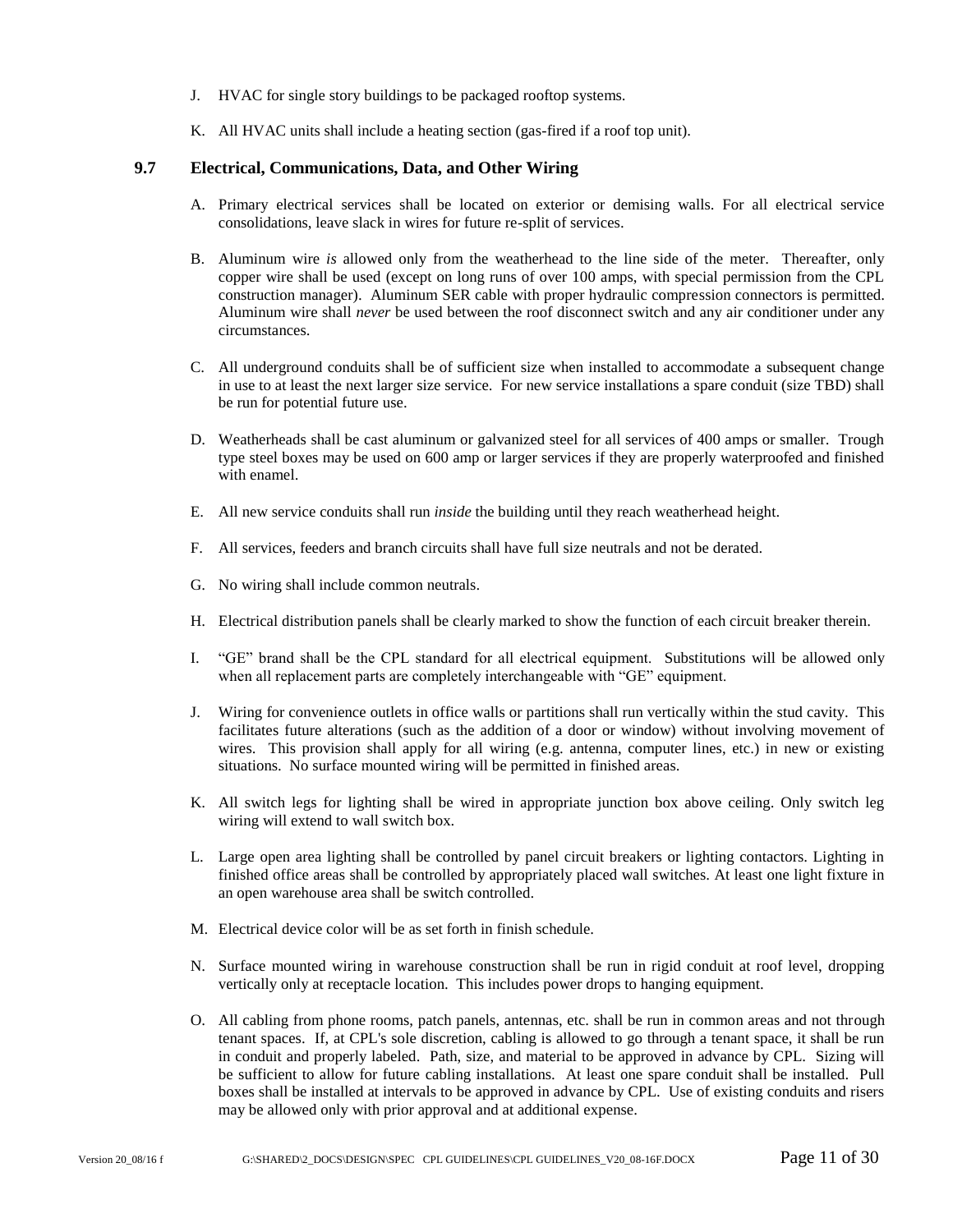- P. Telephone systems, security systems and misc. service equipment shall be located in specifically designated utility rooms and not in finished office areas. All installations must be reviewed and approved by CPL. The installation of any electrical outlets required by the equipment shall be the responsibility of the LESSEE. Appropriate provisions should be made for plenum rated wiring where required.
- Q. All electrical generators shall be natural gas-fired (diesel generators are not acceptable), shall be roof mounted with appropriate structural/curbing as required, and shall have sound attenuation enclosures, critical silencer mufflers, and vibration isolators. LESSEE shall (i) have a service contract with a qualified generator service company and maintain said generator in good operating condition, (ii) be solely responsible for all maintenance, repairs, testing, and inspections of said generator in accordance with the manufacturer's recommendations, including "exercise" routines, (iii) provide additional capacity for building-related emergency systems if required by LESSOR during LESSOR's review and approval process, (iv) throughout the term of the lease, within 30 days following LESSOR's request, and on or before the termination date of the lease and/or LESSEE's earlier relocation to other premises owned or managed by LESSOR, provide LESSOR with written evidence from a qualified third party of LESSEE's compliance with the foregoing maintenance, repair, testing, and inspection obligations, and (v) within 30 days prior to the termination date of the lease and/or LESSEE's earlier relocation to other premises owned or managed by LESSOR have (a) a generator load test, (b) a general maintenance evaluation, and (c) a condition assessment of the generator, remote controls, and transfer switch performed by a qualified third party and promptly deliver the written results thereof to LESSOR. Time is of the essence.

#### **9.8 Fire Alarm and Detection**

- <span id="page-11-0"></span>A. Fire alarm strobe/horns shall include electrical signal amplification as required to insure sufficient horn volume.
	- All restrooms shall be equipped with an emergency strobe light mounted on the main wall and positioned in the center of the room.
	- All break rooms shall be equipped with at least one heat detector (per most municipal regulations).
	- For laboratory and other potentially hazardous buildouts, install exterior mounted horn/strobe alarm on roof wired to building main alarm zone in order to warn any maintenance personnel of an interior alarm condition.
- <span id="page-11-1"></span>B. Construction projects connecting to existing building fire alarm zone panel systems shall provide additional zone cards, enclosures or other components (if required) to compensate for any zones used. If no municipal connection exists at the building, LESSEE shall share the cost of the connection.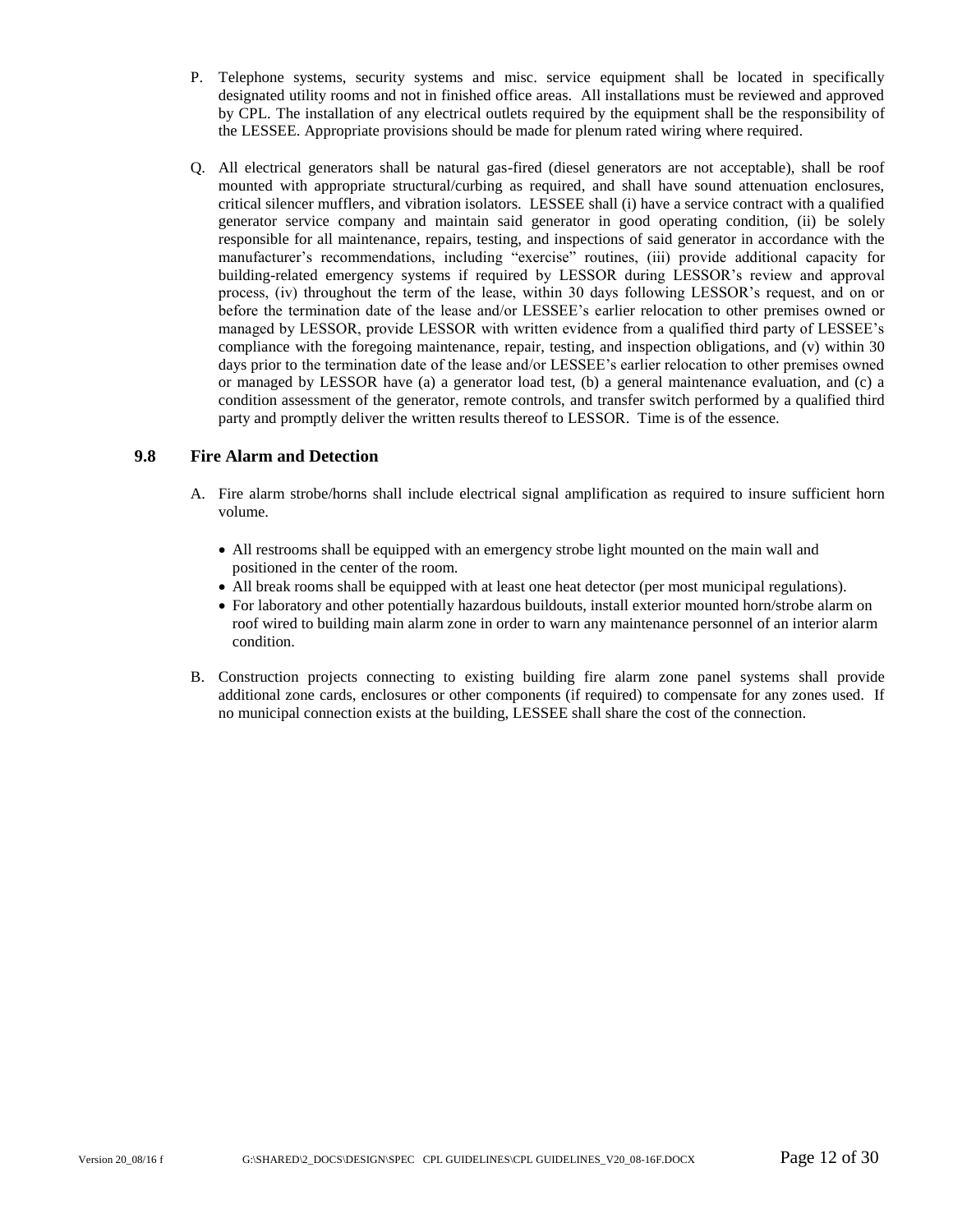### **10.0 MATERIAL SPECIFICATIONS**

The attached listing describes in summary the most common materials used by CPL. These materials have proven to be of maximum value based on initial cost, maintenance and long-term durability. All construction in CPL buildings will use these standard materials or approved equivalents. Items and procedures not called out will be specified upon request.

It is LESSEE's responsibility to confirm actual material compatibility with existing finishes prior to installation. CPL reserves the right to substitute materials or change specifications without notice. CPL assumes no responsibility for the use any of the materials specified herein.

#### **CPL Standard Material Specifications**

CPL has several finish schedules which apply to the various properties as follows:

- [Schedule 1](#page-14-0): Both brown and gray finish standards are used at the following properties. Major construction is generally required to be gray finish. Small renovations should match the prevailing existing finish.
	- Cummings Park West Cummings Park 444 Washington Street Tower Office Park Olympia Ave. Henshaw St./Merrill St. New Boston St. Roessler Rd. 1, 2, 3, 4, 6, 10, & 14 Gill St. 30 Sixth Road 101 Cambridge St. 10 Commerce Way

Only the gray standards from Schedule 1 are allowed at the following properties:

|            | 38 Montvale Ave.<br>41 Montvale Ave.<br>200 Boston Ave.<br>299 Washington St.<br>12 Gill Street<br>142 North Road                         | <b>Concord Street</b><br>Fordham Road<br>Cabot Road<br>78 Olympia Ave.<br>34 Commerce Way |
|------------|-------------------------------------------------------------------------------------------------------------------------------------------|-------------------------------------------------------------------------------------------|
| Schedule 2 | 196 Boston Ave.<br>This property follows the gray standards from Schedule 1 except as noted in Schedule 2.                                |                                                                                           |
| Schedule 3 | 92 Montvale Ave.<br>This property follows the gray standards from Schedule 1 except as noted in Schedule 3.                               |                                                                                           |
| Schedule 4 | 18 Commerce Way<br>This property follows the gray standards from Schedule 1 except as noted in Schedule 4.                                |                                                                                           |
| Schedule 5 | 30-40 and 50-60 Audubon Road in Wakefield, MA.<br>This property follows the gray standards from Schedule 1 except as noted in Schedule 5. |                                                                                           |
| Schedule 6 | 100, 600, 800 & 950 Cummings Center in Beverly, MA.<br>(Expanded Version)                                                                 |                                                                                           |
| Schedule 7 | 900 Cummings Center in Beverly, MA<br>(Expanded Version)                                                                                  |                                                                                           |
| Schedule 8 | 200, 500 Cummings Center in Beverly, MA<br>(Expanded Version)                                                                             |                                                                                           |
| Schedule 9 | 12 Gill Street                                                                                                                            |                                                                                           |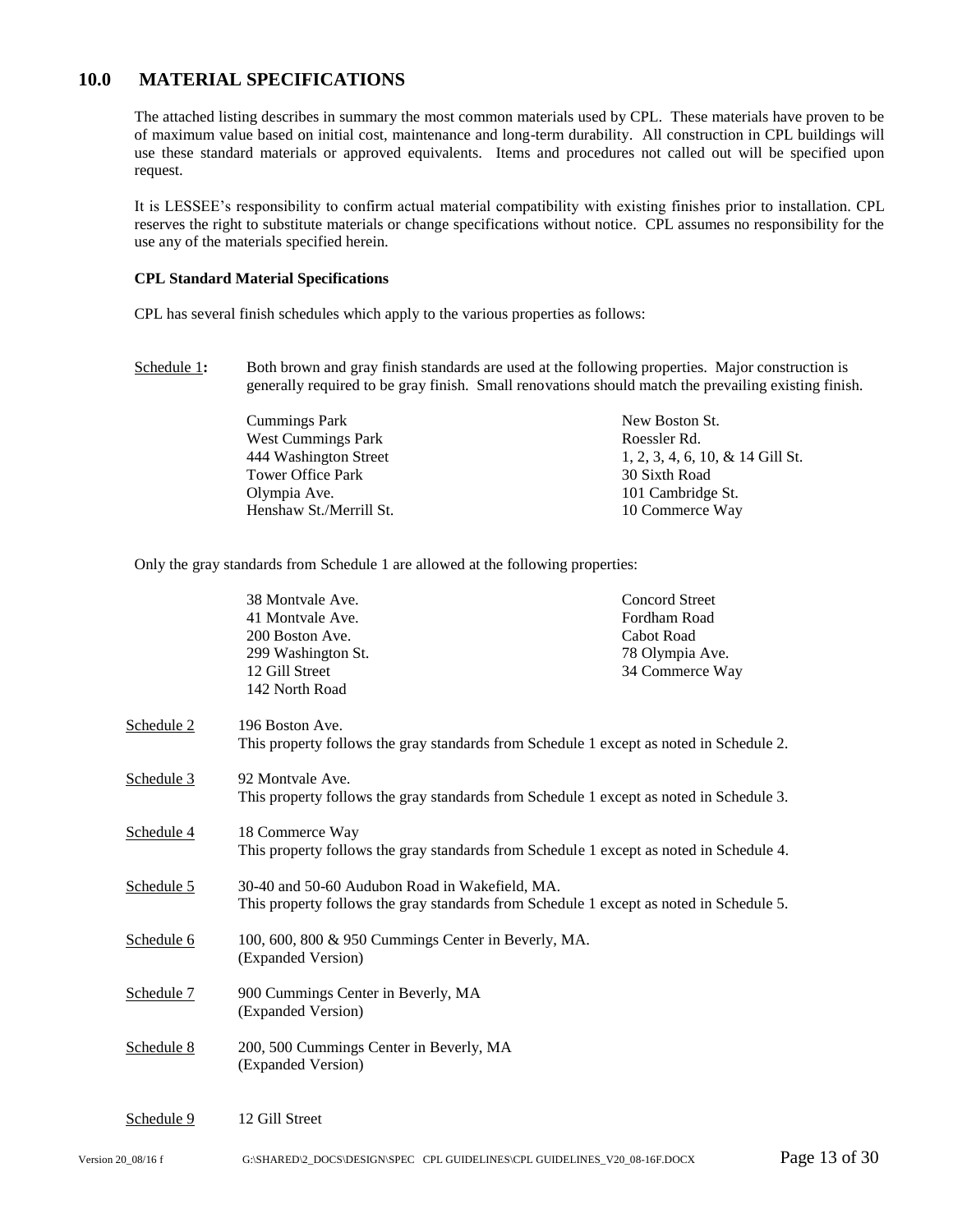This property follows the gray standards from Schedule 1 except as noted in Schedule 9.

- [Schedule 10](#page-26-1) 100 TradeCenter, 300-400 TradeCenter, 8 Cabot Road, Woburn and 50 Dunham Road, Beverly, and 200 Boston Ave. Addition, Medford
- [Schedule 11](#page-27-0) 475 Wildwood Avenue This property follows the gray standards from Schedule 1 except as noted in Schedule 11.
- [Schedule 12](#page-28-0) 144 North Road, Sudbury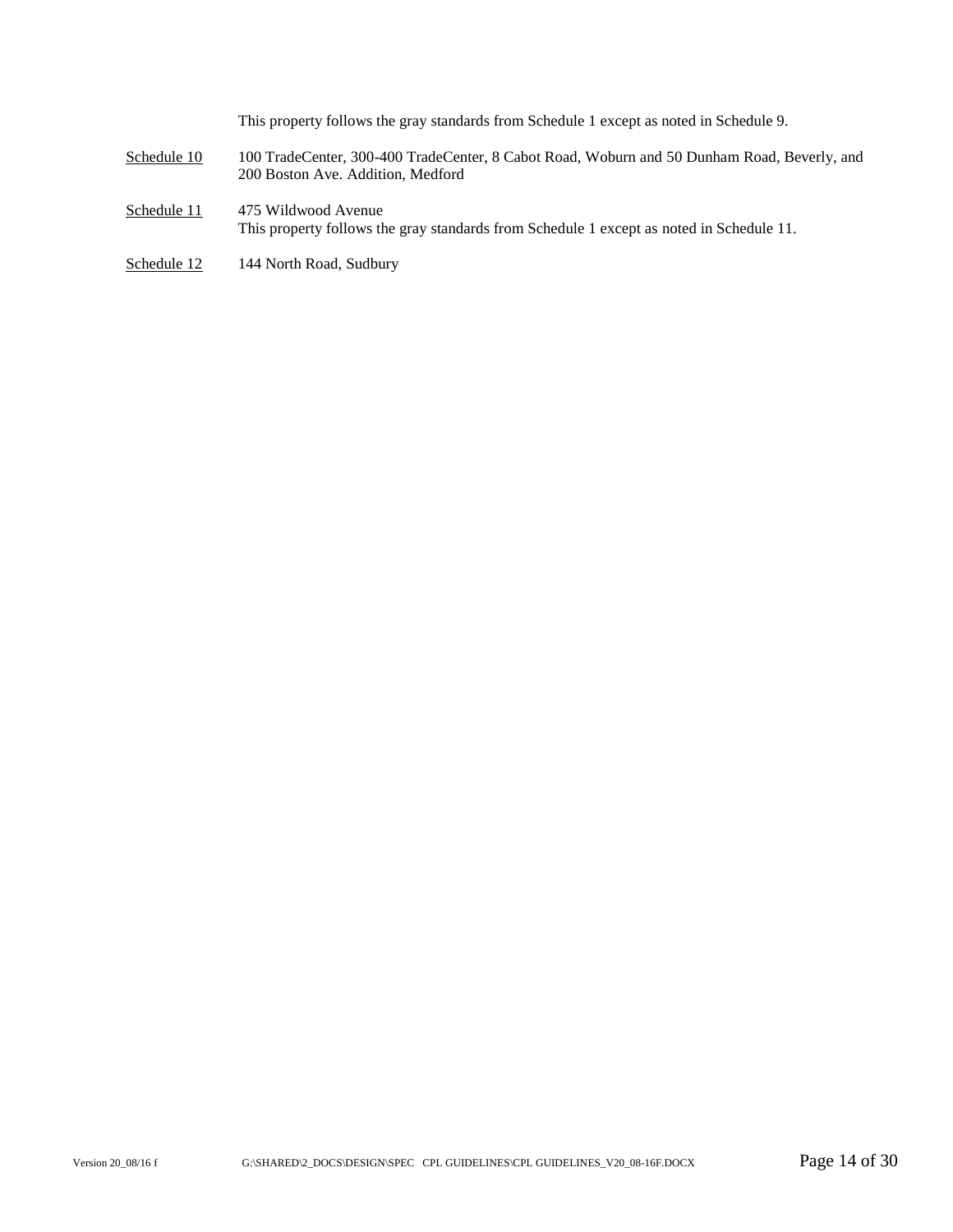# <span id="page-14-0"></span>**Schedule 1.**

|                                      | <b>Item</b>                                      | <b>Description</b>                                                                               | Mfg.                                          | Finish                                                                                                | <b>Comments</b>                                                                                          |
|--------------------------------------|--------------------------------------------------|--------------------------------------------------------------------------------------------------|-----------------------------------------------|-------------------------------------------------------------------------------------------------------|----------------------------------------------------------------------------------------------------------|
| <b>Std Walls</b><br>Constructi<br>on | <b>Concrete Block</b>                            | 8"x 8" x 16" Standard Wt.                                                                        | Generic                                       | <b>Tooled Mortar Joint</b><br>1 coat paint                                                            | Durawall reinforced @<br>Every three courses,<br>Vertical rebar @ 4' o.c.<br>Cores filled solid at rebar |
|                                      | <b>Drywall</b>                                   | 1/2" Regular G.W.B.<br>(Fire code C if required)                                                 | US Gypsum or<br>Equal                         | 3 Coats compound,<br>sanded, 2 coats of latex<br>paint                                                | Drywall screws (no nails)<br>Plastic J-trim as req'd.<br>All bead screw attached<br>(no crimping)        |
|                                      | <b>Metal Studs</b>                               | 3-5/8" - 25 ga<br>(demising and interior)                                                        | Marino or Equal                               | Galvanized                                                                                            | Wood blocking at all<br>openings.<br>16" o.c. spacing                                                    |
|                                      | <b>Item</b>                                      | <b>Description</b>                                                                               | Mfg.                                          | <b>Color Options</b>                                                                                  |                                                                                                          |
| Floor<br><b>Finishes</b>             | <b>Standard Carpet</b>                           | 26 oz. Level Loop                                                                                | Shaw                                          | Beige<br>Ambition II "Ginger"<br>#57725                                                               | Gray<br>Coronet, Salisbury<br>"Charcoal" #004                                                            |
|                                      |                                                  |                                                                                                  |                                               |                                                                                                       | Ambition II "Reflection"<br>#57510 (Discontinued)                                                        |
|                                      | <b>Upgrade Carpet</b>                            | 26 oz. Level Loop                                                                                | Shaw                                          | Hard Drive "Sandbar" #76510                                                                           | (Discontinued)                                                                                           |
|                                      | <b>Upgrade Carpet</b>                            | 26 oz. Level Loop                                                                                | Cambridge Carpet                              |                                                                                                       | Capital Gain "Fortune"<br>#CPG17                                                                         |
|                                      | <b>Premium Upgrade</b><br>Carpet                 | 28 oz. Level Loop                                                                                | Cambridge Carpet                              |                                                                                                       | Pioneer "Typewriter"<br>#35011                                                                           |
|                                      | <b>Vinyl Comp. Tile</b>                          | $1/8$ " $12$ " x $12$ " Resilient<br>tile                                                        | Azrock                                        | Desert Haze #V-874<br>Pewter Gray #V-858<br>Silver Plum #V-960<br>(Upgrade)<br>Above 3 (Discontinued) | Lamb's Wool #V-212<br>Cast Pewter #V-220<br>Powder Gray #V-208<br>(Upgrade)                              |
|                                      | <b>Ceramic Wall Tile</b>                         | 4-3/8" x 4-3/8", on all wet<br>walls only; to 40-48" AFF<br>(to bottom of mirror)<br>$4"$ x $4"$ | American Olean                                | <b>Beige Gloss</b><br>#07 Bright Linen                                                                | <b>Gray Gloss</b><br>Light Smoke #0042<br>#43 Seagull Gray<br>(Discontinued)                             |
|                                      | <b>Wall Tile Grout</b>                           | Standard white                                                                                   | Hydroment                                     | White                                                                                                 | White                                                                                                    |
|                                      | <b>Ceramic Floor Tile</b>                        | 2" x 2" unglazed mosaic<br>2" x 2" unglazed mosaic<br>2" x 2" unglazed mosaic                    | Winburn<br>American Olean<br>American Olean   | Winter Wood #1962<br>C11 Alabaster Beige                                                              | Light Smoke Speckled<br>#A04<br>C17 Empire Gray<br>(Discontinued)                                        |
|                                      | <b>Floor Tile Grout</b>                          | Sanded grout                                                                                     | Hydroment                                     | Linen                                                                                                 | Misty Gray #661-59                                                                                       |
|                                      | <b>Concrete Sealer</b>                           | Latex Concrete Sealer                                                                            | Sherwin Williams                              | Armorseal Treadplex "Haze Grey" #C676                                                                 |                                                                                                          |
|                                      | <b>Vinyl Base Molding</b>                        | 4" Toeless vinyl (CPT)<br>4" Cove base (at VCT)                                                  | <b>NAFCO</b><br><b>NAFCO</b>                  | CB 35 2T Nubian<br>CB 35 2T Nubian                                                                    | Blue Gray 69<br>Blue Gray 69                                                                             |
|                                      | <b>Entry Mat</b>                                 | Ribbed Polypropylene                                                                             | Deco Rib.                                     | Designer Gray                                                                                         |                                                                                                          |
|                                      | <b>Item</b>                                      | <b>Description</b>                                                                               | Mfg.                                          | <b>Color Options</b>                                                                                  |                                                                                                          |
| Paint                                | <b>Wall Paint</b>                                | Latex Flat                                                                                       | Sherwin Williams<br><b>Property Solutions</b> | Cummings Beige<br>(Navajo White SW6126)                                                               | Cummings White<br>(Origami White SW7636)                                                                 |
|                                      | <b>Wall Paint</b><br>(Mid-rise hallways)         | Latex Eggshell                                                                                   | Sherwin Williams                              | <b>Cummings Beige</b>                                                                                 | Cummings White                                                                                           |
|                                      | <b>Wall Paint</b><br>(Buildings 400, 600)        | Latex Flat                                                                                       | Hancock                                       | <b>Cummings Beige</b>                                                                                 | Cummings White                                                                                           |
|                                      | <b>Wall Paint (Existing)</b><br>warehouses only) | Latex Flat                                                                                       | Sherwin Williams<br><b>Property Solutions</b> | ZZ 0337 Sun Yellow<br>(uses B-30 W401 Base)                                                           |                                                                                                          |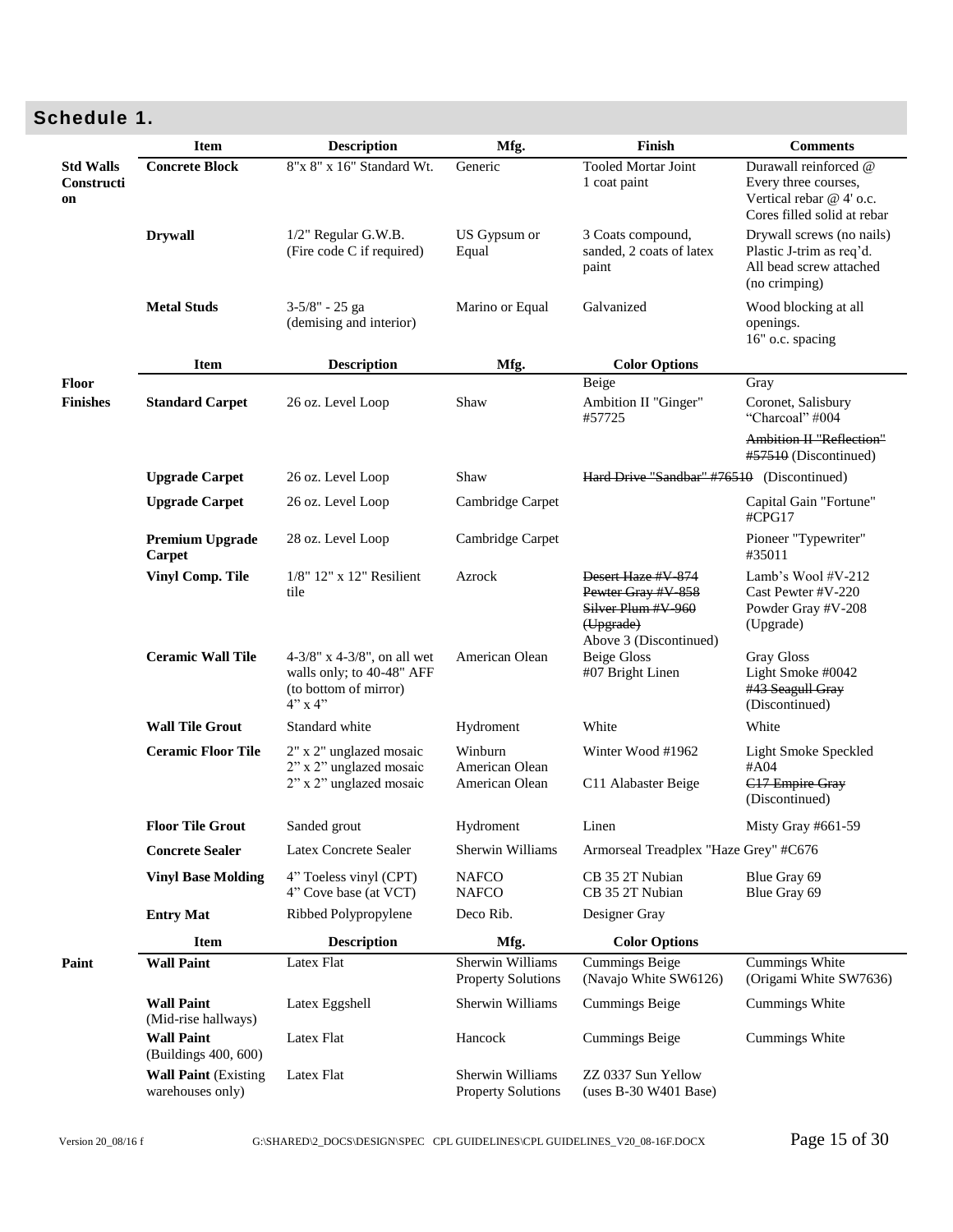|                            | Door & Trim Paint                          | Mirrolac Eggshell Alkyd<br>Enamel                                                        | Devoe Sherwin<br>Williams                | Bronzetone 2740                                   | MC-65 Tower<br>GrayIndustrial Enamel                                         |
|----------------------------|--------------------------------------------|------------------------------------------------------------------------------------------|------------------------------------------|---------------------------------------------------|------------------------------------------------------------------------------|
|                            | <b>Item</b>                                | <b>Description</b>                                                                       | Mfg.                                     | Finish                                            | <b>Comments</b>                                                              |
| Doors $\&$<br>Hardware     | <b>Interior Door</b>                       | 20 Ga. Hollow Steel<br>$3'$ -0" x 6'-8" x 1-3/4"                                         | Galaxy                                   | See paint schedule                                | 18 Ga Steel Frame, K.D.<br>Hardware locations metal<br>Steelcraft            |
|                            | <b>Unit Entry Door</b>                     | 20 Ga. Hollow Steel<br>3'-0" x 6'-8" x 1-3/4"                                            | Galaxy                                   | See paint schedule                                | Option:<br>Tempered Glass window,<br>24 1/2" w. x 65 1/2" h.                 |
|                            | <b>Bldg Entry Door</b>                     | Aluminum and glass<br>$3'$ -0" x 7'0" x 1-3/4"                                           | Alumiline or<br>Kawneer                  | Dark bronze duranodic<br>frame, Bronze tint glass | 1/4" Tempered glass,<br>Bronze tint<br>Adams rite lock                       |
|                            | <b>Closet Door</b>                         | 20 Ga. Hollow Steel<br>$3'-0''$ x 6'-8" x 1-3/4"                                         | Galaxy                                   | See paint schedule                                | 18 Ga. Steel Frame, K.D.                                                     |
|                            | <b>Overhead Door</b>                       | 24 Ga. Steel, Uninsulated<br>$(8'w \times 10'h$ typical)                                 |                                          | Painted                                           | No windows<br>(motorized operator if<br>door over 10' high)                  |
|                            | <b>Door Closer</b>                         | Surface mount hydraulic                                                                  | Norton 1604<br>Norton 1602<br>(exterior) | Bronze or gray to match<br>door                   |                                                                              |
|                            | <b>Int. Passage Set</b>                    | Lever handle                                                                             | Arrow M01SR                              | $USD$ #26 $D$                                     | 2-3/4" Backset                                                               |
|                            | <b>Int. Lock Set</b>                       | Lever handle, Key-in-lever                                                               | Arrow M11SR                              | <b>USD #26D</b>                                   | 2-3/4" Backset                                                               |
|                            | <b>Entry Lock</b>                          | Mortise deadbolt                                                                         | Arrow B11XL                              | $USD$ #26 $D$                                     | Specialty tenant entry<br>locks.                                             |
|                            | Item                                       | <b>Description</b>                                                                       | Mfg.                                     | Finish                                            | <b>Comments</b>                                                              |
| <b>Ceilings</b>            | Grid                                       | 15/16" Std. Wt                                                                           | Armstrong                                | White Enamel                                      | 3 wire tie per 12' main                                                      |
|                            | <b>Acoustical Tile</b><br>(standard)       | 2' x 4' Mineral Fiber Tile                                                               | Armstrong                                | Cortega 769A                                      |                                                                              |
|                            | <b>Acoustical Tile</b><br>(upgrade)        | 2' x 4' Mineral Fiber Tile                                                               | Armstrong                                | Second Look II 2767                               |                                                                              |
|                            | <b>Item</b>                                | <b>Description</b>                                                                       | Mfg.                                     | Finish                                            | <b>Comments</b>                                                              |
| <b>Lighting</b>            | <b>Office Lighting</b>                     | Steel troffer 2' x 4' x varies<br>Prismatic Lens                                         | Lighting distributor                     | White                                             |                                                                              |
|                            | <b>Office Lighting</b>                     | Steel troffer 2' x 4' x 6-<br>1/2"                                                       | Lighting distributor                     | White                                             |                                                                              |
|                            | (Upgrade)                                  | 12-18 Cell Aluminum<br>Parabolic Lens                                                    |                                          |                                                   |                                                                              |
|                            | <b>Industrial</b><br><b>Fluorescent</b>    | $1'$ x $8'$ x 4-1/2" Open Strip<br>Fixture<br>White reflector                            | Lighting distributor                     | White                                             | 2, T-8bulbs, mag. ballast                                                    |
|                            | <b>Energy Efficient</b><br><b>Upgrades</b> | Where specialty energy efficient fixtures have been installed, new fixtures shall match. |                                          |                                                   |                                                                              |
|                            | <b>Item</b>                                | <b>Description</b>                                                                       | Mfg.                                     | Finish                                            | <b>Comments</b>                                                              |
| <b>Specialties</b>         | <b>Horizontal Blinds</b>                   | 1" Aluminum                                                                              | Levolor or Equal                         | Dark Bronze #885<br>or Gray                       | Match to door color-gray,<br>black, brown For non-<br>annex exterior windows |
|                            | <b>Vertical Blinds</b>                     | 3-1/2" Rigid vinyl                                                                       |                                          | White, non-perforated                             | For annexes                                                                  |
|                            | Int. Window                                | 48" square or $30" \text{ w x } 60"$<br>h aluminum wrap frame                            |                                          | See schedule                                      | Tempered glass where<br>required                                             |
|                            | <b>Item</b>                                | <b>Description</b>                                                                       | Mfg.                                     | Finish                                            | <b>Comments</b>                                                              |
| <b>Plastic</b><br>Laminate | <b>Window Sill</b>                         | 3/4" ext. grade plywood<br>Plastic laminate finish                                       | Pionite                                  | Slate Gray #SG228-S                               | Adhere with const.<br>adhesive. "Ears" extend<br>2" each side of window      |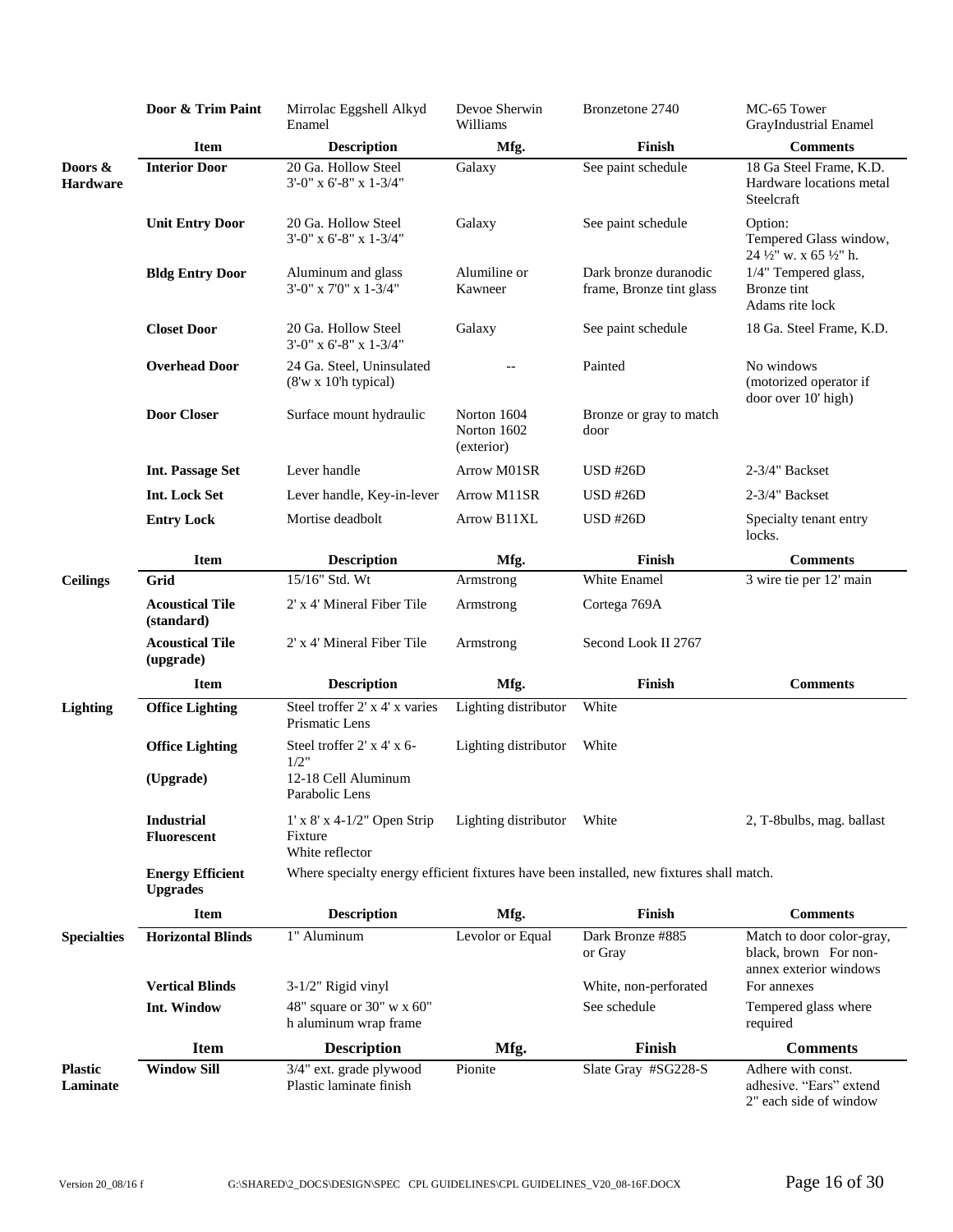|                                                   | <b>Counters</b>                          | Square edge counter<br>Loose backsplash                                        | Nevamar                        | Classic Rock #RK2001T<br><b>Almond Dust #1817-58</b><br>(Discontinued)<br>(Brown Standard) | Fog Dust #1816-58<br>(Gray Standard)             |
|---------------------------------------------------|------------------------------------------|--------------------------------------------------------------------------------|--------------------------------|--------------------------------------------------------------------------------------------|--------------------------------------------------|
|                                                   | <b>Break/Restroom</b><br><b>Counters</b> | Granite                                                                        | Xiamen Shunshun<br>Stone       | Gray granite $-$ G603                                                                      | Restrooms & starter sets                         |
|                                                   | Cabinetry                                | Full overlay doors,<br>frameless cases, Blum<br>hinges                         | Wilsonart                      | Natural Almond<br>(Brown Standard)                                                         | Dove Gray<br>(Gray Standard)                     |
|                                                   | <b>Item</b>                              | <b>Description</b>                                                             | Mfg.                           | Finish                                                                                     | <b>Comments</b>                                  |
| <b>Electric</b><br><b>Device</b><br><b>Covers</b> | $- -$                                    | $-$                                                                            | Dark Brown<br>(Brown Standard) | White<br>(Gray Standard)                                                                   |                                                  |
| <b>Skylight</b>                                   |                                          | 48" square dbl. dome on<br>aluminum curb                                       | Naturalite                     | Clear                                                                                      | Do not overlap interior<br>alum. curb w/drywall. |
| <b>HVAC</b>                                       | <b>Office HVAC</b><br>(Midrise building) | Split system fan-coil,                                                         | Bryant supplier                | $- -$                                                                                      | Ducted return, elec. heat<br>pack                |
|                                                   | <b>Office HVAC</b><br>(Single story)     | Split system fan-coil, to be<br>horizontal above ceiling<br>mounted or rooftop | Bryant/<br>American Standard   |                                                                                            | Ducted return, gas heat                          |

#### **Confirm actual building HVAC system with CPL prior to construction**

|                                  | <b>Item</b>                                     | <b>Description</b>                                 | Mfg.                        | <b>Color Options</b> | <b>Comments</b>                                            |
|----------------------------------|-------------------------------------------------|----------------------------------------------------|-----------------------------|----------------------|------------------------------------------------------------|
| <b>Fire</b><br><b>Protection</b> | <b>Zone Panel</b>                               | 8 zone panel                                       | Fire lite<br>Sensiscan 2000 | Red                  |                                                            |
|                                  | <b>Pull Station</b>                             |                                                    | Fire lite BG - 10           | Red                  |                                                            |
|                                  | <b>Heat Detector</b>                            | $135^{\circ}$ rate of rise of temp.                | Chemtron 601                | White                |                                                            |
|                                  | <b>Smoke Detector</b>                           | Ionization                                         | <b>ESL 2424 TH</b>          | White                |                                                            |
|                                  | <b>Strobe/Horn</b>                              | Recessed, wall mount<br>piezo                      | Wheelock                    | Red                  | ADA approved                                               |
|                                  | <b>Exit Light</b>                               | L.E.D., $9'' \times 12''$                          | Dual Lite                   | White                | Single face                                                |
|                                  | <b>Emergency Light(s)</b>                       | Battery powered<br>Surface mount                   | Dual Lite                   | White                | 2 head capacity                                            |
|                                  | <b>Municipal</b><br><b>Connection</b>           | Direct wired, mechanical<br>code wheel             | Gamewell                    | Red                  | New units only                                             |
|                                  | <b>Sprinkler Head</b><br><b>Finished Areas:</b> | <b>Recessed Pendant</b><br>w/removable escutcheon. |                             | Chrome               | 155 - 165 degrees $F$ for<br>light hazard<br>(per NFPA 13) |
|                                  | Warehouse/<br><b>Manufacturing</b><br>Areas     | Brass upright.                                     |                             | <b>Brass</b>         | 155 - 165 degrees $F$ for<br>light hazard<br>(per NFPA 13) |

# <span id="page-16-0"></span>**Schedule 2. (196 Boston Ave.)**

**(Refer to Schedule 1, Grey Scheme, for materials not listed below.)**

| <b>Item</b>                 | <b>Description</b>         | Mfg.           | <b>Color Options</b> | <b>Comments</b>            |
|-----------------------------|----------------------------|----------------|----------------------|----------------------------|
| <b>Interior Door</b>        | Solid Core, Oak Veneer     |                | Minwax               | Sealer, 2 coats, sand      |
|                             | $3'$ -0" x 6'-8" x 13/4"   |                | Mahogany Stain       | between coats              |
| Lights                      | Aluminum parabolic         | $-$            | $- -$                | w/dimmable ballast in      |
|                             | 277 volt, T-8 lamps        |                |                      | perimeter locations        |
| <b>Window Sills</b>         | Plastic Laminate over 3/4" |                | Aborite 5-414        |                            |
|                             | ext. grade plywood         |                | Suede Finish         |                            |
| <b>HVAC</b>                 | Water source heat pumps    | Trane          | --                   | Additional: perimeter      |
|                             |                            |                |                      | Baseboard heat on 4th flr. |
| <b>Common Area:</b>         |                            |                |                      |                            |
| Carpet<br><b>Vinyl Base</b> |                            | <b>Barrett</b> | Green (Discontinued) |                            |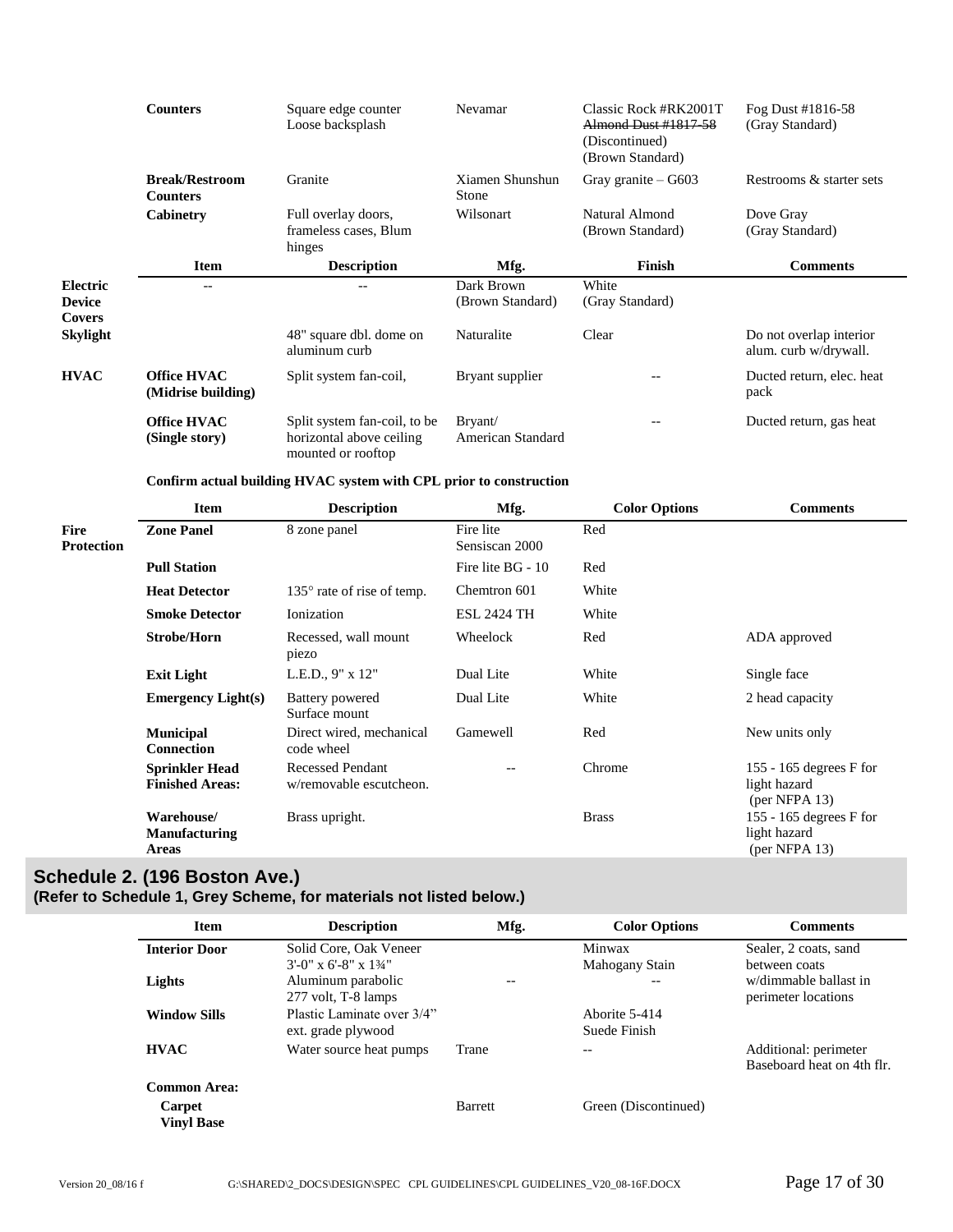| <b>Wall Paint</b>     |                       | Sherwin Williams | SW 1002 "Big Chill"<br>Grev" | Eggshell Finish   |
|-----------------------|-----------------------|------------------|------------------------------|-------------------|
| Door / Frame<br>Paint | Eggshell Alkyd Enamel | Sherwin Williams | MC-65 Tower Gray             | Industrial Enamel |

# <span id="page-17-0"></span>**Schedule 3. (92 Montvale Ave.) (Refer to Schedule 1, Grey Scheme, for materials not listed below.)**

| <b>Item</b>                                       | <b>Description</b>                                                   | Mfg.                    | <b>Finish</b>                                  | <b>Comments</b>                                                        |
|---------------------------------------------------|----------------------------------------------------------------------|-------------------------|------------------------------------------------|------------------------------------------------------------------------|
| <b>Wall Paint</b>                                 | Latex Flat                                                           | <b>Sherwin Williams</b> | SW1002 "Big Chill<br>Gray"                     | Eggshell finish                                                        |
| Carpet                                            | 26 oz. Level Loop                                                    | Shaw                    | Aladdin grey pin dot                           | (Discontinued)                                                         |
|                                                   | 30 oz. Cut Pile                                                      | Shaw                    | <b>Hard Drive/Sandbar</b><br>Troubador/Graphie | (Discontinued)<br>(Discontinued)                                       |
| <b>Door Frame Paint</b>                           | a) Semi Gloss Enamel                                                 | Fuller O'Brien          | Gun Metal Gray                                 |                                                                        |
|                                                   | b) Semi Gloss Enamel                                                 | <b>Sherwin Williams</b> | Cummings Green                                 | Common Area Hallways<br>Only                                           |
| <b>Door Stain</b>                                 | Stain w/urethane finish                                              | Minwax                  | Red Mahogany                                   |                                                                        |
| <b>Ceiling Tile</b>                               | 2' x 4' Acoustical Tile<br>(with 2' x 2' appearance)                 | Armstrong               | Second Look II $#2767$                         |                                                                        |
| <b>Office Lighting</b>                            | Parabolic<br>277 volt, T-3 lamps                                     |                         |                                                |                                                                        |
| <b>Bathroom Counter</b><br>& Valance<br>Cabinetry | Plastic laminate over 3/4"<br>ext. grade plywood                     | Formica<br>Wilsonart    | 912 Nile Green,<br>Matte finish                | Fog Dust #1816-58<br>(Gray Standard)<br>Dove Gray<br>(Gray Standard)   |
| <b>Blinds</b> (exterior)                          | 3 1/2" Vertical Blinds                                               | Louvredrape             | White PVC, black track                         | Included with CPL<br>buildout                                          |
| <b>HVAC</b>                                       | Water Source Heat Pumps<br>with central cooling tower<br>and boilers | Trane                   | --                                             | Plenum return air, Fresh<br>air shaft to plenum                        |
| <b>Window Sill</b>                                | 3/4" ext. grade plywood<br>Plastic laminate finish                   | Pionite                 | Slate Gray #SG228-S                            | Adhere with const.<br>adhesive. "Ears" extend2"<br>each side of window |

# <span id="page-17-1"></span>**Schedule 4. (18 Commerce Way) (Refer to Schedule 1, Grey Scheme, for materials not listed below.)**

| <b>Item</b>                                          | <b>Description</b>                                 | Mfg.        | Color / Finish                          | <b>Comments</b>                                   |
|------------------------------------------------------|----------------------------------------------------|-------------|-----------------------------------------|---------------------------------------------------|
| Carpet                                               | See Upgrade Carpet                                 |             |                                         |                                                   |
| <b>Wall Paint (common</b><br>hall below chair rail)  | Latex flat                                         | Hancock     | "ICI" 709                               |                                                   |
| <b>Interior Door</b>                                 | Solid Core, Oak Veneer                             | Osh Kosh    |                                         |                                                   |
|                                                      | $3'$ -0" x 7'-0" x 13/4"                           |             |                                         |                                                   |
| <b>Door Stain</b>                                    | Stain w/urethane finish                            | ZAR         | Crown Diamond interior<br>stain #CP18ST |                                                   |
| <b>Ceiling Tile</b>                                  | 2 x 4 Acoustical Tile (with<br>2 x 2 appearance)   | Armstrong   | Second Look II #2767                    |                                                   |
| <b>Office Lighting</b>                               | Parabolic                                          | --          | --                                      |                                                   |
| <b>Bathroom Counter</b><br>& Valance                 | Plastic laminate over 3/4"<br>plywood marine grade | Formica     | 912 Nile Green<br>Matte Finish          |                                                   |
| <b>Window Sills</b>                                  | Plastic laminate over 3/4"<br>plywood marine grade | Formica     | 928-58 "Mouse Gray"<br>Matte finish     |                                                   |
| <b>Blinds (exterior)</b><br><b>Blinds (interior)</b> | 3.5" Vertical Blinds                               | Louvredrape | White PVC, black track                  | In middle vertical panel<br>only: Dooggaad topple |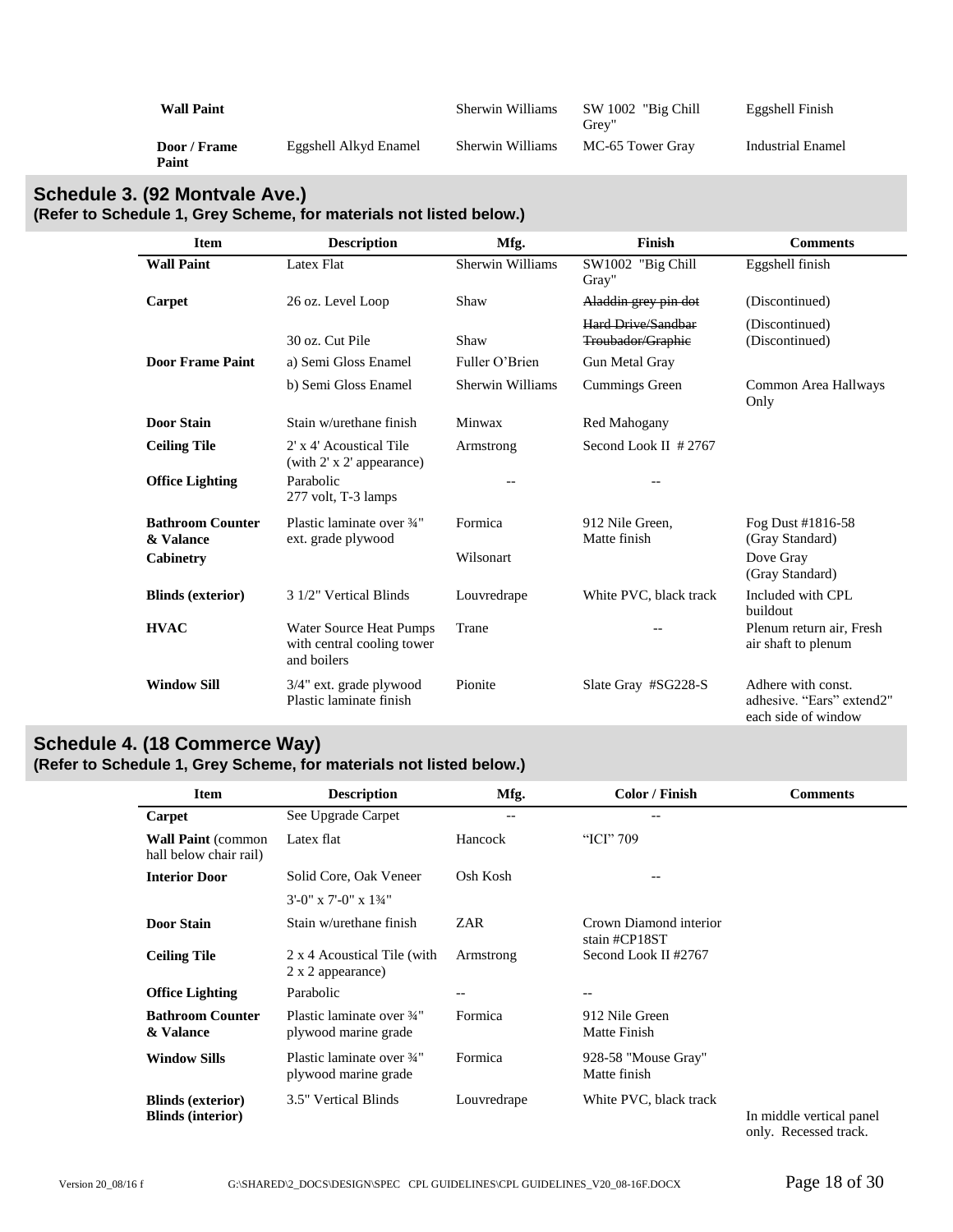# <span id="page-18-0"></span>**Schedule 5. (30 – 40 and 50 – 60 Audubon Road, Wakefield)**

| <b>Item</b>              | <b>Description</b>                                        | Mfg.        | Finish                              | <b>Comments</b> |
|--------------------------|-----------------------------------------------------------|-------------|-------------------------------------|-----------------|
| Carpet                   | 26 oz. Level Loop                                         | Shaw        | Hard Drive / Sandbar (Discontinued) |                 |
| <b>Interior Door</b>     | Solid Core, Oak Veneer<br>$3'$ -0" x 7'-0" x 13/4"        | --          | --                                  |                 |
| <b>Door Stain</b>        | Stain w/urethane finish                                   | ZAR         | Red Mahogany                        |                 |
| <b>Ceiling Tile</b>      | 2' x 4' Acoustical Tile<br>(with 2' x 2' appearance)      | Armstrong   | Second Look II                      |                 |
| <b>Office Lighting</b>   | Follows upgrade standard                                  |             |                                     |                 |
| <b>Bathroom Counter</b>  | Plastic laminate over 3/4"<br>particle board              | Formica     | Fog Dust 1816-58                    |                 |
| <b>Bathroom Valence</b>  | Plastic laminate over 3/4"<br>particle board              | Nevamar     | Navy Blue                           |                 |
| <b>Window Sills</b>      | $\frac{3}{4}$ " Ext. grade plywood w/<br>plastic laminate | Formica     | Mouse Gray 928-58<br>Matte          |                 |
| <b>Blinds (exterior)</b> | 3 1/2" Vertical Blinds                                    | Louvredrape | White PVC, black track              |                 |
|                          |                                                           |             |                                     |                 |

**(Refer to Schedule 1, Grey Scheme, for materials not listed below.)**

# <span id="page-18-1"></span>**Schedule 6. (Cummings Center, Beverly) 100, 600, 800, 950 Cummings Center (Expanded Version)**

|                                            | <b>Item</b>                                 | <b>Description</b>                                 | Mfg.                                       | Finish                                                 | <b>Comments</b>                                                                                                          |
|--------------------------------------------|---------------------------------------------|----------------------------------------------------|--------------------------------------------|--------------------------------------------------------|--------------------------------------------------------------------------------------------------------------------------|
| <b>Std Wall</b><br><b>Constructi</b><br>on | <b>Concrete Block</b>                       | 8"x 8" x 16" Standard Wt.                          | Generic                                    | <b>Tooled Mortar Joint</b><br>1 coat paint             | Durawall reinforced @<br>Every three courses.<br>Vertical rebar @ 4' o.c.<br>Cores filled solid at rebar                 |
|                                            | <b>Metal Studs</b>                          | 3-5/8" - 25 ga<br>(demising and interior)          | Marino or Equal                            | Galvanized                                             | Wood blocking at all<br>openings, (except at KD<br>doorframes)<br>16" o.c. spacing                                       |
|                                            | <b>Drywall</b>                              | $1/2$ " Regular G.W.B.<br>(Firecode C if required) | US Gypsum or<br>Equal                      | 3 Coats compound,<br>sanded, 2 coats of latex<br>paint | Drywall screws (no nails)<br>Plastic J-trim as req'd.<br>All beads to be screw<br>attached or crimped with<br>mesh tape. |
|                                            | <b>Item</b>                                 | <b>Description</b>                                 | Mfg.                                       | Finish                                                 | <b>Comments</b>                                                                                                          |
| Floor<br><b>Finishes</b>                   | <b>Standard Carpet</b>                      | 26 oz. Level Loop                                  | Beaulieu                                   | Salisbury "Charcoal"<br>#004                           | Current standard                                                                                                         |
|                                            |                                             |                                                    | Shaw                                       | Ambition II "Reflection"<br>#57510                     | Discontinued                                                                                                             |
|                                            | <b>Upgrade Carpet</b>                       | 26 oz. Level Loop                                  | Cambridge Carpet                           | Capital Gain "Fortune"<br>#CPG17                       | Current standard                                                                                                         |
|                                            | <b>Premium Upgrade</b><br>Carpet            | 28 oz. Level Loop                                  | Cambridge Carpet                           | Taffeta "Gingham"<br>#76601                            | Current standard                                                                                                         |
|                                            | <b>Vinyl Comp. Tile</b>                     | $12"x12"$ , $1/8"$ thk.                            | Azrock                                     | "Cast Pewter" #V-220                                   | Current standard                                                                                                         |
|                                            | <b>Standard</b>                             | Resilient tile                                     |                                            | "Pewter Gray" #V-858                                   | Discontinued                                                                                                             |
|                                            | <b>Vinyl Comp. Tile</b><br><b>Alternate</b> | $12"x12"$ , $1/8"$ thk.<br>Resilient tile          | Azrock                                     | "Powder Gray" #V-208<br>"Silver Plum" #V-960           | Current standard<br>Discontinued                                                                                         |
|                                            | <b>Ceramic Floor Tile</b>                   | 2" x 2" unglazed mosaic                            | American Olean                             | "Storm Gray Speckled"<br>#A06                          | Current standard                                                                                                         |
|                                            |                                             |                                                    | <b>American Olean</b><br>Florida Tile      | "Empire Gray" # C17<br>"Pumice" #4312                  | Discontinued<br>Discontinued                                                                                             |
|                                            | <b>Floor Tile Grout</b>                     | Sanded grout                                       | Laticrete<br><b>Hydroment</b>              | "Natural Gray" #1524<br>"Misty Gray" #661-59           | Current standard<br>Discontinued                                                                                         |
|                                            | <b>Concrete Paint /</b><br><b>Sealer</b>    | Latex Concrete Sealer                              | Sherwin Williams<br>Armorseal<br>Treadplex | "Haze Grey" #C676                                      |                                                                                                                          |
|                                            | <b>Vinyl Base Molding</b>                   | 4" Toeless vinyl (at CPT)                          | <b>NAFCO</b>                               | "Blue-gray" #69                                        | Alternate: "Black" #80                                                                                                   |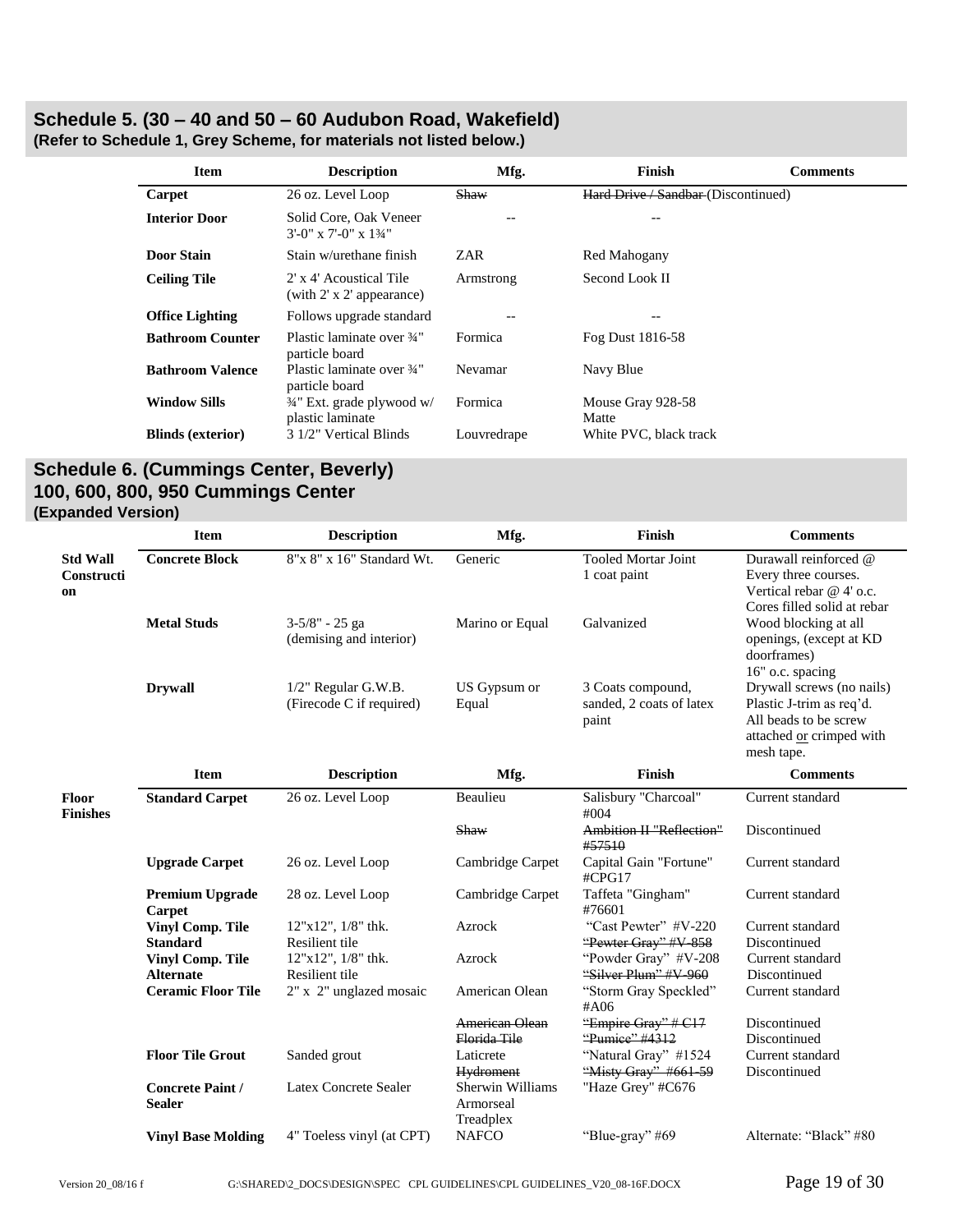|                                    |                                                              | 4" Covebase (at VCT)                                                       |                                                 |                                          |                                                                                        |
|------------------------------------|--------------------------------------------------------------|----------------------------------------------------------------------------|-------------------------------------------------|------------------------------------------|----------------------------------------------------------------------------------------|
|                                    | <b>Entry Mat</b>                                             | Ribbed Polypropylene                                                       | Deco Rib.                                       | "Flannel" or "Designer"<br>Gray" $#51$   |                                                                                        |
|                                    | <b>Item</b>                                                  | <b>Description</b>                                                         | Mfg.                                            | Finish                                   | <b>Comments</b>                                                                        |
| Paint &<br>Wall<br><b>Finishes</b> | <b>Wall Paint</b>                                            | Latex Flat                                                                 | Sherwin Williams                                | "Cummings White"                         | AKA "Origami White"<br>#SW-1025 (NOTE:<br><b>Use Property Solutions</b><br>base)       |
|                                    | <b>Wall Paint –</b><br><b>Common Area</b><br><b>Hallways</b> | Latex                                                                      | Sherwin Williams<br>or Polomyx /<br>MultiSpec   | Various                                  | Various                                                                                |
|                                    | Door & Trim Paint<br><b>Exterior</b>                         | Semi-gloss Alkyd Enamel                                                    | Devoe                                           | "Bronzetone" #2740                       |                                                                                        |
|                                    | Door & Trim Paint<br><b>Interior</b>                         | Semi-gloss Enamel                                                          | S.W. Industrial<br>Enamel                       | "Tower Gray" $# MC-65$                   | Alternate: "Black"<br>(Rustoleum)                                                      |
|                                    | <b>Ceramic Wall Tile</b>                                     | 2" x 2" unglazed mosaic                                                    | American Olean                                  | "Light Smoke Speckled"<br>#A04           | On wet walls only; to 40-<br>48" AFF (to bottom of<br>mirror)                          |
|                                    |                                                              | 4 <del>-1/4" x 4-1/4"</del>                                                | Florida Tile-                                   | "Pearl" #19                              |                                                                                        |
|                                    | <b>Wall Tile Grout</b>                                       | Non-sanded grout                                                           | <b>Bright Glaze</b><br>Hydroment                | "White"                                  | Discontinued                                                                           |
|                                    | <b>Item</b>                                                  | <b>Description</b>                                                         | Mfg.                                            | Finish                                   | <b>Comments</b>                                                                        |
| Doors &                            | <b>Bldg Entry Door</b>                                       | Aluminum and glass                                                         | Kawneer or equal                                | Dark bronze duranodic                    | 1/4" Tempered glass                                                                    |
| <b>Hardware</b>                    |                                                              | $3'-0''$ x $7'-0''$ x $1-3/4''$<br>Storefront glazing                      |                                                 | frame, Tinted glass                      | Adams rite lock                                                                        |
|                                    | <b>Unit Entry Door</b>                                       | 20 Ga. Hollow Steel<br>$3'-0''$ x $7'-0''$ x $1-3/4''$                     | Galaxy                                          | See paint schedule                       | Optional:<br>Tempered Glass window,<br>241/4 "w. x 701/4 "h D.O.                       |
|                                    | <b>Interior Door</b><br><b>Standard</b>                      | 20 Ga. Hollow Steel<br>3'-0" x 7'-0" x 1-3/4"                              | Galaxy                                          | See paint schedule                       | Optional:<br>Tempered Glass window,<br>$26\frac{1}{4}$ "w. x 70 $\frac{1}{4}$ " h D.O. |
|                                    | <b>Interior Door</b><br><b>Upgrade</b>                       | Prefinished Oak Veneer<br>with Mahogany Stain<br>$3'-0''$ x 7'-0" x 1-3/4" | Oshkosh                                         | See paint schedule                       | Optional:<br>Tempered Glass window,<br>233⁄4 "w. x 661⁄2 "h D.O.                       |
|                                    | <b>Door Frame</b>                                            | 18 Ga. Steel Frame, HM<br>(hollow metal), K.D.                             | Steelcraft                                      | See paint schedule                       | Hardware locations per<br>Steelcraft standard                                          |
|                                    | <b>Overhead Door</b>                                         | 24 Ga. Steel, Uninsulated<br>$(8'w \times 10'h$ typical)                   |                                                 | Painted                                  | No windows<br>(motorized operator if<br>door over 10' high)                            |
|                                    | <b>Door Closer</b>                                           | Surface mount hydraulic                                                    | Norton $1601$ (int.)<br>Norton 1601BF<br>(ext.) | Bronze or gray to match<br>$\text{door}$ |                                                                                        |
|                                    | <b>Int. Passage Set</b>                                      | Lever handle                                                               | Arrow M01SR                                     | <b>USD #26D</b>                          | 23/4" Backset                                                                          |
|                                    | <b>Int. Lock Set</b>                                         | Lever handle, Key-in-lever<br>Mortise deadbolt                             | Arrow M11SR<br>Arrow B11XL                      | <b>USD #26D</b><br><b>USD #26D</b>       | 23/4" Backset<br>Specialty tenant entry lock                                           |
|                                    | <b>Entry Lock</b><br><b>Item</b>                             | <b>Description</b>                                                         | Mfg.                                            | Finish                                   | <b>Comments</b>                                                                        |
| <b>Windows</b>                     | Sidelight, wrap                                              | $2^{\degree}$ -6" x 5'-0" typical                                          | <b>US Aluminum</b>                              | See paint schedule                       | Tempered glass                                                                         |
|                                    | frame                                                        | $4^{\circ}$ -0" x $4^{\circ}$ -0" alternate                                |                                                 |                                          |                                                                                        |
|                                    | Sidelight, storefront                                        | Aluminum and glass<br>$3'$ -0" x 7'-0"                                     | Oldcastle                                       | Clear anodized                           | 1/4" Tempered clear glass                                                              |
|                                    | <b>Skylight</b>                                              | 48" square dbl. dome on<br>aluminum curb                                   | Naturalite                                      | <b>Clear or Translucent</b>              | Do not overlap interior<br>alum. curb w/drywall.                                       |
|                                    | <b>Item</b>                                                  | <b>Description</b>                                                         | Mfg.                                            | Finish                                   | <b>Comments</b>                                                                        |
| <b>Ceilings</b>                    | Grid                                                         | 15/16" Std. Wt                                                             | Armstrong                                       | White Enamel                             | 3 wire tie per 12' main                                                                |
|                                    | <b>Acoustical Tile</b><br>(standard)                         | 2' x 4' Mineral Fiber Tile                                                 | Armstrong                                       | Cortega #769A                            |                                                                                        |
|                                    | <b>Acoustical Tile</b><br>(upgrade)                          | 2' x 4' Mineral Fiber Tile                                                 | Armstrong                                       | Second Look II #2767                     |                                                                                        |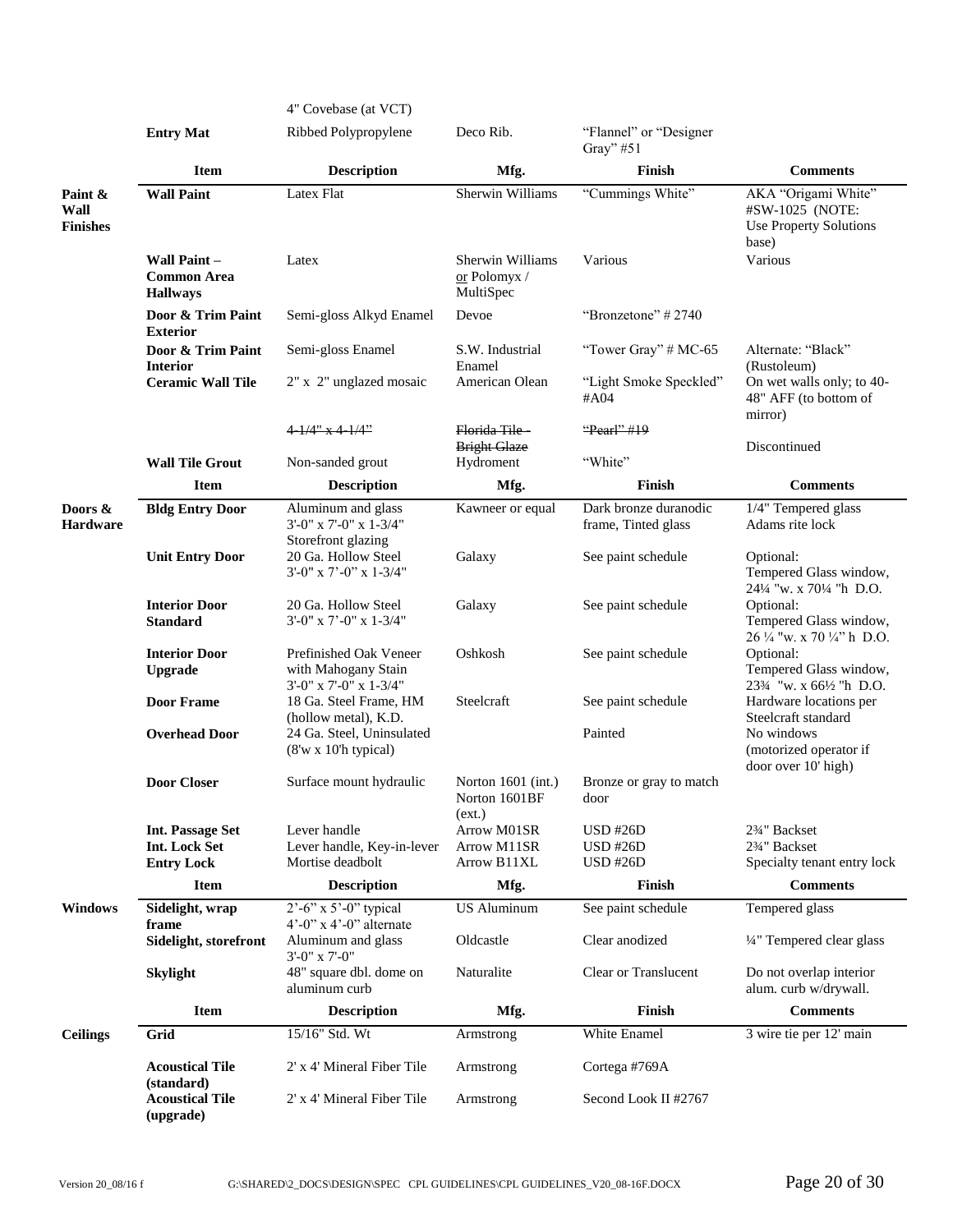|                    | <b>Item</b>                                | <b>Description</b>                                                     | Mfg.                                                         | Finish                                                                                   | <b>Comments</b>                                                                  |
|--------------------|--------------------------------------------|------------------------------------------------------------------------|--------------------------------------------------------------|------------------------------------------------------------------------------------------|----------------------------------------------------------------------------------|
| <b>Casework</b>    | <b>Cabinets</b>                            | Frameless cases, full<br>overlay doors and Blum<br>hardware            | Wilsonart                                                    | "Dove Gray" #D92-60                                                                      |                                                                                  |
|                    | Countertops<br><b>Standard</b>             | Granite with built-up<br>bullnose front edge                           | CPL import                                                   | Gray speckled                                                                            | Loose 4" high backsplash                                                         |
|                    | Countertops<br><b>Alternate</b>            | Postformed with integral<br>splash and lip                             | Formica                                                      | "Fog Dust" #1816-58                                                                      | Square edge counter with<br>loose 4" high backsplash<br>for special applications |
|                    | <b>Window Sill</b>                         | 3/4" ext. grade plywood<br>Plastic laminate finish                     | Pionite                                                      | "Slate Gray" #SG228-S                                                                    | Adhere w/const. adhesive.<br>"Ears" extend 11/2" each<br>side of window          |
|                    | <b>Item</b>                                | <b>Description</b>                                                     | Mfg.                                                         | Finish                                                                                   | <b>Comments</b>                                                                  |
| <b>Specialties</b> | <b>Horizontal Blinds</b>                   | 1" Aluminum                                                            | Levolor or Equal                                             | <b>Brushed</b> Chrome or<br>White                                                        | Interior windows only                                                            |
|                    | <b>Vertical Blinds</b>                     | $3-1/2$ " Rigid vinyl                                                  | Royal Windows -<br><b>Contract Verticals</b><br>V3000 Series | White PVC, black track                                                                   | Exterior windows only                                                            |
|                    | <b>Item</b>                                | <b>Description</b>                                                     | Mfg.                                                         | Finish                                                                                   | <b>Comments</b>                                                                  |
| <b>HVAC</b>        | <b>Office HVAC</b>                         | Water Source Heat Pumps<br>with central cooling tower<br>and boilers   | Various,<br>Trane typ.                                       | $\overline{\phantom{a}}$                                                                 | $-$                                                                              |
|                    | <b>Thermostat</b><br><b>Standard</b>       | Digital non-programmable                                               | Honeywell, Model<br>TH 5000 Series                           | White                                                                                    |                                                                                  |
|                    | <b>Thermostat</b><br><b>Upgrade</b>        | Digital programmable                                                   | Robert Shaw,<br>Model 9701i2                                 | White with blue screen                                                                   | Programmable for<br>weekdays / weekends, plus<br>temp. override feature          |
|                    | <b>Item</b>                                | <b>Description</b>                                                     | Mfg.                                                         | Finish                                                                                   | <b>Comments</b>                                                                  |
| <b>Lighting</b>    | <b>Office Lighting</b>                     | Steel troffer 2'x4'<br>Prismatic Lens                                  | Various<br>Hubbell, typ.                                     | White                                                                                    | Two - T-8 bulbs,<br>electronic ballast                                           |
|                    | <b>Office Lighting</b><br>(Upgrade)        | Steel troffer 2'x4'x6-1/2"d<br>12 Cell Aluminum<br>Parabolic Lens      | Various<br>Hubbell, typ.                                     | White                                                                                    | Two - T-8 bulbs,<br>electronic ballast                                           |
|                    | <b>Office Lighting</b><br>(Upgrade)        | Steel troffer 2'x4'x6-1/2"<br>Direct/Indirect with<br>perforated cover | Various<br>Hubbell, typ.                                     | White                                                                                    | Two - T-8 bulbs,<br>electronic ballast                                           |
|                    | <b>Office Lighting</b><br>(Upgrade)        | <b>Energy Efficient Indirect</b><br>Uplight                            | Various                                                      | White                                                                                    | T-8 bulbs,<br>electronic ballast                                                 |
|                    | <b>Industrial</b><br><b>Fluorescent</b>    | $8'x1'x4-1/2"$ Open Strip<br>Fixture<br>Clear Alzak reflector          | Various                                                      | White                                                                                    | Two - T-12 F96 CW bulbs                                                          |
|                    | <b>Energy Efficient</b><br><b>Upgrades</b> |                                                                        |                                                              | Where specialty energy efficient fixtures have been installed, new fixtures shall match. |                                                                                  |
|                    | <b>Item</b>                                | <b>Description</b>                                                     | Mfg.                                                         | Finish                                                                                   | <b>Comments</b>                                                                  |
| Misc.<br>Electric  | Wall switches and<br>receptacles           | Devices and cover plates                                               | Leviton or equal                                             | White                                                                                    |                                                                                  |
|                    | <b>Duplex receptacles</b>                  | 20A spec grade                                                         | Leviton or equal                                             | White                                                                                    | For all standard wall<br>outlets                                                 |

# <span id="page-20-0"></span>**Schedule 7. (900 Cummings Center) (Expanded Version)**

|                                            | <b>Item</b>        | <b>Description</b>                            | Mfg.            | Finish                                     | <b>Comments</b>                                                                                             |
|--------------------------------------------|--------------------|-----------------------------------------------|-----------------|--------------------------------------------|-------------------------------------------------------------------------------------------------------------|
| <b>Std Wall</b><br><b>Constructi</b><br>on | Concrete Block     | 8"x 8" x 16" Standard Wt.                     | Generic         | <b>Tooled Mortar Joint</b><br>1 coat paint | Durawall reinforced $@$<br>Every three courses,<br>Vertical rebar $@4'$ o.c.<br>Cores filled solid at rebar |
|                                            | <b>Metal Studs</b> | $3-5/8$ " - 25 ga.<br>(demising and interior) | Marino or Equal | Galvanized                                 | Wood blocking at all<br>openings (except at KD<br>doorframes).                                              |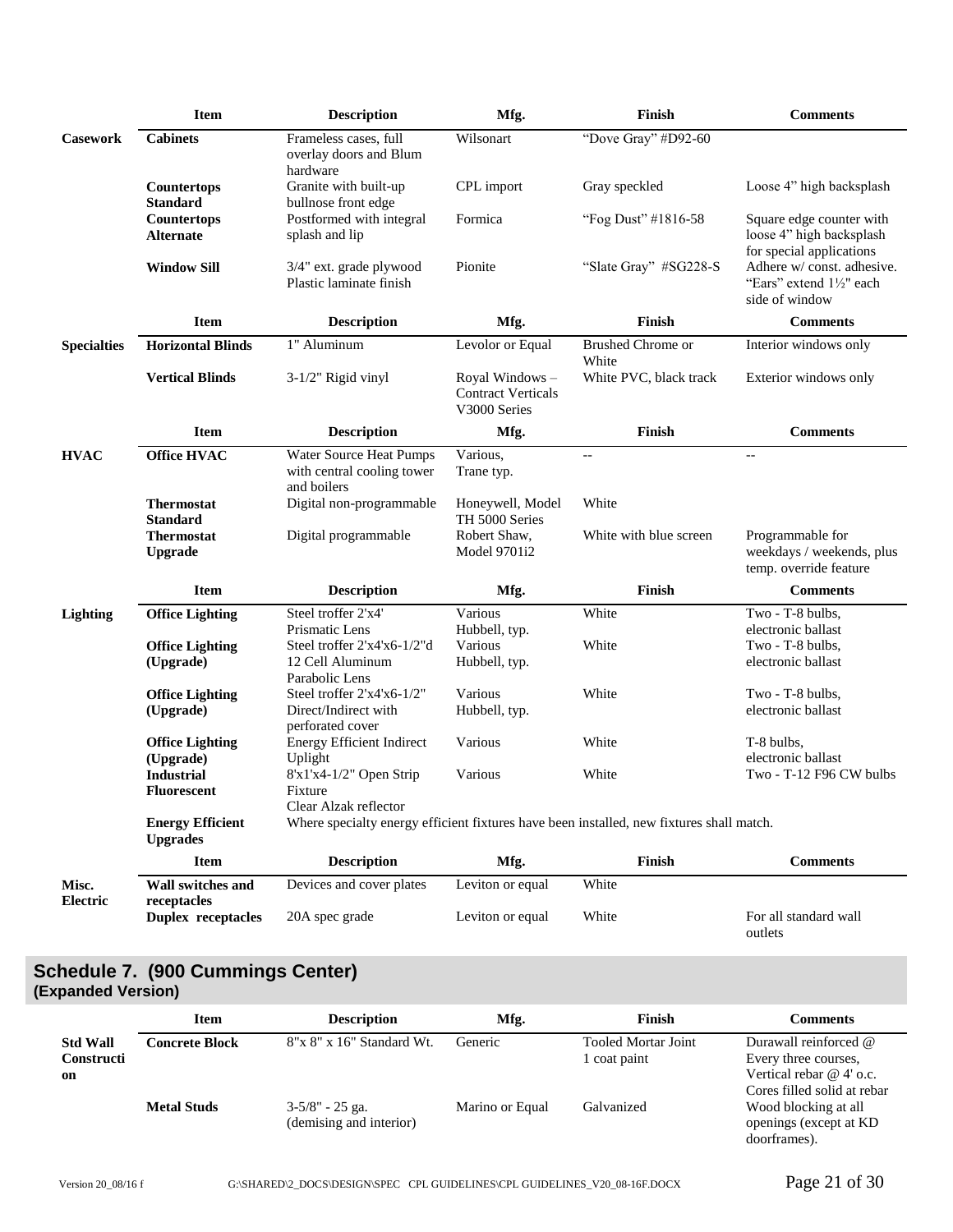|                                    |                                         |                                                                         |                                                            |                                                                                               | 16" o.c. spacing                                                                                                        |
|------------------------------------|-----------------------------------------|-------------------------------------------------------------------------|------------------------------------------------------------|-----------------------------------------------------------------------------------------------|-------------------------------------------------------------------------------------------------------------------------|
|                                    | <b>Drywall</b>                          | 1/2" Regular G.W.B.<br>(Firecode C if required)                         | US Gypsum or<br>Equal                                      | 3 Coats compound,<br>sanded, 2 coats of latex<br>paint                                        | Drywall screws (no nails)<br>Plastic J-trim as req'd.<br>All bead to be screw<br>attached or crimped with<br>mesh tape. |
|                                    | <b>Item</b>                             | <b>Description</b>                                                      | Mfg.                                                       | Finish                                                                                        | <b>Comments</b>                                                                                                         |
| Floor                              | <b>Standard Carpet</b>                  | 26 oz. Level Loop                                                       | Cambridge Carpet                                           | Capital Gain "Fortune"                                                                        | <b>Current Standard</b>                                                                                                 |
| <b>Finishes</b>                    | <b>Alternate Carpet</b>                 | 26 oz. Level Loop                                                       | Beaulieu                                                   | #CPG17<br>Salisbury "Charcoal"<br>#004                                                        | <b>Current Standard</b>                                                                                                 |
|                                    | <b>Upgrade Carpet</b>                   | 28 oz. Level Loop                                                       | Cambridge Carpet                                           | Taffeta "Gingham"<br>#76601                                                                   | <b>Current Standard</b>                                                                                                 |
|                                    | Vinyl Comp. Tile -<br><b>Standard</b>   | $12"x12"$ , $1/8"$ thk.<br>Resilient tile                               | Azrock                                                     | "Powder Gray" #V-208<br>"Silver Plum" #V-960                                                  | Current standard<br>Discontinued                                                                                        |
|                                    | Vinyl Comp. Tile -<br><b>Alternate</b>  | 12"x12", 1/8" thk.<br>Resilient tile                                    | Azrock                                                     | "Cast Pewter" #V-220<br>"Pewter Gray" #V-858                                                  | Current standard<br>Discontinued                                                                                        |
|                                    | <b>Ceramic Floor Tile</b>               | 2" x 2" unglazed mosaic                                                 | American Olean                                             | "Storm Gray Speckled"<br>#A06                                                                 | <b>Current Standard</b>                                                                                                 |
|                                    | <b>Floor Tile Grout</b>                 | Sanded grout                                                            | American Olean<br>Winburn<br>Laticrete<br><b>Hydroment</b> | "Empire Gray" # C17<br>Lt. Mottled Gray #1710<br>"Natural Gray" #1524<br>"Misty Gray" #661-59 | Discontinued<br>Discontinued<br><b>Current Standard</b><br>Discontinued                                                 |
|                                    | <b>Concrete Paint/</b><br><b>Sealer</b> | Latex Concrete Sealer                                                   | Sherwin Williams<br>Armorseal<br>Treadplex                 | "Haze Grey" #C676                                                                             |                                                                                                                         |
|                                    | <b>Vinyl Base Molding</b>               | 4" Toeless vinyl (at CPT)<br>4" Covebase (at VCT)                       | <b>NAFCO</b>                                               | "Black" #80                                                                                   | Alternate: "Blue-gray"<br>#69                                                                                           |
|                                    | <b>Entry Mat</b>                        | Ribbed Polypropylene                                                    | Deco Rib.                                                  | "Flannel" or "Designer                                                                        |                                                                                                                         |
|                                    |                                         |                                                                         |                                                            | Gray" $#51$                                                                                   |                                                                                                                         |
|                                    | <b>Item</b>                             | <b>Description</b>                                                      | Mfg.                                                       | Finish                                                                                        | <b>Comments</b>                                                                                                         |
| Paint &<br>Wall<br><b>Finishes</b> | <b>Wall Paint</b><br>Wall Paint-        | Latex Flat<br>Latex Flat                                                | Sherwin Williams<br>Sherwin Williams                       | "Cummings White"<br>Various                                                                   | AKA "Origami White"<br>#SW-1025. (NOTE:<br><b>Use Property Solutions</b><br>base)<br>Various                            |
|                                    | <b>Common Area</b><br><b>Hallways</b>   |                                                                         | or Polomyx/<br>MultiSpec                                   |                                                                                               |                                                                                                                         |
|                                    | Door & Trim Paint<br><b>Interior</b>    | Semi-gloss Alkyd Enamel                                                 | Rust-Oleum                                                 | "Black"                                                                                       | Alternate: "Tower Gray"<br>#MC-65                                                                                       |
|                                    | Door & Trim Paint<br><b>Exterior</b>    | Urethane Alkyd Gloss<br>Enamel                                          | Benjamin Moore<br>"Super Spec"                             | Bronzetone P22 64                                                                             | <b>Current Standard</b>                                                                                                 |
|                                    | <b>Ceramic Wall Tile</b>                | Semi-gloss Alkyd Enamel<br>2" x 2" unglazed mosaic                      | Devoe<br>American Olean                                    | "Bronzetone" #2740<br>"Light Smoke Speckled"<br>#A04                                          | Discontinued<br>On wet walls only; to 40-<br>48" AFF (to bottom of                                                      |
|                                    | <b>Wall Tile Grout</b>                  | Non-sanded grout                                                        | American Olean<br>Hydroment                                | "Pepper White" #A21<br>"White"                                                                | mirror)<br>Discontinued                                                                                                 |
|                                    | <b>Item</b>                             | <b>Description</b>                                                      | Mfg.                                                       | Finish                                                                                        | <b>Comments</b>                                                                                                         |
| Doors &<br><b>Hardware</b>         | <b>Bldg Entry Door</b>                  | Aluminum and glass<br>3'-0" x 7'-0" x 1-3/4"<br>Storefront glazing      | Kawneer or equal                                           | Dark bronze duranodic<br>frame, Tinted glass                                                  | 1/4" Tempered glass<br>Adams rite lock                                                                                  |
|                                    | <b>Unit Entry Door</b>                  | Prefinished Oak Veneer<br>with Mahogany Stain<br>3'-0" x 7'-0" x 1-3/4" | Oshkosh                                                    | See paint schedule                                                                            | Optional:<br>Tempered Glass window,<br>233⁄4 "w. x 661⁄2 "h D.O.                                                        |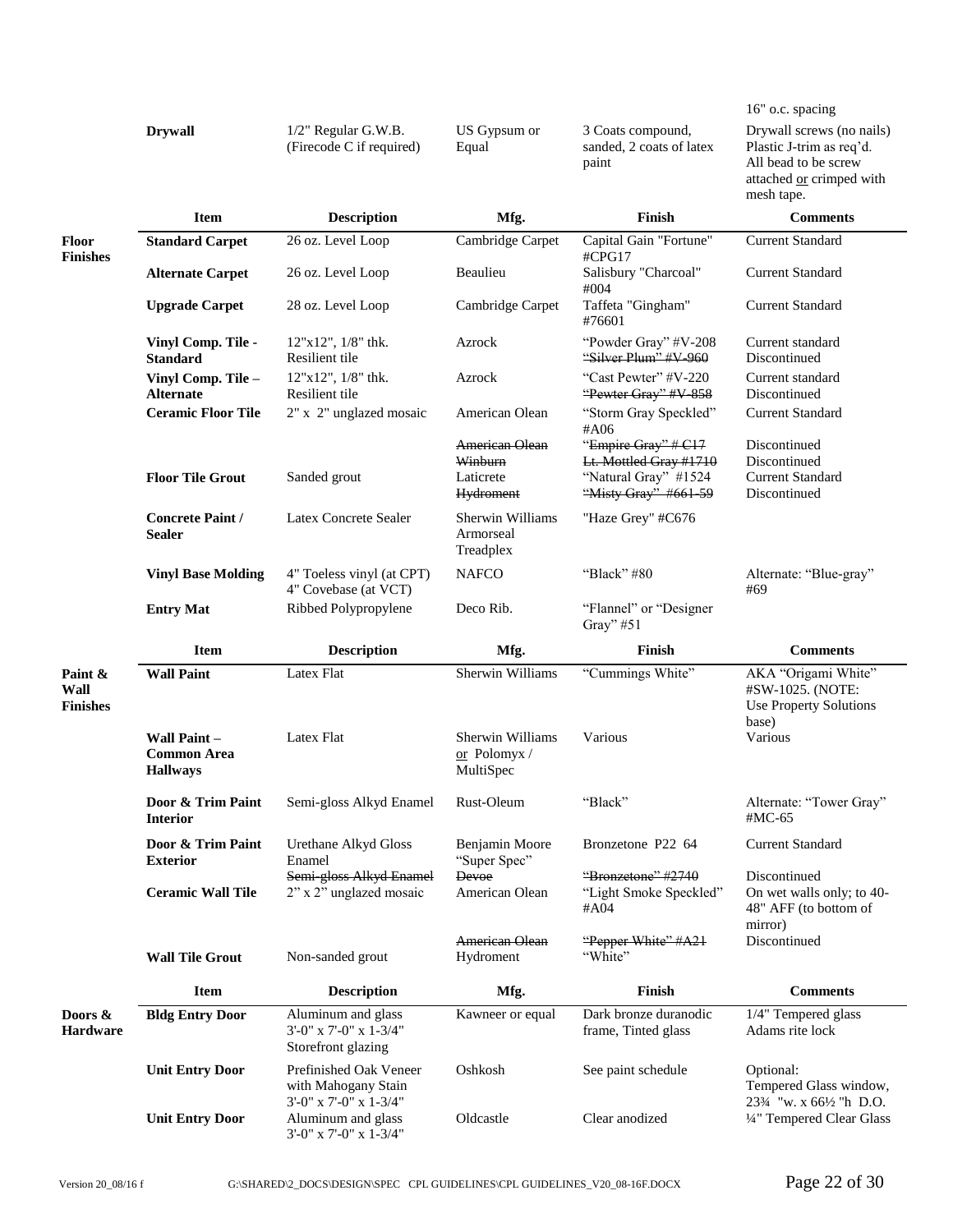| storefront glazing |  |
|--------------------|--|
|--------------------|--|

|                    | <b>Interior Door</b>                      | Prefinished Oak Veneer<br>with Mahogany Stain                                    | Oshkosh                                                      | See paint schedule                       | Optional:<br>Tempered Glass window,                                              |
|--------------------|-------------------------------------------|----------------------------------------------------------------------------------|--------------------------------------------------------------|------------------------------------------|----------------------------------------------------------------------------------|
|                    | <b>Door Frame</b>                         | 3'-0" x 7'-0" x 1-3/4"<br>18 Ga. Steel Frame, HM<br>(hollow metal), K.D.         | Steelcraft                                                   | See paint schedule                       | 233⁄4 "w. x 661⁄2 "h D.O.<br>Hardware locations per<br>Steelcraft standard       |
|                    | <b>Door Closer</b>                        | Surface mount hydraulic                                                          | Norton $1601$ (int.)<br>Norton 1601BF                        | Bronze or gray to match<br>door          |                                                                                  |
|                    | <b>Int. Passage Set</b>                   | Lever handle                                                                     | (ext.)<br>Arrow M01SR                                        | $USD$ #26 $D$                            | 2-3/4" Backset                                                                   |
|                    | Int. Lock Set                             | Lever handle, Key-in-lever                                                       | Arrow M11SR                                                  | <b>USD #26D</b>                          | 2-3/4" Backset                                                                   |
|                    | <b>Entry Lock</b>                         | Mortise deadbolt                                                                 | Arrow B11XL                                                  | $USD$ #26 $D$                            | Specialty tenant entry lock                                                      |
|                    | <b>Item</b>                               | <b>Description</b>                                                               | Mfg.                                                         | Finish                                   | <b>Comments</b>                                                                  |
| <b>Windows</b>     | Sidelight, wrap<br>frame                  | $2^{\degree}$ -6" x 5'-0" typical<br>$4^{\circ}$ -0" x $4^{\circ}$ -0" alternate | <b>US Aluminum</b>                                           | See paint schedule                       | Tempered glass where<br>required                                                 |
|                    | Sidelight, storefront                     | Aluminum and glass                                                               | Oldcastle                                                    | Clear anodized                           | 1/4" Tempered clear glass                                                        |
|                    | <b>Skylight</b>                           | $3'$ -0" x 7'-0"<br>48" square dbl. dome on<br>aluminum curb                     | Naturalite                                                   | <b>Clear or Translucent</b>              | where required<br>Do not overlap interior<br>alum. curb w/drywall.               |
|                    | <b>Item</b>                               | <b>Description</b>                                                               | Mfg.                                                         | <b>Finish</b>                            | <b>Comments</b>                                                                  |
| <b>Ceilings</b>    | Grid                                      | 15/16" Std. Wt                                                                   | Armstrong                                                    | White Enamel                             | 3 wire tie per 12' main                                                          |
|                    | <b>Acoustical Tile</b><br>(standard)      | 2' x 4' Mineral Fiber Tile                                                       | Armstrong                                                    | Second Look II #2767                     |                                                                                  |
|                    | <b>Acoustical Tile</b><br>(utility areas) | 2' x 4' Mineral Fiber Tile                                                       | Armstrong                                                    | Cortega #769A                            |                                                                                  |
|                    | <b>Item</b>                               | <b>Description</b>                                                               | Mfg.                                                         | Finish                                   | <b>Comments</b>                                                                  |
| <b>Casework</b>    | <b>Cabinets</b>                           | Frameless cases, full<br>overlay doors and Blum<br>hardware                      | Wilsonart                                                    | "Dove Gray" #D92-60                      |                                                                                  |
|                    | Countertops<br><b>Standard</b>            | Granite with built-up front<br>edge bullnose                                     | CPL import                                                   | Gray speckled                            | Loose 4" high backsplash                                                         |
|                    | Countertops-<br><b>Alternate</b>          | Postformed with integral<br>splash and lip                                       | Formica                                                      | "Fog Dust" #1816-58                      | Square edge counter with<br>loose 4" high backsplash<br>for special applications |
|                    |                                           |                                                                                  | <b>Formica</b>                                               | "Navy Grafix" #7018-58                   | Discontinued                                                                     |
|                    | <b>Window Sill</b>                        | 3/4" ext. grade plywood<br>Plastic laminate finish                               | Pionite                                                      | at common areas<br>"Slate Gray" #SG228-S | Adhere w/ const. adhesive.<br>"Ears" extend 1 1/2" each<br>side of window        |
|                    | <b>Item</b>                               | <b>Description</b>                                                               | Mfg.                                                         | Finish                                   | <b>Comments</b>                                                                  |
| <b>Specialties</b> | <b>Horizontal Blinds</b>                  | 1" Aluminum                                                                      | Levolor or Equal                                             | Brushed Chrome or<br>White               | Interior windows only                                                            |
|                    | <b>Vertical Blinds</b>                    | $3-1/2$ " Rigid vinyl                                                            | Royal Windows -<br><b>Contract Verticals</b><br>V3000 Series | White PVC, black track                   | Exterior windows only                                                            |
|                    | <b>Item</b>                               | <b>Description</b>                                                               | Mfg.                                                         | Finish                                   | <b>Comments</b>                                                                  |
| <b>HVAC</b>        | <b>Office HVAC</b>                        | Water Source Heat Pumps<br>with central cooling tower<br>and boilers             | Various,<br>Trane typ.                                       |                                          | 3, 4 and 5-ton capacity<br>typical                                               |
|                    | Thermostat -<br>standard                  | Digital non-programmable                                                         | Honeywell, Model<br>TH 5000 Series                           | White                                    |                                                                                  |
|                    | Thermostat -<br>upgrade                   | Digital programmable                                                             | Robert Shaw,<br>Model 9701i2                                 | White with blue screen                   | Programmable for<br>weekdays / weekends, plus<br>temp. override feature.         |
|                    | Item                                      | <b>Description</b>                                                               | Mfg.                                                         | Finish                                   | <b>Comments</b>                                                                  |
| Lighting           | <b>Office Lighting</b>                    | Steel troffer 2'x4'x6-1/2"                                                       | Various,                                                     | White                                    | Two - T-8 bulbs,                                                                 |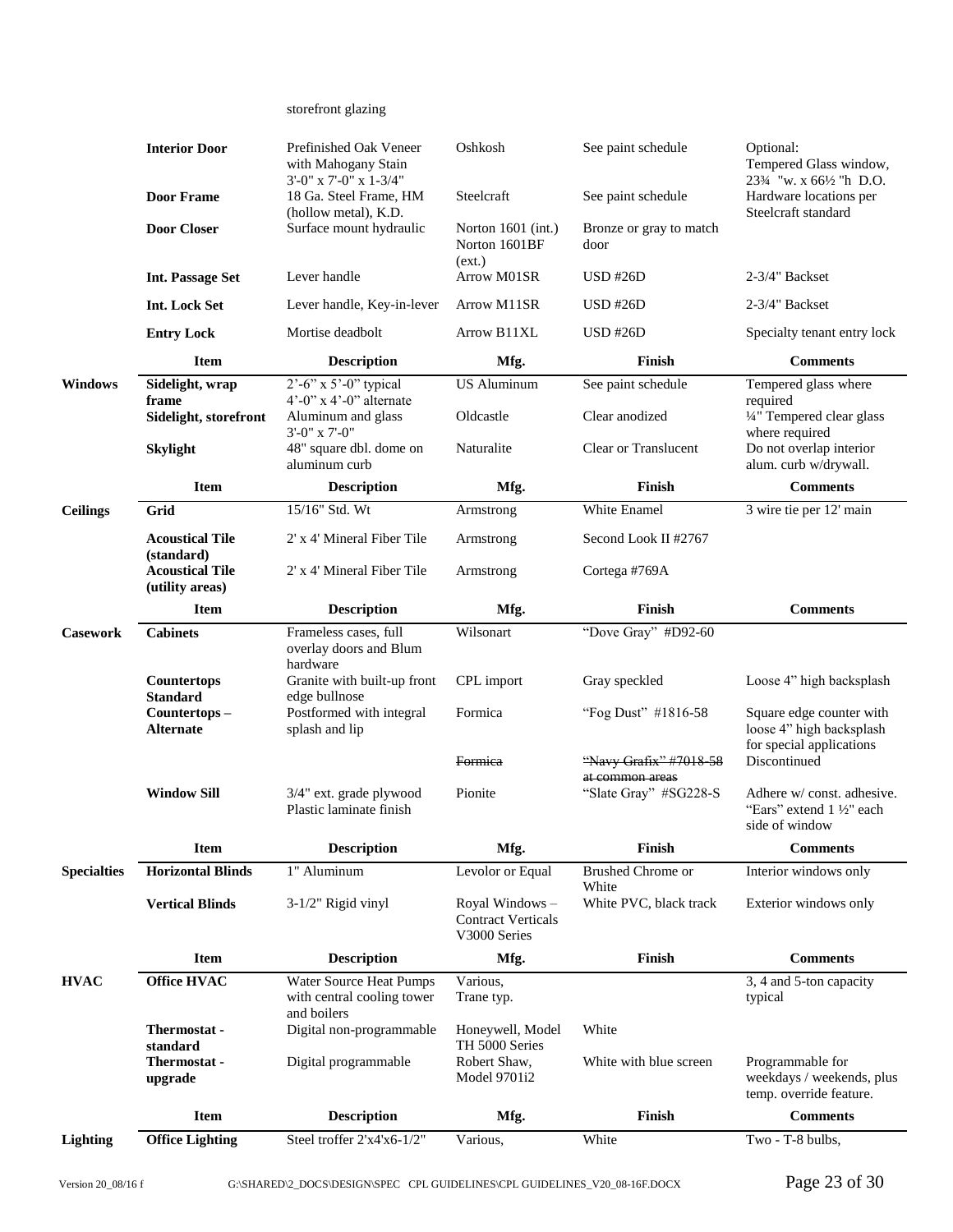|                   | (Standard)                                 | 12 Cell Aluminum<br>Parabolic Lens       | Hubbell typ.                                                                             |        | electronic ballast               |  |  |
|-------------------|--------------------------------------------|------------------------------------------|------------------------------------------------------------------------------------------|--------|----------------------------------|--|--|
|                   | <b>Utility Area</b>                        | Steel troffer 2'x4'                      | Various,                                                                                 | White  | Two - T-8 bulbs,                 |  |  |
|                   | <b>Lighting (Standard)</b>                 | Prismatic Lens                           | Hubbell, typ.                                                                            |        | electronic ballast               |  |  |
|                   | <b>Office Lighting</b>                     | Steel troffer 2'x4'x6-1/2"               | <b>Various</b>                                                                           | White  | Two - T-8 bulbs,                 |  |  |
|                   | (Upgrade)                                  | Direct/Indirect with<br>perforated cover | Hubbell typ.                                                                             |        | electronic ballast               |  |  |
|                   | <b>Office Lighting</b>                     | <b>Energy Efficient Indirect</b>         | Various                                                                                  | White  | T-8 bulbs,                       |  |  |
|                   | (Upgrade)                                  | Uplight                                  |                                                                                          |        | electronic ballast               |  |  |
|                   | <b>Industrial</b>                          | $8'x1'x4-1/2"$ Open Strip                | Various                                                                                  | White  | Two - T-12 F96 CW bulbs          |  |  |
|                   | <b>Fluorescent</b>                         | Fixture<br>Clear Alzak reflector         |                                                                                          |        |                                  |  |  |
|                   | <b>Energy Efficient</b><br><b>Upgrades</b> |                                          | Where specialty energy efficient fixtures have been installed, new fixtures shall match. |        |                                  |  |  |
|                   | <b>Item</b>                                | <b>Description</b>                       | Mfg.                                                                                     | Finish | <b>Comments</b>                  |  |  |
| Misc.<br>Electric | Wall switches and<br>receptacles           | Devices and cover plates                 | Leviton or equal                                                                         | White  |                                  |  |  |
|                   | <b>Duplex receptacles</b>                  | 20A spec grade                           | Leviton or equal                                                                         | White  | For all standard wall<br>outlets |  |  |

# <span id="page-23-0"></span>**Schedule 8. (200/500 Cummings Center) (Expanded Version)**

|                                     | <b>Item</b>                                 | <b>Description</b>                                | Mfg.                                        | Finish                                                 | <b>Comments</b>                                                                                                        |
|-------------------------------------|---------------------------------------------|---------------------------------------------------|---------------------------------------------|--------------------------------------------------------|------------------------------------------------------------------------------------------------------------------------|
| <b>Std Wall</b><br>Constructi<br>on | <b>Concrete Block</b>                       | 8"x 8" x 16" Standard Wt.                         | Generic                                     | <b>Tooled Mortar Joint</b><br>1 coat paint             | Durawall reinforced @<br>Every three courses,<br>Vertical rebar @ 4' o.c.<br>Cores filled solid at rebar               |
|                                     | <b>Metal Studs</b>                          | 3-5/8" - 25 ga<br>(demising and interior)         | Marino or Equal                             | Galvanized                                             | Wood blocking at all<br>openings, (except at KD<br>doorframes)<br>16" o.c. spacing                                     |
|                                     | <b>Drywall</b>                              | 1/2" Regular G.W.B.<br>(Firecode C if required)   | US Gypsum or<br>Equal                       | 3 Coats compound,<br>sanded, 2 coats of latex<br>paint | Drywall screws (no nails)<br>Plastic J-trim as req'd.<br>All bead to be screw<br>attached or crimped with<br>mesh tape |
|                                     | <b>Item</b>                                 | <b>Description</b>                                | Mfg.                                        | <b>Finish</b>                                          | <b>Comments</b>                                                                                                        |
| Floor<br><b>Finishes</b>            | <b>Standard Carpet</b>                      | 26 oz. Level Loop                                 | Cambridge Carpet                            | Capital Gain "Fortune"<br>#CPG17                       | <b>Current Standard</b>                                                                                                |
|                                     | <b>Alternate Carpet</b>                     | 26 oz. Level Loop                                 | Beaulieu                                    | Salisbury "Charcoal"<br>#004                           | <b>Current Standard</b>                                                                                                |
|                                     | <b>Upgrade Carpet</b>                       | 28 oz. Level Loop                                 | Cambridge Carpet                            | Taffeta "Gingham"<br>#76601                            | <b>Current Standard</b>                                                                                                |
|                                     | <b>Vinyl Comp. Tile</b><br><b>Standard</b>  | $12"x12"$ , $1/8"$ thk. resilient<br>tile         | Azrock                                      | "Powder Gray" #V-208<br>"Silver Plum" # V-960          | <b>Current Standard</b><br>Discontinued                                                                                |
|                                     | <b>Vinyl Comp. Tile</b><br><b>Alternate</b> | $12"x12"$ , $1/8"$ thk. resilient<br>tile         | Azrock                                      | "Cast Pewter" #V-220<br>"Pewter Gray" #V-858           | <b>Current Standard</b><br>Discontinued                                                                                |
|                                     | <b>Ceramic Floor Tile</b>                   | 2" x 2" unglazed mosaic                           | American Olean                              | "Storm Gray Speckled"<br>#A06                          | <b>Current Standard</b>                                                                                                |
|                                     |                                             |                                                   | <b>American Olean</b><br>Florida Tile       | "Empire Gray" # C17<br>"Pumice" #4312                  | Discontinued<br>Discontinued                                                                                           |
|                                     | <b>Floor Tile Grout</b>                     | Sanded grout                                      | Laticrete<br><b>Hydroment</b>               | "Natural Gray" #1524<br>"Misty Gray" #661-59           | <b>Current Standard</b><br>Discontinued                                                                                |
|                                     | <b>Concrete Paint /</b><br><b>Sealer</b>    | Latex Concrete Sealer                             | Sherwin Williams,<br>Armorseal<br>Treadplex | "Haze Grey" #C676                                      |                                                                                                                        |
|                                     | <b>Vinyl Base Molding</b>                   | 4" Toeless vinyl (at CPT)<br>4" Covebase (at VCT) | <b>NAFCO</b>                                | "Black" $#80$                                          | Alternate: "Blue-gray"<br>#69                                                                                          |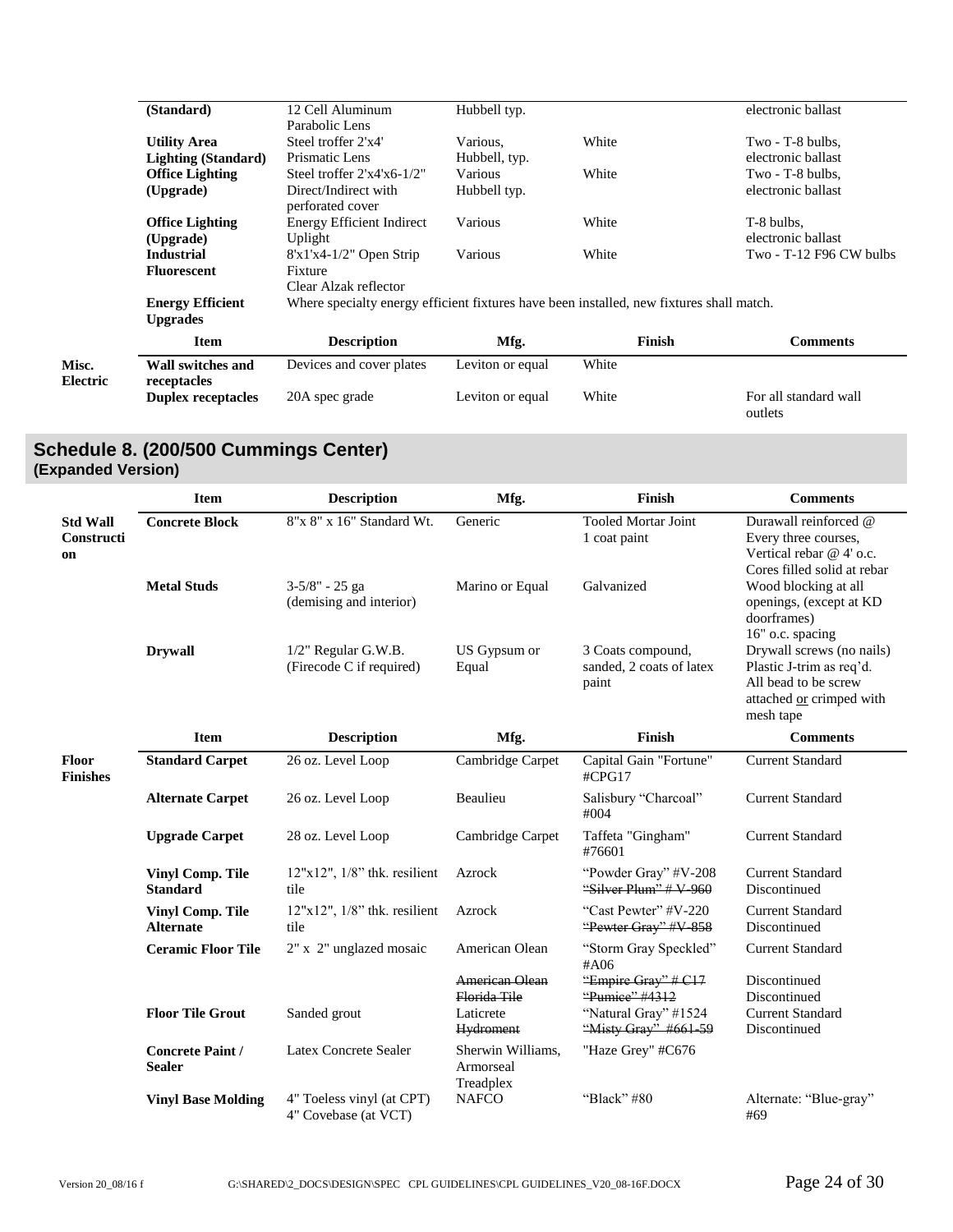|                            | <b>Entry Mat</b>                                      | Ribbed Polypropylene                                                                             | Deco Rib.                                             | "Flannel" or "Designer<br>Gray" #51          |                                                                                                                    |
|----------------------------|-------------------------------------------------------|--------------------------------------------------------------------------------------------------|-------------------------------------------------------|----------------------------------------------|--------------------------------------------------------------------------------------------------------------------|
|                            | <b>Item</b>                                           | <b>Description</b>                                                                               | Mfg.                                                  | Finish                                       | <b>Comments</b>                                                                                                    |
| Paint &<br>Wall            | <b>Wall Paint</b>                                     | Latex Flat                                                                                       | Sherwin Williams                                      | "Cummings White"                             | AKA "Origami White"<br>#SW-1025 (NOTE:<br>Use Property Solutions<br>base)                                          |
|                            | Wall Paint -<br><b>Common Area</b><br><b>Hallways</b> | Latex Flat                                                                                       | Sherwin Williams<br>or Polomyx /<br>MultiSpec         | Various<br>Various                           |                                                                                                                    |
|                            | Door & Trim Paint<br><b>Exterior</b>                  | Urethane Alkyd Gloss<br>Enamel                                                                   | Benjamin Moore<br>"Super Spec"                        | Bronzetone P22 64                            | <b>Current Standard</b>                                                                                            |
|                            | Door & Trim Paint<br><b>Interior</b>                  | Semi-gloss Alkyd Enamel<br>Semi-gloss Alkyd Enamel                                               | Devoe<br>Sherwin Williams<br><b>Industrial Enamel</b> | "Bronzetone" #2740<br>"Black"                | Discontinued<br>Alternate: "Tower Gray"<br># MC-65                                                                 |
|                            | <b>Ceramic Wall Tile</b>                              | 2" x 2" unglazed mosaic                                                                          | American Olean                                        | "Light Smoke Speckled"<br>#A04               | On wet walls only; to 40-<br>48" AFF (to bottom of                                                                 |
|                            |                                                       | $4 - 1/4$ " x $4 - 1/4$ "                                                                        | Florida Tile<br>"Bright Glaze"                        | $#19$ Pearl                                  | mirror)<br>Discontinued                                                                                            |
|                            | <b>Wall Tile Grout</b>                                | Non-sanded grout                                                                                 | Hydroment                                             | White                                        |                                                                                                                    |
|                            | <b>Item</b>                                           | <b>Description</b>                                                                               | Mfg.                                                  | Finish                                       | <b>Comments</b>                                                                                                    |
| Doors &<br><b>Hardware</b> | <b>Bldg Entry Door</b>                                | Aluminum and glass<br>3'-0" x 7'-0" x 1-3/4"                                                     | Kawneer or equal                                      | Dark bronze duranodic<br>frame, Tinted glass | 1/4" Tempered glass<br>Adams rite lock                                                                             |
|                            | <b>Unit Entry Door</b>                                | Storefront glazing<br>Prefinished Oak Veneer<br>with Mahogany Stain<br>$3'-0''$ x 7'-0" x 1-3/4" | Oshkosh                                               | See paint schedule                           | Optional:<br>Tempered Glass window,<br>233⁄4 "w. x 661⁄2 "h D.O.                                                   |
|                            | <b>Unit Entry Door</b>                                | Aluminum and glass<br>3'-0" x 7'-0" x 1-3/4"                                                     | Oldcastle                                             | Clear anodized                               | 1/4" Tempered Clear Glass                                                                                          |
|                            | <b>Interior Office Door</b>                           | storefront glazing<br>Prefinished Oak Veneer<br>with Mahogany Stain<br>3'-0" x 7'-0" x 1-3/4"    | Oshkosh                                               | See paint schedule                           | Optional:<br>Tempered Glass window,<br>23 <sup>3</sup> / <sub>4</sub> "w. x 66 <sup>1</sup> / <sub>2</sub> "h D.O. |
|                            | <b>Interior Utility Door</b>                          | 20 Ga. Hollow Steel<br>$3'$ -0" x 7'-0" x 1-3/4"                                                 | Galaxy                                                | See paint schedule                           |                                                                                                                    |
|                            | <b>Door Frame</b>                                     | 18 Ga. Steel Frame, HM<br>(hollow metal), K.D.                                                   | Steelcraft                                            | See paint schedule                           | Hardware locations per<br>Steelcraft standard                                                                      |
|                            | <b>Overhead Door</b>                                  | 24 Ga. Steel, Uninsulated<br>$(8'w \times 10'h$ typical)                                         | $-$                                                   | Painted                                      | No windows<br>(motorized operator if<br>door over 10' high)                                                        |
|                            | <b>Door Closer</b>                                    | Surface mount hydraulic                                                                          | Norton 1601 (int.)<br>Norton 1601BF<br>(ext.)         | Bronze or gray to match<br>door              |                                                                                                                    |
|                            | <b>Int. Passage Set</b>                               | Lever handle                                                                                     | Arrow M01SR                                           | $USD$ #26 $D$                                | 2-3/4" Backset                                                                                                     |
|                            | Int. Lock Set                                         | Lever handle, Key-in-lever                                                                       | Arrow M11SR                                           | <b>USD #26D</b>                              | 2-3/4" Backset                                                                                                     |
|                            | <b>Entry Lock</b>                                     | Mortise deadbolt                                                                                 | Arrow B11XL                                           | <b>USD #26D</b>                              | Specialty tenant entry lock                                                                                        |
|                            | <b>Item</b>                                           | <b>Description</b>                                                                               | Mfg.                                                  | <b>Finish</b>                                | <b>Comments</b>                                                                                                    |
| <b>Windows</b>             | Sidelight, wrap<br>frame                              | $2^{\degree}$ -6" x 5 $^{\degree}$ -0" typical<br>$4^{\circ}$ -0" x $4^{\circ}$ -0" alternate    | <b>US Aluminum</b>                                    | See paint schedule                           | Tempered glass where<br>required                                                                                   |
|                            | Sidelight, storefront                                 | Aluminum and glass<br>$3'$ -0" x 7'-0"                                                           | Oldcastle                                             | Clear anodized                               | 1/4" Tempered clear glass<br>where required                                                                        |
|                            | <b>Skylight</b>                                       | 48" square dbl. dome on<br>aluminum curb                                                         | Naturalite                                            | Clear or Translucent                         | Do not overlap interior<br>alum. curb w/drywall.                                                                   |
|                            | <b>Item</b>                                           | <b>Description</b>                                                                               | Mfg.                                                  | Finish                                       | <b>Comments</b>                                                                                                    |
| <b>Ceilings</b>            | Grid                                                  | 15/16" Std. Wt                                                                                   | Armstrong                                             | White Enamel                                 | 3 wire tie per 12' main                                                                                            |
|                            | <b>Acoustical Tile</b>                                | 2' x 4' Mineral Fiber Tile                                                                       | Armstrong                                             | Second Look II 2767                          |                                                                                                                    |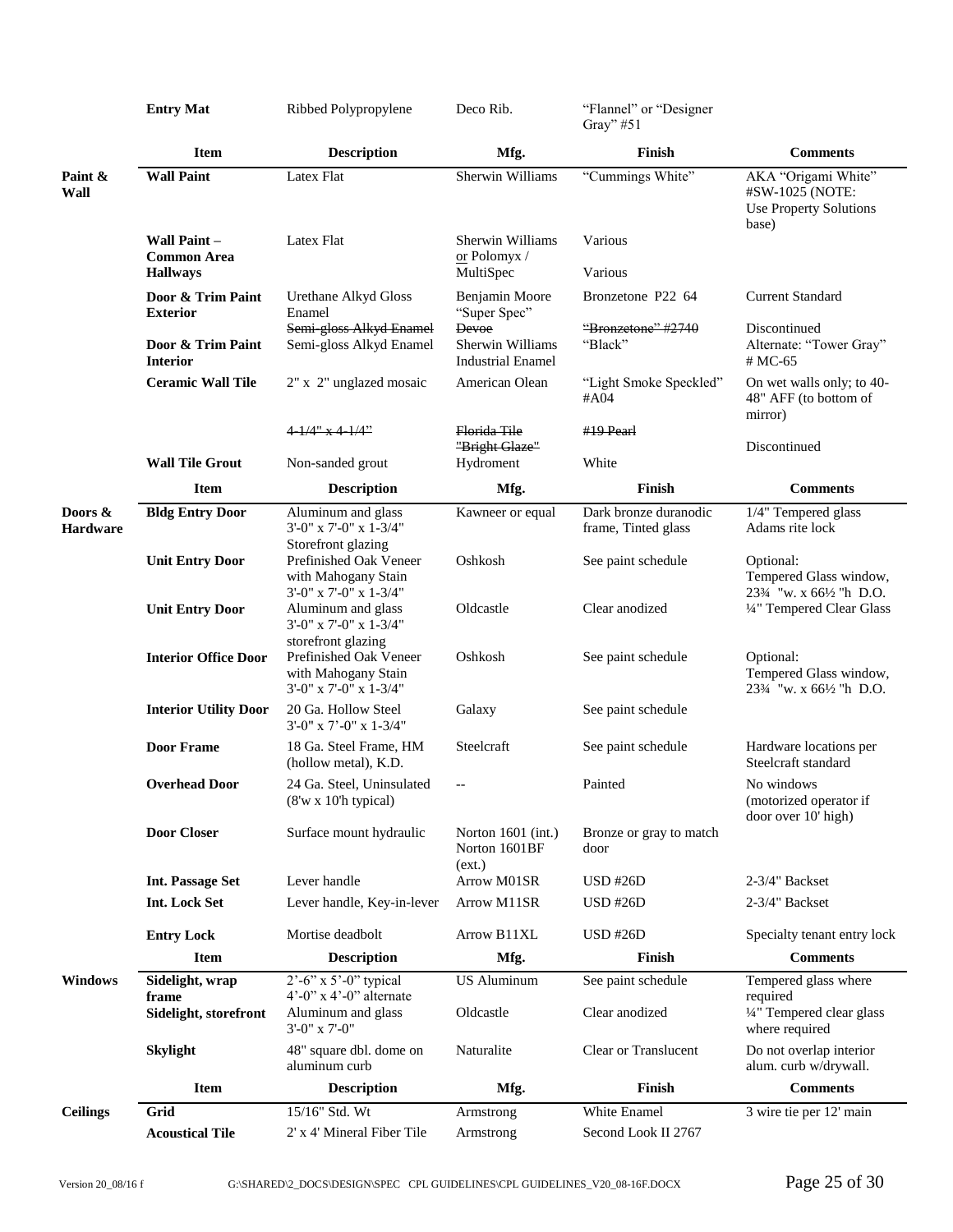|                          | (standard)                                 |                                                                        |                                                             |                                                                                          |                                                                                  |
|--------------------------|--------------------------------------------|------------------------------------------------------------------------|-------------------------------------------------------------|------------------------------------------------------------------------------------------|----------------------------------------------------------------------------------|
|                          | <b>Acoustical Tile</b><br>(utility areas)  | 2' x 4' Mineral Fiber Tile                                             | Armstrong                                                   | Cortega 769A                                                                             |                                                                                  |
|                          | <b>Item</b>                                | <b>Description</b>                                                     | Mfg.                                                        | Finish                                                                                   | <b>Comments</b>                                                                  |
| <b>Casework</b>          | <b>Cabinets</b>                            | Frameless cases, full<br>overlay doors and Blum<br>hardware            | Formica                                                     | "Victorian Mahogany"<br>#7583                                                            |                                                                                  |
|                          | Countertops<br><b>Standard</b>             | Postformed with integral<br>splash and lip                             | Pionite                                                     | Graphite Spektrum<br>#AE021                                                              | Square edge counter with<br>loose 4" high backsplash<br>for special applications |
|                          |                                            |                                                                        | Nevamar                                                     | "Cafe Allusions"<br>at common areas                                                      | Discontinued                                                                     |
|                          | <b>Window Sill</b>                         | 3/4" ext. grade plywood<br>Plastic laminate finish                     | Pionite                                                     | "Slate Gray" #SG228-S                                                                    | Adhere with const.<br>adhesive "Ears" extend<br>$11/2$ " each side of<br>window  |
|                          | <b>Item</b>                                | <b>Description</b>                                                     | Mfg.                                                        | Finish                                                                                   | <b>Comments</b>                                                                  |
| <b>Specialties</b>       | <b>Horizontal Blinds</b>                   | 1" Aluminum                                                            | Levolor or Equal                                            | <b>Brushed Chrome or</b><br>White                                                        | Interior windows only                                                            |
|                          | <b>Vertical Blinds</b>                     | $3-1/2$ " Rigid vinyl                                                  | Royal Windows-<br><b>Contract Verticals</b><br>V3000 Series | White PVC, black track                                                                   | Exterior windows only                                                            |
|                          | <b>Item</b>                                | <b>Description</b>                                                     | Mfg.                                                        | Finish                                                                                   | <b>Comments</b>                                                                  |
| <b>HVAC</b>              | <b>Office HVAC</b>                         | Water Source Heat Pumps<br>with central cooling tower<br>and boilers   | Various<br>Trane, typ.                                      | $-\, -$                                                                                  | $-$                                                                              |
|                          | <b>Thermostats</b><br><b>Standard</b>      | Digital non-programmable                                               | Honeywell, Model<br>TH 5000 Series                          | White                                                                                    |                                                                                  |
|                          | <b>Thermostats</b><br><b>Upgrade</b>       | Digital programmable                                                   | Robert Shaw,<br>Model 9701i2                                | White with blue screen                                                                   | Programmable for<br>weekdays / weekends, plus<br>temp. override feature          |
|                          | <b>Item</b>                                | <b>Description</b>                                                     | Mfg.                                                        | Finish                                                                                   | <b>Comments</b>                                                                  |
| <b>Lighting</b>          | <b>Office Lighting</b><br>(Standard)       | Steel troffer 2'x4'x6-1/2"<br>12 Cell Aluminum<br>Parabolic Lens       | Various<br>Hubbell, typ.                                    | White                                                                                    | Two - T-8 bulbs,<br>electronic ballast                                           |
|                          | <b>Utility Area</b><br><b>Lighting</b>     | Steel troffer 2'x4'<br>Prismatic Lens                                  | Various<br>Hubbell, typ.                                    | White                                                                                    | Two - T-8 bulbs,<br>electronic ballast                                           |
|                          | <b>Office Lighting</b><br>(Upgrade)        | Steel troffer 2'x4'x6-1/2"<br>Direct/Indirect with<br>perforated cover | Various<br>Hubbell, typ.                                    | White                                                                                    | Two - T-8 bulbs,<br>electronic ballast                                           |
|                          | <b>Office Lighting</b><br>(Upgrade)        | <b>Energy Efficient Indirect</b><br>Uplight                            | Various                                                     | White                                                                                    | T-8 bulbs,<br>electronic ballast                                                 |
|                          | <b>Industrial</b>                          | 8'x1'x4-1/2" Open Strip                                                | Various                                                     | White                                                                                    | Two - T-12 F96 CW bulbs                                                          |
|                          | Fluorescent                                | Fixture<br>Clear Alzak reflector                                       |                                                             |                                                                                          |                                                                                  |
|                          | <b>Energy Efficient</b><br><b>Upgrades</b> |                                                                        |                                                             | Where specialty energy efficient fixtures have been installed, new fixtures shall match. |                                                                                  |
|                          | <b>Item</b>                                | <b>Description</b>                                                     | Mfg.                                                        | Finish                                                                                   | <b>Comments</b>                                                                  |
| Misc.<br><b>Electric</b> | Wall switches and<br>receptacles           | Devices and cover plates                                               | Leviton or equal                                            | White                                                                                    |                                                                                  |
|                          | <b>Duplex receptacles</b>                  | 20A spec grade                                                         | Leviton or equal                                            | White                                                                                    | For all standard wall<br>outlets                                                 |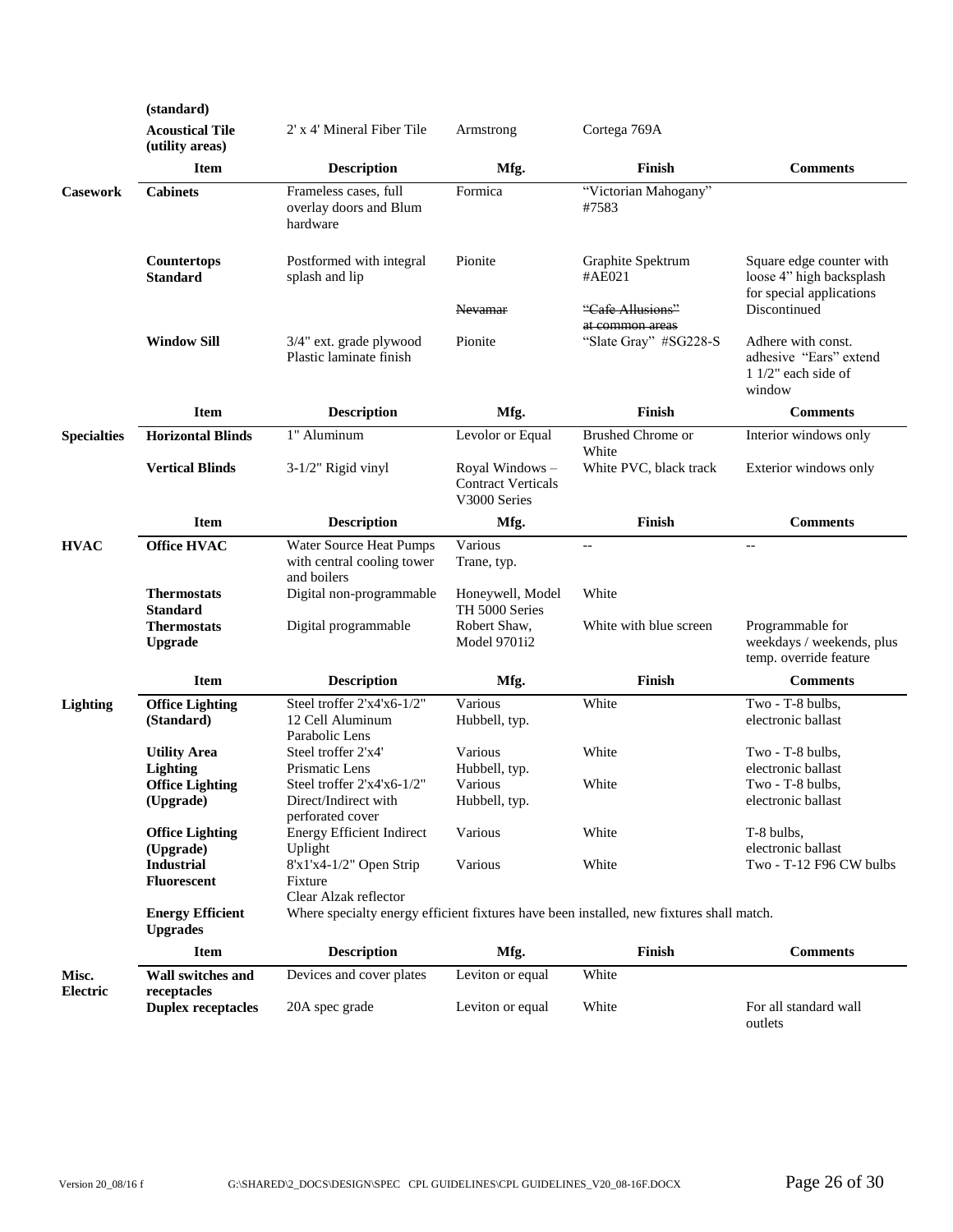# <span id="page-26-0"></span>**Schedule 9. (12 Gill Street)**

|                               | <b>Item</b>                                                           | <b>Description</b>                                                                       | Mfg.                                  | Finish                                | <b>Comments</b>                             |  |
|-------------------------------|-----------------------------------------------------------------------|------------------------------------------------------------------------------------------|---------------------------------------|---------------------------------------|---------------------------------------------|--|
| Floor<br><b>Finishes</b>      | <b>Standard Carpet</b>                                                | 26 oz. Level Loop                                                                        | Shaw                                  | $\sim$                                | Hard Drive "Sandbar"<br>#76510 Discontinued |  |
|                               | <b>Common Area</b><br><b>Field Carpet</b>                             | 28 oz. Level Loop                                                                        | Shaw                                  | $-$                                   | Solstice BL "Forest Floor"<br>#73320        |  |
|                               | <b>Common Area</b><br><b>Border Carpet</b>                            | 28 oz. Level Loop                                                                        | Shaw                                  | $\overline{\phantom{m}}$              | Momentum "Speed<br>Machine" #50913          |  |
| <b>Base</b>                   | Carpet Base -<br><b>Common Areas</b><br>only.                         | 28 oz. Level Loop                                                                        | Shaw                                  | $\overline{\phantom{a}}$              | Momentum "Speed<br>Machine" #50913          |  |
|                               | Carpet Base Trim-<br><b>Common Areas</b><br>only.                     | Vinyl J-trim                                                                             | Johnsonite                            |                                       | $\#CCC-28-C$                                |  |
|                               | <b>Lab Areas</b>                                                      | 4" Toe Base at VCT to<br>coordinate with casework                                        |                                       |                                       |                                             |  |
| Doors $\&$<br><b>Hardware</b> | <b>Interior Door</b>                                                  | Prefinished Oak with<br>Mahogany Stain<br>$3'-0''$ x 7'-0" x 1-3/4"                      | Oshkosh                               | See paint schedule for<br>door frame. | 18 Ga Steel Frame, K.D.                     |  |
|                               | <b>Closet Door</b>                                                    | 20 Ga. Hollow Steel<br>$3'$ -0" x 7'-0" x 1-3/4"                                         | Galaxy                                | See paint schedule                    | 18 Ga Steel Frame, K.D.                     |  |
| <b>Ceilings</b>               | <b>Acoustical Tile</b>                                                | 2'x4' mineral fiber tile                                                                 | Armstrong                             | Second Look II #2767                  |                                             |  |
| Lighting                      | <b>Office Lighting</b>                                                | Steel troffer 2'x4'<br>Parabolic Lens                                                    | Various                               | White                                 | 2, T-8 bulbs, mag. Ballast                  |  |
|                               | <b>Energy Efficient</b><br><b>Upgrades</b>                            | Where specialty energy efficient fixtures have been installed, new fixtures shall match. |                                       |                                       |                                             |  |
| <b>Specialties</b>            | <b>Vertical Blinds</b>                                                | Exterior: 3-1/2" wide<br>rigid curved vinyl                                              | Louvre Drape<br>$P-24$                | White PVC, black track                | Included with CPL<br>buildout               |  |
|                               |                                                                       | Interior: 2" wide ridge<br>curved vinyl (to fit<br>shallow recess)                       |                                       |                                       |                                             |  |
| <b>Plastic</b><br>Laminate    | <b>Existing Restroom</b><br><b>Counters</b>                           | Square edge counter<br>Loose backsplash                                                  | Formica                               | Matte                                 | Navy Grafix #7018-58                        |  |
|                               | <b>New Restroom</b><br><b>Counters</b><br><b>Electric Panel Cover</b> | Granite                                                                                  | Xiamen Shunshun<br>Stone<br>Wilsonart | Gray granite - G603<br>Matte          | Restrooms & starter sets<br>Dove Gray       |  |
| HVA/C                         | Office HVA/C                                                          | Water Source Heat Pumps<br>with central cooling tower<br>and boilers                     | Trane                                 | $-$                                   | Ducted return                               |  |

# **(Refer to Schedule 1, Grey Scheme, for materials not listed below.)**

# <span id="page-26-1"></span>**Schedule 10. (100, 300 - 400 TradeCenter, 8 Cabot Road, Woburn, 50 Dunham Road, Beverly, & 200 Boston Ave. Addition, Medford)**

|                                 | <b>Item</b>                                   | <b>Description</b>                              | Mfg.           | <b>Color Options</b>                                                              |                                             |
|---------------------------------|-----------------------------------------------|-------------------------------------------------|----------------|-----------------------------------------------------------------------------------|---------------------------------------------|
| <b>Floor</b><br><b>Finishes</b> | <b>Standard Carpet</b>                        | Tufted weight 28 oz.<br><b>Broadloom Carpet</b> | Cambridge      | Style: Taffeta                                                                    | Gingham - 76601                             |
|                                 | $VCT 1 - (Break)$<br>Rm, Storage, Copy)       | $12"$ x $12"$                                   | Azrock         | Cortina VCT<br>Desert Haze #V-874<br>Silver Plum #V-960<br>Above 2 (Discontinued) | Lamb's Wool $\#V-212$<br>Powder Gray #V-208 |
|                                 | <b>Restroom Floor Tile</b>                    | $12$ " x $12$ " Porcelain                       | American Olean | Style - Avenue One                                                                | Nightlife AU09                              |
| Wall<br><b>Finishes</b>         | <b>Ceramic Wall Tile -</b><br><b>Restroom</b> | $3" \times 6"$                                  | American Olean | Greenwich Village                                                                 | Ice White #MT25                             |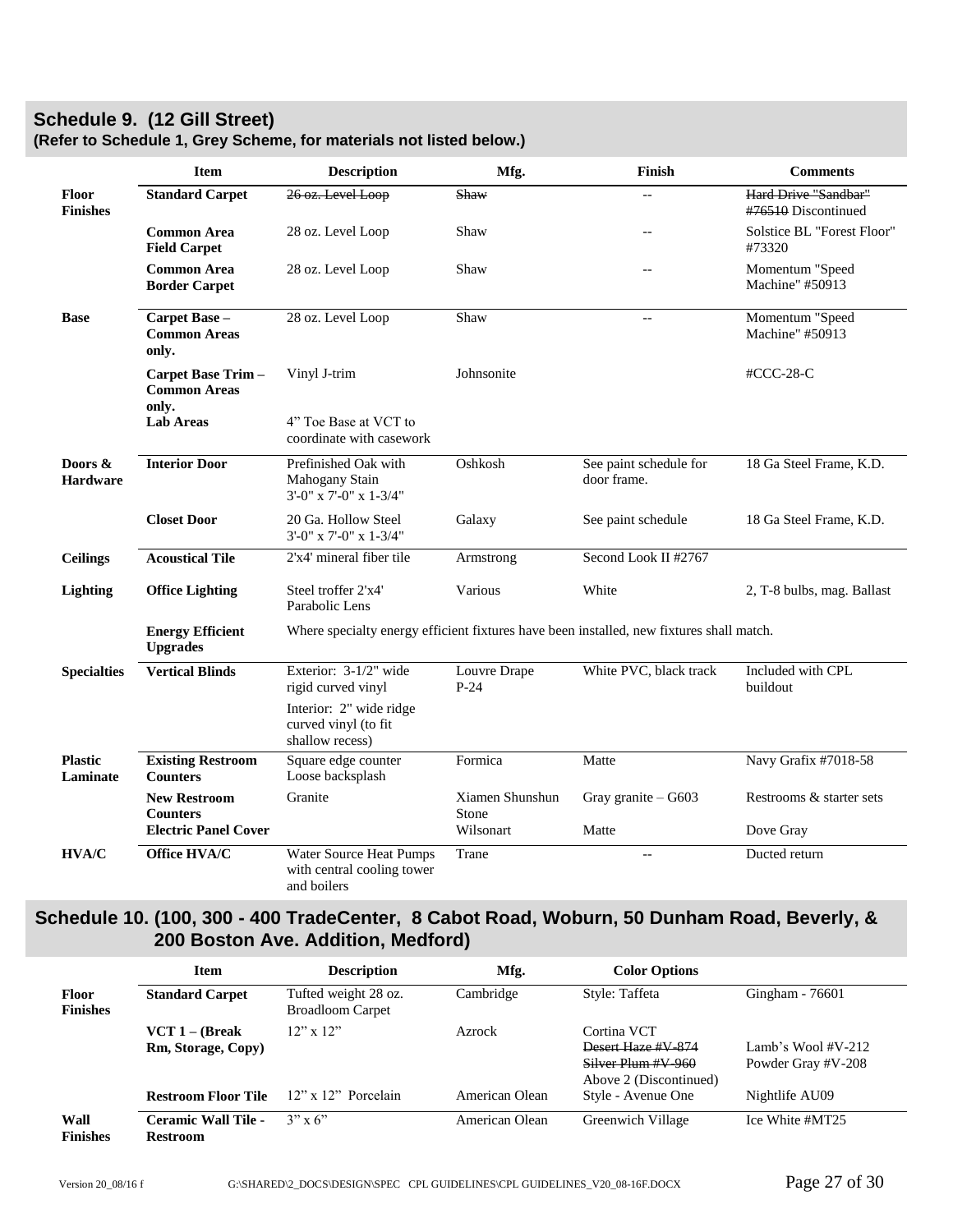|                             | <b>Bullnose Trim-</b><br><b>Restroom</b><br><b>Wall Base</b> | $2"$ x $8"$                | American Olean           | Martinique                                    | Ice White #MT25                    |
|-----------------------------|--------------------------------------------------------------|----------------------------|--------------------------|-----------------------------------------------|------------------------------------|
|                             | -Carpet                                                      | $4"$ high – toeless        | Nafco                    | <b>Black Vinyl Base</b>                       | $CB-80-4T$                         |
|                             | -Ceramic Tile                                                | 6" cove base               | American Olean           | Avenue One                                    | Nightlife AU09                     |
|                             | -Solid Vinyl Tile                                            | 4" high                    | Nafco                    | <b>Black Vinyl Base</b>                       | $CB-80-4$                          |
| Paint                       | <b>Wall Finish</b>                                           |                            |                          |                                               |                                    |
|                             | -Field                                                       | Eggshell                   | Sherwin Williams         |                                               | White: Origami White<br>SW7636     |
|                             | -Accent Walls                                                | Eggshell                   | Sherwin Williams         | A. Dried Thyme SW6186                         | C. Hubbard Squash<br>SW0044        |
|                             |                                                              |                            |                          | B. Denim SW6523                               | D. Poetry Plum SW6019              |
|                             | <b>Drywall Ceiling</b>                                       | Flat                       | Sherwin Williams         | Origami White -<br>SW7636                     |                                    |
| Doors &<br><b>Hardware</b>  | <b>Wood Doors</b>                                            | $3'$ x 7'                  | Oshkosh                  | Mahogany stained oak,<br>solid core           |                                    |
|                             | <b>Frames</b>                                                | <b>Aluminum Storefront</b> | Oldcastle                | <b>Clear Anodized</b><br>Aluminum             |                                    |
|                             | <b>Entry Door</b>                                            | <b>Herculite Glass</b>     |                          | Frameless entry door and<br>sidelight system  | May vary by location               |
| <b>Ceilings</b>             | <b>ACT 2 x 4 - Storage</b><br>$ACT 2 x 4 - Office$           | 2' x 4' Mineral fiber      | Armstrong<br>Armstrong   | White<br>Second look II #2767                 | CPL Standard or upgrade<br>Upgrade |
| <b>Lighting</b>             | $2 \times 4$                                                 |                            |                          |                                               |                                    |
|                             | -Parabolic                                                   | P4D <sub>24</sub>          | Columbia                 |                                               | Energy efficient                   |
|                             | -Prismatic -                                                 | Two 32 w lamps             |                          |                                               | Energy efficient                   |
|                             | <b>Occupancy Sensors</b>                                     |                            | Wattstopper              |                                               |                                    |
| <b>Specialties</b>          | <b>Vertical Blinds</b>                                       |                            | Plastibec Maestro        | 1385 Soft White                               |                                    |
| Millwork/<br><b>Plastic</b> | <b>Cabinet Surfaces</b>                                      | Plastic Laminate           | Formica                  | 7583 Victorian<br>Mahogany                    | TradeCenter                        |
| Laminate                    | <b>Counters</b>                                              | Plastic Laminate           | Pionite                  | AE021 Suede - Graphite<br>Spektrum            |                                    |
|                             | <b>Break/Restroom</b><br><b>Counters</b>                     | Granite                    | Xiamen Shunshun<br>Stone | Gray granite - G603                           | Restrooms & starter sets           |
|                             | <b>Window Sills</b>                                          | <b>Plastic Laminate</b>    | Pionite                  | AE201 Suede – Graphite<br>Spektrum            |                                    |
| <b>Miscellane</b><br>ous    | Wall Panel System -<br><b>Reception Areas</b>                |                            |                          | Mahogany – stained, oak<br>veneer wall panels |                                    |
| Common                      | <b>Lobby Tile</b>                                            | TradeCenter                | Daltile                  | <b>Continental Slate</b>                      | Asian Black                        |
| <b>Areas</b>                |                                                              | 8 Cabot Road               | Florida Tile             | Urbanite 12" x 12"                            | Carbon                             |
|                             | <b>Paint Wall Finish</b>                                     |                            |                          |                                               |                                    |
|                             | -Restroom                                                    | Eggshell                   | Sherwin Williams         | Rainwashed - SW6211                           | TradeCenter                        |
|                             | -Door Frames                                                 | Semi-gloss                 | Sherwin Williams         | <b>Black</b>                                  |                                    |
|                             | -Metal Surfaces,<br><b>Risers, Railings</b>                  | Semi-gloss enamel          |                          | Oxford Grey No. 4                             |                                    |

#### <span id="page-27-0"></span>**Schedule 11. (475 Wildwood Ave.) (Refer to Schedule 1, Grey Scheme, for materials not listed below.)**

|                         | <b>Item</b>                                      | <b>Description</b>                | Mfg.             | <b>Color</b>                                       | Comments                       |  |
|-------------------------|--------------------------------------------------|-----------------------------------|------------------|----------------------------------------------------|--------------------------------|--|
| Wall<br><b>Finishes</b> | <b>Wall Base</b><br>-Carpet<br>-Solid Vinyl Tile | $4"$ high – toeless<br>$4$ " high | Nafco<br>Nafco   | <b>Black Vinyl Base</b><br><b>Black Vinyl Base</b> | $CB-80-4T$<br>$CB-80-4$        |  |
| Paint                   | <b>Wall Finish</b>                               | Eggshell                          | Sherwin Williams |                                                    | White: Origami White<br>SW7636 |  |
|                         | Door & Trim                                      | <b>Industrial Enamel</b>          | Sherwin Williams | <b>Black</b>                                       |                                |  |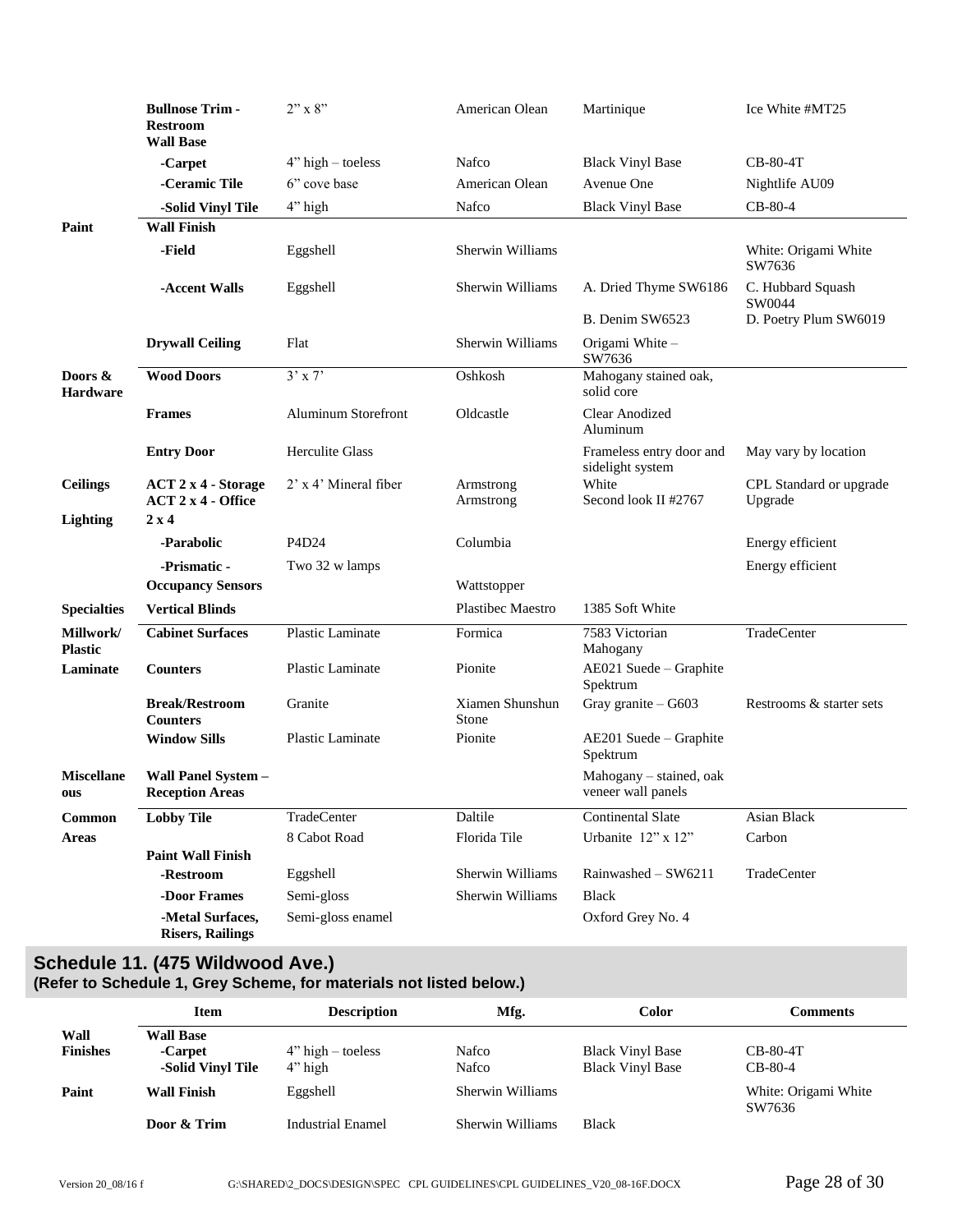| Ceilings | <b>Acoustical Tile</b> | $2'x4'$ mineral fiber tile | Armstrong | Second Look II #2767 |                  |
|----------|------------------------|----------------------------|-----------|----------------------|------------------|
| Lighting | $2 \times 4$           |                            |           |                      |                  |
|          | -Parabolic             | P4D24                      | Columbia- |                      | Energy efficient |

# <span id="page-28-0"></span>**Schedule 12. (144 North Road, Sudbury)**

|                                                   | <b>Item</b>                                                               | <b>Description</b>                                | Mfg.                                        | Color                                                                                        | <b>Comments</b>                                            |
|---------------------------------------------------|---------------------------------------------------------------------------|---------------------------------------------------|---------------------------------------------|----------------------------------------------------------------------------------------------|------------------------------------------------------------|
| Floor<br><b>Finishes</b>                          | <b>Standard Carpet</b>                                                    | Tufted 28 oz.<br><b>Broadloom Carpet</b>          | Cambridge                                   | Taffeta                                                                                      | Gingham - $76601$                                          |
|                                                   | <b>Carpet Base</b><br><b>VCT</b><br><b>Tile Base</b><br><b>Lobby Tile</b> | $4"$ high – toeless<br>12" x 12"<br>$4" high-toe$ | Nafco<br>Azrock<br><b>Nafco</b><br>Daltile  | <b>Black Vinyl Base</b><br><b>VCT</b><br><b>Black Vinyl Base</b><br><b>Continental Slate</b> | CB-80-4T<br>Powder Gray #V-208<br>$CB-80-4$<br>Asian Black |
| Paint                                             | <b>Standard Walls</b><br><b>Accent Walls</b>                              | Flat<br>Flat                                      | Sherwin Williams<br>Sherwin Williams        | Origami White<br>Majolica Green<br>Sporty Blue<br>Hubbard Squash                             | SW7636<br>SW0013<br>SW6522<br>SW0044                       |
|                                                   | <b>Drywall Ceiling</b><br><b>Steel Door Frames</b>                        | Flat<br>Semi-gloss                                | <b>Sherwin Williams</b><br>Sherwin Williams | Origami White<br><b>Black</b>                                                                | SW7636                                                     |
| Doors &<br><b>Hardware</b>                        | <b>Wood Doors</b>                                                         | $3'$ x 7'                                         | Oshkosh                                     | Maple, clear finish                                                                          | Solid Core                                                 |
|                                                   | <b>Frames</b>                                                             | <b>Aluminum Storefront</b>                        | Oldcastle                                   | <b>Clear Anodized</b><br>Aluminum                                                            |                                                            |
| Ceilings &<br><b>Efficient</b><br><b>Lighting</b> | $ACT 2' x 4'$ - Office<br>ACT 2' x 4'                                     | <b>Tegular Edge</b><br>Flat                       | Armstrong<br>Armstrong                      | Second Look II #2767<br>769 A Cortega                                                        |                                                            |
|                                                   | Parabolic, 2' x 4'<br>Prismatic, 2' x 4'<br><b>Occupancy Sensors</b>      | 12 Cell<br>Storage / Mechanical areas             | Columbia<br>Wattstopper                     | P4D24                                                                                        | Two 32 W lamps                                             |
| <b>Specialties</b>                                | <b>Vertical Blinds</b><br>Int. Window<br><b>Frames</b>                    | $4$ "<br><b>Aluminum Storefront</b>               | <b>Plastibec Maestro</b><br>Vistawall       | Soft White<br>Clear Anodized<br>Aluminum                                                     | 1385<br>Tempered glass                                     |
| Millwork/<br>Laminates                            | <b>Cabinet Surfaces</b><br><b>Small Counters</b>                          | Plastic Laminate<br>Granite (Sealed)              | Pionite<br>Stock                            | WM791 Hardrock Maple<br>Gray granite - G603                                                  | (Standard lengths)                                         |
|                                                   | <b>Large Counters</b><br><b>Window Sills</b>                              | Plastic Laminate<br>Plastic Laminate              | Pionite<br>Pionite                          | Graphite Spectrum<br>Graphite Spectrum or<br>existing                                        | AE021 Suede<br>AE021 Suede                                 |
| <b>Restrooms</b>                                  | <b>Floor Tile</b>                                                         | 12" x 12" Porcelain                               | American Olean                              | Avenue One                                                                                   | Nightlife AU09                                             |
|                                                   | <b>Ceramic Wall Tile</b>                                                  | $3" \times 6"$                                    | American Olean                              | Greenwich Village                                                                            | Ice White #MT25                                            |
|                                                   | <b>Ceramic Tile</b>                                                       | 6" cove base                                      | American Olean                              | Avenue One                                                                                   | Nightlife AU09                                             |
|                                                   | <b>Bullnose Trim-</b>                                                     | $2"$ x 8"                                         | American Olean                              | Martinique                                                                                   | Ice White #MT25                                            |
|                                                   | Paint                                                                     | Eggshell                                          | <b>Sherwin Williams</b>                     | Quietude - SW6212                                                                            | Common Only                                                |
|                                                   | <b>Counters</b>                                                           | Granite                                           |                                             | Gray granite - G603                                                                          | (Standard lengths)                                         |
| Misc.                                             | Wall Panel System -<br><b>Reception Areas</b>                             |                                                   |                                             | Maple, Clear - wall<br>panels                                                                |                                                            |

# **CPL reserves the right to substitute equivalent materials.**